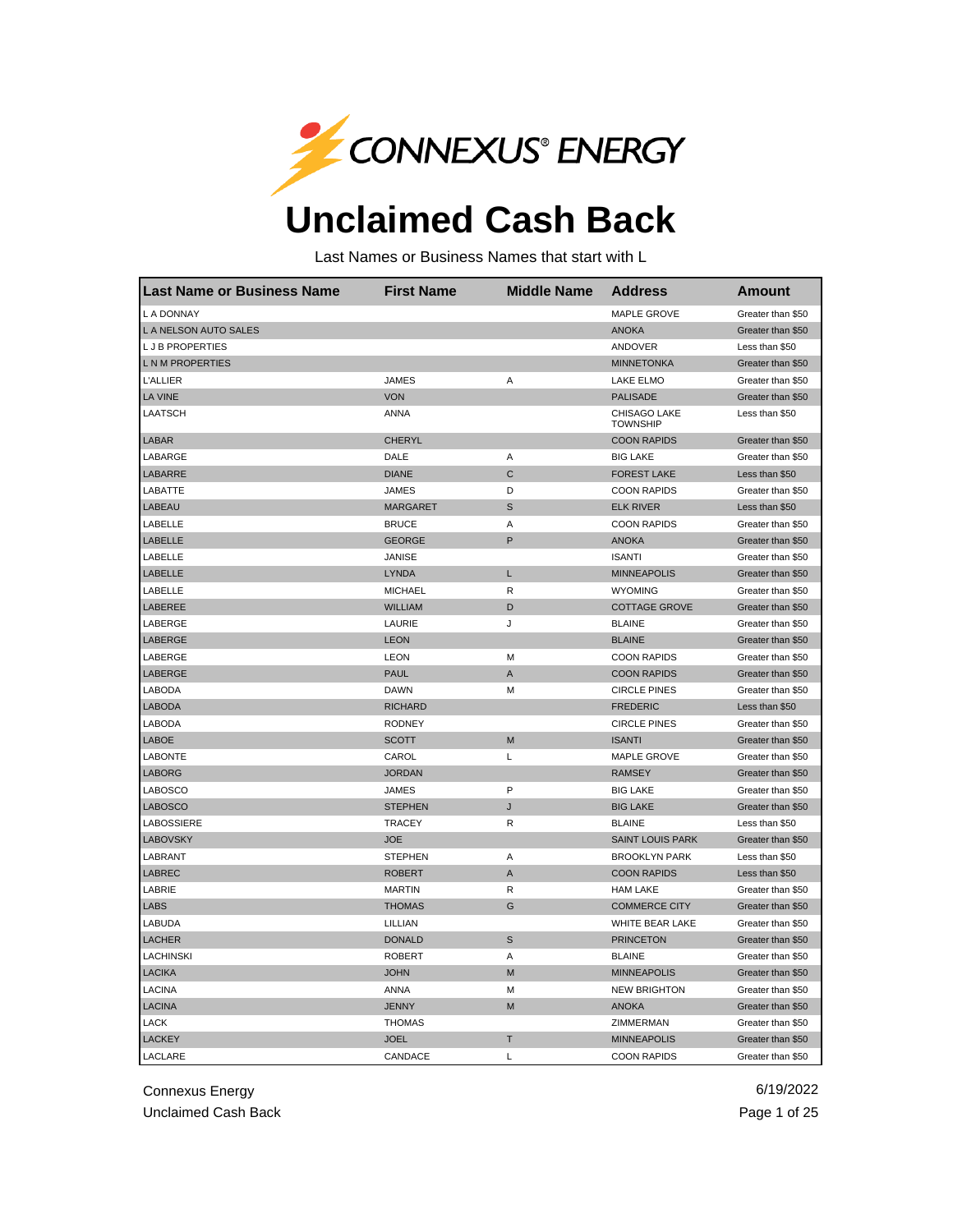| <b>Last Name or Business Name</b>  | <b>First Name</b> | <b>Middle Name</b> | <b>Address</b>                      | Amount            |
|------------------------------------|-------------------|--------------------|-------------------------------------|-------------------|
| <b>LACOE</b>                       | <b>DONALD</b>     | J                  | <b>HAM LAKE</b>                     | Greater than \$50 |
| LADD                               | JERRY             | <b>VERNON</b>      | ANOKA                               | Greater than \$50 |
| <b>LADDUSIRE</b>                   |                   |                    | <b>LINO LAKES</b>                   | Greater than \$50 |
| LADE                               | <b>CECIL</b>      | С                  | <b>BRADENTON</b>                    | Greater than \$50 |
| LADE                               | <b>KENNETH</b>    | A                  | <b>BLAINE</b>                       | Greater than \$50 |
| LADES                              | <b>STEVEN</b>     | J                  | <b>EAST BETHEL</b>                  | Greater than \$50 |
| <b>LADEW</b>                       | <b>THERESA</b>    |                    | <b>BUFFALO</b>                      | Greater than \$50 |
| LAEHN                              | DANIEL            | т                  | <b>ELK RIVER</b>                    | Greater than \$50 |
| <b>LAFAURIE</b>                    | <b>ALLEN</b>      |                    | <b>WYOMING</b>                      | Less than \$50    |
| LAFAVOR                            | <b>STEVEN</b>     |                    | <b>COON RAPIDS</b>                  | Greater than \$50 |
| LAFLAMME                           | <b>SHIRLEY</b>    | A                  | <b>PRIOR LAKE</b>                   | Less than \$50    |
| LAFORGE                            | MERLIN            | S                  | <b>COTTAGE GROVE</b>                | Greater than \$50 |
| LAFRENIERRE                        | <b>SANDRA</b>     | M                  | <b>ANOKA</b>                        | Greater than \$50 |
| LAFRINIERE                         | <b>DOUGLAS</b>    | D                  | <b>SAINT ANTHONY</b>                | Greater than \$50 |
| LAGE                               | GARY              | L                  | <b>ELK RIVER</b>                    | Greater than \$50 |
| LAGE                               | PETER             |                    | CHIPPEWA FALLS                      | Less than \$50    |
| LAGERQUIST                         | <b>RAYMOND</b>    | A                  | <b>DIAMOND CITY</b>                 | Greater than \$50 |
| LAGOS                              | NEAL              |                    | <b>VADNAIS HEIGHTS</b>              | Greater than \$50 |
| LAGRANGE                           | <b>PAUL</b>       | Κ                  | <b>MAPLE GROVE</b>                  | Less than \$50    |
| LAGRED                             | KAREN             | Κ                  | ANOKA                               | Greater than \$50 |
| LAHAY                              | <b>ROBERT</b>     | Ε                  | <b>MAPLEWOOD</b>                    | Less than \$50    |
| LAHMAN                             | <b>MICHAEL</b>    |                    | <b>LEXINGTON</b>                    | Greater than \$50 |
| LAHR                               | <b>DAN</b>        | L                  | <b>COON RAPIDS</b>                  | Less than \$50    |
| LAHTI                              | AL                | Ε                  | <b>ROBBINSDALE</b>                  | Greater than \$50 |
| LAINE                              | <b>ALLEN</b>      | Е                  | <b>ELK RIVER</b>                    | Greater than \$50 |
| LAINE                              | <b>LLOYD</b>      | R                  | ANDOVER                             | Greater than \$50 |
| <b>LAINGEN</b>                     | <b>JOHN</b>       | т                  | <b>MINNEAPOLIS</b>                  | Greater than \$50 |
| LAIR                               | TERRY             |                    | <b>ELK RIVER</b>                    | Greater than \$50 |
| LAIRSON                            | ALAN              | L                  | <b>CIRCLE PINES</b>                 | Greater than \$50 |
| LAITE                              | LARAY             | н                  | <b>OWATONNA</b>                     | Greater than \$50 |
| LAKE                               | <b>ARLING</b>     | W                  | <b>STILLWATER</b>                   | Greater than \$50 |
| LAKE PATTERN INC                   |                   |                    | <b>CROSBY</b>                       | Greater than \$50 |
| LAKEHEAD OIL CO                    |                   |                    | <b>DULUTH</b>                       | Less than \$50    |
| LAKEHEAD OIL CO                    |                   |                    | <b>DULUTH</b>                       | Greater than \$50 |
| <b>LAKEHEAD OIL CO</b>             |                   |                    | <b>DULUTH</b>                       | Greater than \$50 |
| LAKEVIEW ASSOCIATES                |                   |                    | <b>EAST BETHEL</b>                  | Greater than \$50 |
| LAKSHMY                            | NARAYAN           |                    | <b>SAINT PAUL</b>                   | Less than \$50    |
| <b>LALIM ARABIANS</b>              |                   |                    | CEDAR                               | Less than \$50    |
| LALLA                              | <b>JAMES</b>      | A                  | <b>PALM DESERT</b>                  | Greater than \$50 |
| <b>LALOND</b>                      | <b>SUZANNE</b>    | M                  | <b>BETHEL</b>                       | Greater than \$50 |
| LALONDE                            | <b>ARDYS</b>      |                    | COON RAPIDS                         | Greater than \$50 |
| LAM                                | PHE               |                    | <b>BROOKLYN CENTER</b>              | Greater than \$50 |
| LAMAR                              | <b>RICHARD</b>    | Α                  | <b>BLAINE</b>                       | Greater than \$50 |
| <b>LAMAR HOMES INC</b>             |                   |                    | PLYMOUTH                            | Greater than \$50 |
| LAMB                               | DANIEL            | P                  | <b>MCGREGOR</b>                     | Greater than \$50 |
| LAMB                               | JEFF              | т                  | <b>BLACKDUCK</b>                    | Greater than \$50 |
| <b>LAMBERT</b>                     | BETTY             |                    | <b>OSCEOLA</b>                      | Less than \$50    |
| LAMBERT                            |                   |                    |                                     | Greater than \$50 |
|                                    | JOSEPH            | н                  | <b>BETHEL</b><br><b>COON RAPIDS</b> | Less than \$50    |
| LAMBERT                            | <b>PAUL</b>       |                    |                                     |                   |
| LAMBERT                            | ROBERT            | R                  | PINE CITY                           | Greater than \$50 |
| <b>LAMBERT</b>                     | <b>SCOTT</b>      | F                  | MOUNDSVIEW                          | Greater than \$50 |
| LAMBIE                             | <b>BRIAN</b>      |                    | <b>STACY</b>                        | Greater than \$50 |
| <b>LAMBING</b>                     | <b>CINDY</b>      |                    | <b>MONTICELLO</b>                   | Greater than \$50 |
| LAMBRECHT BERT B<br>& MELINDA A #2 |                   |                    | <b>COON RAPIDS</b>                  | Greater than \$50 |
| <b>LAMBUS</b>                      | <b>BARBARA</b>    | D                  | <b>FOREST LAKE</b>                  | Greater than \$50 |
| LAMERE                             | <b>GLENNA</b>     | RAE                | <b>BLAINE</b>                       | Greater than \$50 |

Unclaimed Cash Back **Page 2 of 25**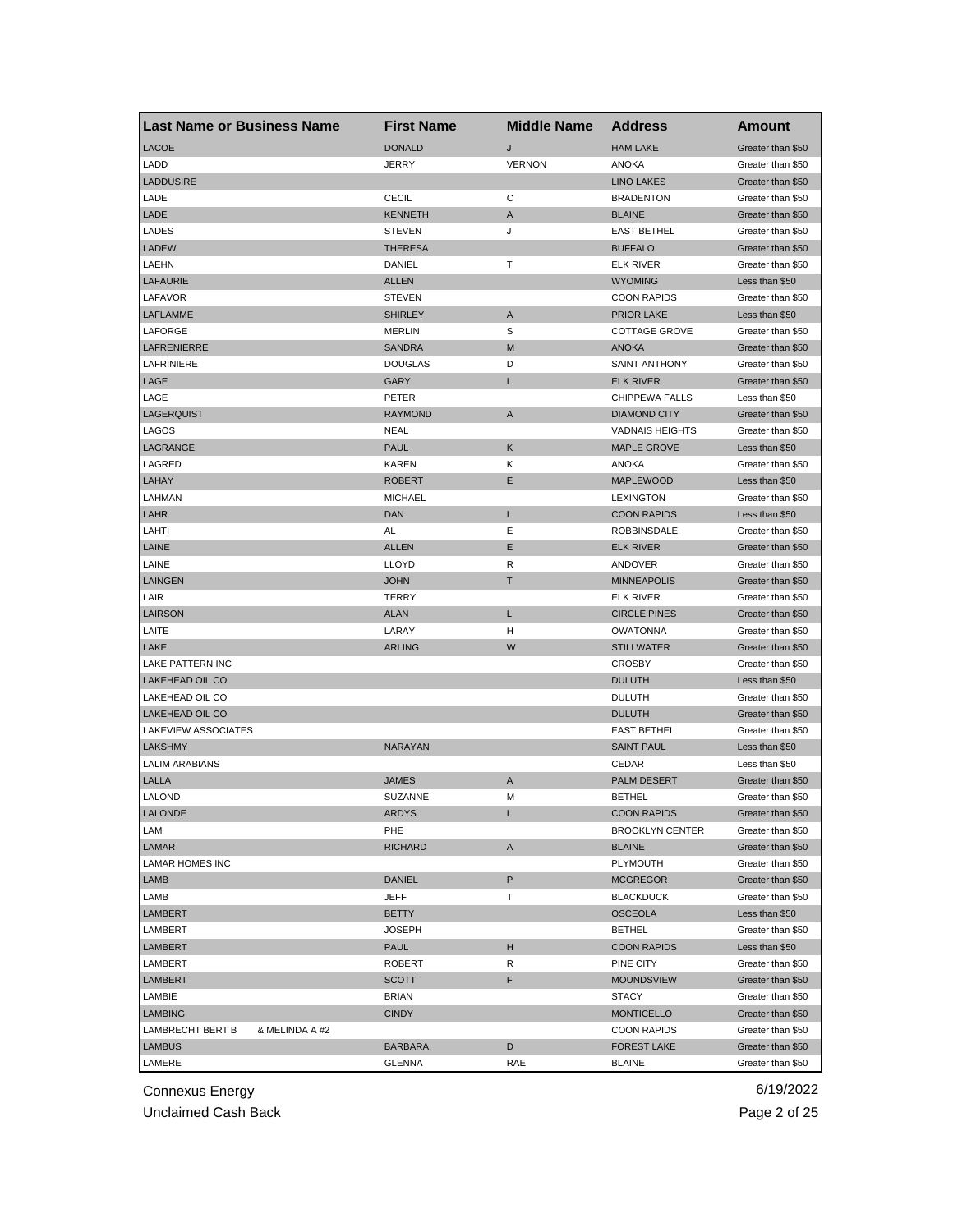| <b>Last Name or Business Name</b> | <b>First Name</b> | <b>Middle Name</b> | <b>Address</b>            | Amount            |
|-----------------------------------|-------------------|--------------------|---------------------------|-------------------|
| <b>LAMERS</b>                     | <b>JOHN</b>       | W                  | <b>MARINE ON ST CROIX</b> | Less than \$50    |
| LAMM                              | SANDRA            | J                  | ZIMMERMAN                 | Less than \$50    |
| <b>LAMONT</b>                     | <b>TIMOTHY</b>    | R                  | <b>CEDAR</b>              | Greater than \$50 |
| LAMOTTE                           | SUSAN             | м                  | <b>ROSEMOUNT</b>          | Greater than \$50 |
| LAMP                              | <b>BRENT</b>      |                    | <b>PRINCETON</b>          | Greater than \$50 |
| <b>LAMPERT ARCHITECT</b>          |                   |                    | ANDOVER                   | Greater than \$50 |
| <b>LAMSON</b>                     | <b>FORREST</b>    | C                  | <b>SAINT LOUIS PARK</b>   | Less than \$50    |
| LAMUSGA                           | GARY              | Α                  | <b>CULBERSON</b>          | Greater than \$50 |
| LANAHAN                           | <b>THOMAS</b>     |                    | <b>BLAINE</b>             | Greater than \$50 |
| LANASA                            | JEFFREY           | т                  | <b>COON RAPIDS</b>        | Greater than \$50 |
| LANASA                            | <b>STEPHEN</b>    | A                  | <b>GOLDEN VALLEY</b>      | Greater than \$50 |
| LANCRAIN                          | CHARLES           | J                  | <b>HINCKLEY</b>           | Greater than \$50 |
| <b>LAND</b>                       |                   |                    | <b>MAPLE GROVE</b>        | Greater than \$50 |
| LAND                              | JERRY             | D                  | <b>BULLHEAD CITY</b>      | Greater than \$50 |
| LAND                              | <b>JONI</b>       | L                  | <b>CEDAR</b>              | Greater than \$50 |
| LANDA                             | KATIE             | В                  | <b>MINNEAPOLIS</b>        | Greater than \$50 |
| <b>LANDBORG</b>                   | <b>RICHARD</b>    |                    | <b>WYOMING</b>            | Greater than \$50 |
| LANDBORG                          | <b>VICTORIA</b>   |                    | <b>SAINT FRANCIS</b>      | Greater than \$50 |
| LANDGRAF                          | <b>VIRGIL</b>     |                    | <b>ELK RIVER</b>          | Greater than \$50 |
| LANDIS                            | SARAH             | J                  | <b>MINNEAPOLIS</b>        | Less than \$50    |
| <b>LANDIS</b>                     | <b>THAD</b>       | W                  | <b>HOPKINS</b>            | Greater than \$50 |
| <b>LANDMARK INC</b>               |                   |                    | <b>FRIDLEY</b>            | Greater than \$50 |
| <b>LANDOWSKI</b>                  | <b>CAROLINE</b>   | J                  | <b>SAINT CLOUD</b>        | Greater than \$50 |
| LANDOWSKI                         | CLARA             |                    | SARTELL                   | Less than \$50    |
| <b>LANDOWSKI</b>                  | <b>FURNITURE</b>  | <b>SALES</b>       | <b>ANOKA</b>              | Greater than \$50 |
| LANDOWSKI                         | <b>HOLLY</b>      |                    | <b>BLAINE</b>             | Greater than \$50 |
| <b>LANDOWSKI</b>                  | <b>JOSHUA</b>     |                    | <b>MONTICELLO</b>         | Less than \$50    |
| LANDOWSKI                         | <b>SALES</b>      |                    | <b>ANOKA</b>              | Greater than \$50 |
| LANDREVILLE                       | Α                 | Е                  | <b>SAINT PAUL</b>         | Greater than \$50 |
| LANDREVILLE                       | <b>MARK</b>       |                    | <b>COON RAPIDS</b>        | Greater than \$50 |
| LANDRU                            | <b>ROBERT</b>     | C                  | <b>MINNEAPOLIS</b>        | Greater than \$50 |
| LANDRUM                           | <b>SHARON</b>     |                    | ANOKA                     | Greater than \$50 |
| <b>LANDRUS</b>                    | <b>VERNON</b>     | L                  | <b>CEDAR</b>              | Greater than \$50 |
| LANDWEHR                          | JEFFREY           |                    | <b>SAINT CLOUD</b>        | Greater than \$50 |
| <b>LANDWEHR</b>                   | <b>JEFFREY</b>    | W                  | <b>CLEAR LAKE</b>         | Less than \$50    |
| LANDWEHR                          | <b>RACHEL</b>     | V                  | MAPLE GROVE               | Less than \$50    |
| <b>LANDWEHR</b>                   | <b>TIMOTHY</b>    | <b>LEE</b>         | <b>EAGAN</b>              | Greater than \$50 |
| LANE                              | <b>BENNET</b>     | O                  | <b>COON RAPIDS</b>        | Less than \$50    |
| LANE                              | <b>CAROLYN</b>    | $\mathbb S$        | <b>ELK RIVER</b>          | Greater than \$50 |
| LANE                              | <b>DEWITT</b>     | C                  | <b>PRINCETON</b>          | Greater than \$50 |
| LANE                              | JAMES             | L.                 | <b>BLAINE</b>             | Greater than \$50 |
| LANE                              | JEFFREY           | J                  | COTTAGE GROVE             | Greater than \$50 |
| LANE                              | <b>JOHN</b>       | L                  | <b>CEDAR</b>              | Greater than \$50 |
| LANE                              | JULIE             | м                  | CEDAR                     | Greater than \$50 |
| LANE                              | <b>KATHLEEN</b>   |                    | <b>COON RAPIDS</b>        | Greater than \$50 |
| LANE                              | TRACY             | L                  | CAMBRIDGE                 | Less than \$50    |
| LANE                              | <b>WILLIAM</b>    | EARL               | SPRING LK PK              | Greater than \$50 |
| LANE OLSON                        | MARK              |                    | <b>BECKER</b>             | Greater than \$50 |
| LANG                              |                   | <b>RENAE</b>       | <b>PRINCETON</b>          | Greater than \$50 |
|                                   | CALETTE           |                    |                           | Greater than \$50 |
| LANG<br>LANG                      | DAVID             | М<br>J             | <b>COON RAPIDS</b>        |                   |
|                                   | <b>JOSEPH</b>     |                    | <b>FRIDLEY</b>            | Less than \$50    |
| LANG                              | MARK              | J                  | ZIMMERMAN                 | Greater than \$50 |
| LANG                              | <b>MARY</b>       | Е                  | FORT WORTH                | Greater than \$50 |
| LANG                              | RICHARD           | P                  | <b>FOREST LAKE</b>        | Greater than \$50 |
| LANGAGER                          | <b>KAREN</b>      |                    | WEATHERFORD               | Less than \$50    |
| LANGANKI                          | LAURA             | Α                  | <b>ELK RIVER</b>          | Greater than \$50 |

Unclaimed Cash Back **Page 3 of 25**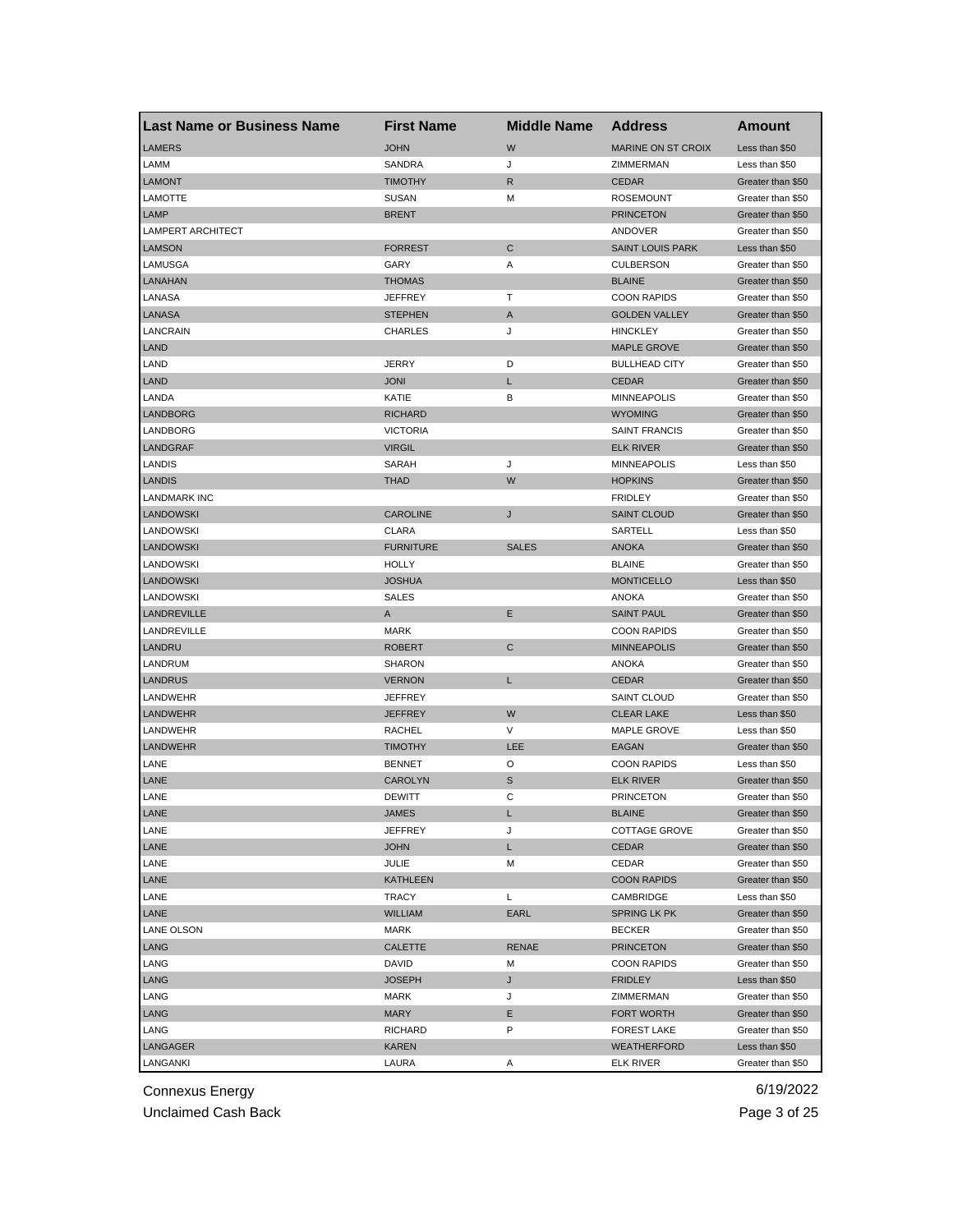| <b>Last Name or Business Name</b> | <b>First Name</b>               | <b>Middle Name</b> | <b>Address</b>          | <b>Amount</b>                    |
|-----------------------------------|---------------------------------|--------------------|-------------------------|----------------------------------|
| <b>LANGBERG</b>                   | <b>CHRISTOPHER</b>              |                    | <b>MINNEAPOLIS</b>      | Greater than \$50                |
| <b>LANGDOK</b>                    | <b>RICHARD</b>                  |                    | <b>SAINT CLOUD</b>      | Less than \$50                   |
| <b>LANGDON</b>                    | <b>DANIEL</b>                   | C                  | <b>COLUMBIA HTS</b>     | Greater than \$50                |
| LANGE                             | ANASTASIA                       |                    | <b>CLEAR LAKE</b>       | Greater than \$50                |
| LANGE                             | <b>ELROY</b>                    | L                  | <b>COON RAPIDS</b>      | Greater than \$50                |
| LANGE                             | <b>MERLIN</b>                   | L                  | <b>ISANTI</b>           | Greater than \$50                |
| LANGE                             | <b>RANDY</b>                    |                    | <b>BIG LAKE</b>         | Greater than \$50                |
| LANGE                             | <b>RICHARD</b>                  | R                  | <b>DAYTON</b>           | Greater than \$50                |
| LANGE                             | <b>SHIRLEY</b>                  |                    | <b>MONTICELLO</b>       | Greater than \$50                |
| LANGE                             | <b>STUART</b>                   | С                  | <b>TEMPE</b>            | Greater than \$50                |
| LANGENFELD                        | <b>GEORGE</b>                   |                    | <b>BETHEL</b>           | Greater than \$50                |
| LANGENFELD                        | <b>MICHAEL</b>                  |                    | <b>FOREST LAKE</b>      | Greater than \$50                |
| LANGER                            | CAROL                           | $\mathbb S$        | <b>SHOREVIEW</b>        | Greater than \$50                |
| LANGER                            | <b>JEFFREY</b>                  | M                  | <b>COON RAPIDS</b>      | Greater than \$50                |
| <b>LANGERT</b>                    | <b>DONALD</b>                   | V                  | <b>ANOKA</b>            | Greater than \$50                |
| LANGEVIN                          | <b>ROD</b>                      |                    | <b>SAINT PAUL</b>       | Less than \$50                   |
| <b>LANGHEINRICH</b>               | <b>KURT</b>                     | P                  | <b>COON RAPIDS</b>      | Greater than \$50                |
| LANGLAIS                          | LINDA                           | S                  | <b>COON RAPIDS</b>      | Greater than \$50                |
| <b>LANGLEY</b>                    | <b>JAMIE</b>                    | M                  | <b>ISANTI</b>           | Greater than \$50                |
| LANGLEY                           | LEONARD                         | R                  | <b>MARICOPA</b>         | Less than \$50                   |
| LANGLEY                           | <b>VICKI</b>                    | L                  | <b>COON RAPIDS</b>      | Less than \$50                   |
| LANGNER                           | GARY                            |                    | <b>ESTERO</b>           | Greater than \$50                |
| LANGNER                           | <b>JEROME</b>                   | Ε                  | <b>ANDOVER</b>          | Greater than \$50                |
| LANGSETH                          | <b>DAVID</b>                    | н                  | ORTONVILLE              | Less than \$50                   |
| LANGSETH CONST INC                |                                 |                    | <b>SAINT FRANCIS</b>    | Greater than \$50                |
| LANGSTON                          | GARY                            | R                  | <b>NEW BRIGHTON</b>     | Greater than \$50                |
| LANGSTON                          | GAYLE                           | L                  | <b>SANTA FE</b>         | Greater than \$50                |
| LANIER                            | LOREN                           |                    | <b>COON RAPIDS</b>      | Greater than \$50                |
| LANIGAN                           | <b>KATHIE</b>                   | Κ                  | <b>CANNON FALLS</b>     | Less than \$50                   |
| LANKEY                            | <b>AUDREY</b>                   | P                  | <b>HUTCHINSON</b>       | Less than \$50                   |
| <b>LANKEY</b>                     | GARY                            | G                  | <b>CHISAGO CITY</b>     | Greater than \$50                |
| LANNERS                           | <b>QUINTIN</b>                  | н                  | <b>MONTICELLO</b>       | Greater than \$50                |
| <b>LANNING</b>                    | <b>CHRIS</b>                    | Κ                  | <b>WILLOW RIVER</b>     | Greater than \$50                |
| LANNING                           | DAVID                           | D                  | <b>BROOKLYN CENTER</b>  | Greater than \$50                |
| <b>LANNING</b>                    | <b>JOHN</b>                     |                    | <b>SAINT PAUL</b>       |                                  |
| LANNING                           | <b>MICHAEL</b>                  |                    | <b>COON RAPIDS</b>      | Less than \$50<br>Less than \$50 |
|                                   |                                 |                    | <b>FARWELL</b>          |                                  |
| <b>LANOUE</b><br><b>LANOUE</b>    | <b>TERRY</b>                    |                    |                         | Greater than \$50                |
|                                   | <b>TIMOTHY</b><br><b>EDWARD</b> |                    | <b>GLENWOOD</b>         | Greater than \$50                |
| LANQUETEAU                        |                                 | т<br>Ε             | <b>MINNEAPOLIS</b>      | Greater than \$50                |
| LANTZ                             | GARY                            |                    | <b>SAINT PAUL</b>       | Greater than \$50                |
| LANYON                            | SIEVEN                          | W                  | <b>BLOOMINGTON</b>      | Greater than \$50                |
| LANZ                              | <b>VINCENT</b>                  |                    | <b>SAINT FRANCIS</b>    | Less than \$50                   |
| <b>LAPATKA</b>                    | <b>GREG</b>                     | F                  | <b>RAMSEY</b>           | Greater than \$50                |
| LAPEL                             | RONALD                          | Г                  | <b>JORDAN</b>           | Greater than \$50                |
| <b>LAPENOTIERE</b>                | <b>KIMBERLY</b>                 | Α                  | <b>SAINT FRANCIS</b>    | Greater than \$50                |
| LAPENOTIERE                       | PATTY                           | Α                  | CAMBRIDGE               | Greater than \$50                |
| LAPHAM                            | <b>STEVEN</b>                   | Α                  | <b>LINO LAKES</b>       | Greater than \$50                |
| LAPLANT                           | MARY                            | M                  | LAKEVILLE               | Less than \$50                   |
| LAPLANT                           | <b>WALTER</b>                   | J                  | <b>ISANTI</b>           | Greater than \$50                |
| LAPLANT WALTER J<br>& PO BOX 373  |                                 |                    | <b>SAINT FRANCIS</b>    | Greater than \$50                |
| <b>LAPOINT</b>                    | <b>TIMOTHY</b>                  | R                  | <b>COLUMBIA HEIGHTS</b> | Greater than \$50                |
| LAPP                              | KEVIN                           | M                  | <b>MINNEAPOLIS</b>      | Greater than \$50                |
| LAPRE                             | <b>CURTIS</b>                   |                    | WHITE BEAR LAKE         | Greater than \$50                |
| LAQUA                             | <b>MICHAEL</b>                  | V                  | CAMBRIDGE               | Greater than \$50                |
| LARA                              | <b>JOE</b>                      | L                  | <b>BIG LAKE</b>         | Greater than \$50                |
| LARKEY                            | <b>RICHARD</b>                  | H                  | <b>HINCKLEY</b>         | Greater than \$50                |

Unclaimed Cash Back **Page 4 of 25**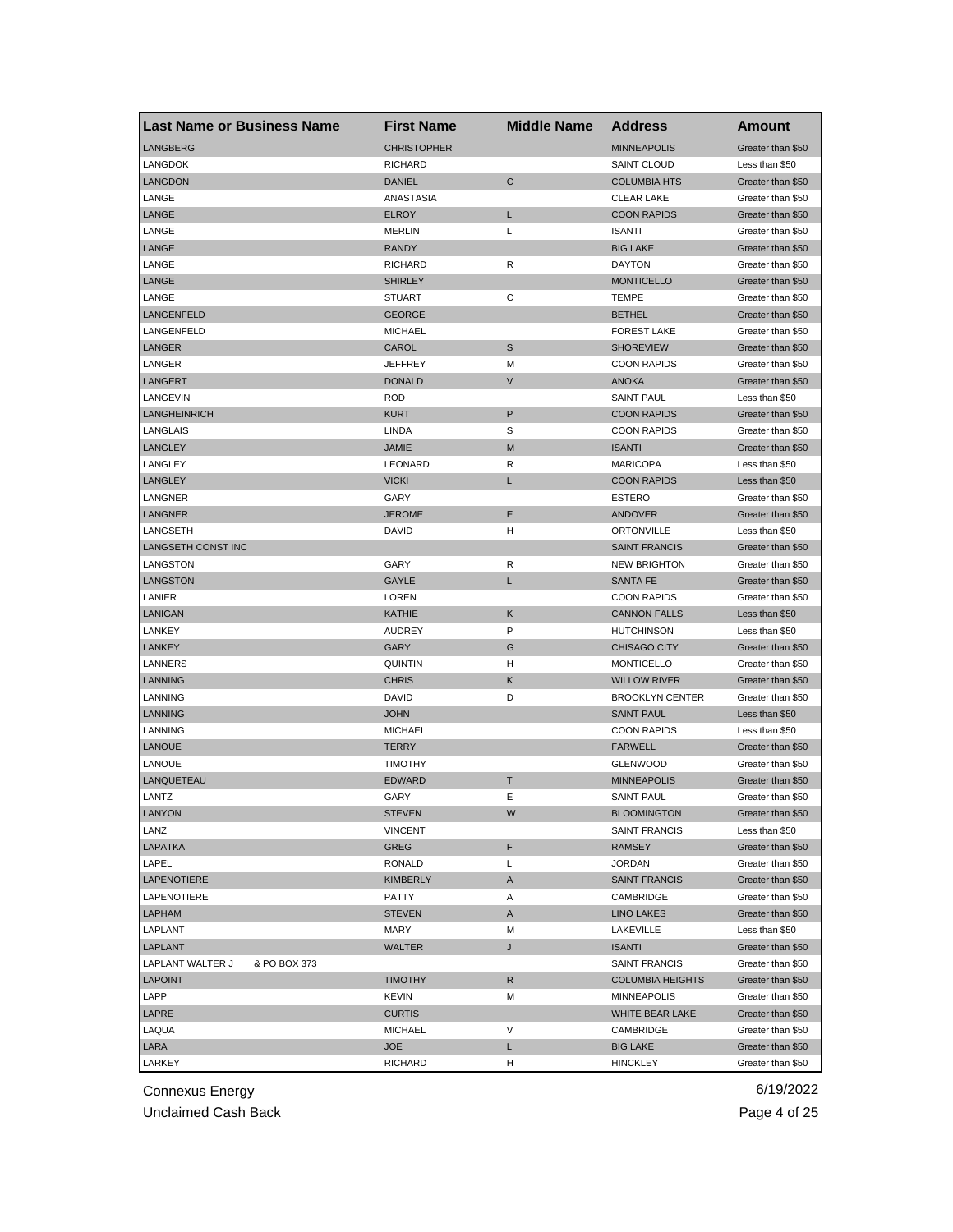| <b>Last Name or Business Name</b> | <b>First Name</b>       | <b>Middle Name</b> | <b>Address</b>                  | Amount                                 |
|-----------------------------------|-------------------------|--------------------|---------------------------------|----------------------------------------|
| <b>LARKIN</b>                     | <b>HAROLD</b>           |                    | <b>LOLO</b>                     | Greater than \$50                      |
| LARKIN                            | JAMES                   | В                  | <b>MAPLEWOOD</b>                | Less than \$50                         |
| <b>LARKIN</b>                     | <b>LLOYD</b>            |                    | <b>CASA GRANDE</b>              | Greater than \$50                      |
| LARKIN                            | <b>MONICA</b>           | М                  | <b>SAINT PAUL</b>               | Greater than \$50                      |
| <b>LAROCHE</b>                    | <b>ROSE</b>             | L                  | <b>ROSEVILLE</b>                | Greater than \$50                      |
| LAROQUE                           | CANDACE                 | M                  | ANOKA                           | Greater than \$50                      |
| <b>LAROSA</b>                     | <b>FRANK</b>            |                    | <b>COVINGTON</b>                | Greater than \$50                      |
| LAROSE                            | PAUL                    | V                  | <b>HUDSON</b>                   | Less than \$50                         |
| <b>LAROUSCH</b>                   | <b>MICHELLE</b>         | Κ                  | <b>COON RAPIDS</b>              | Greater than \$50                      |
| LAROWE                            | <b>SCOTT</b>            | D                  | CAMBRIDGE                       | Greater than \$50                      |
| LARRABEE                          | <b>EUGENE</b>           | Ε                  | <b>WYKOFF</b>                   | Less than \$50                         |
| LARRABEE                          | NEIL                    |                    | <b>COON RAPIDS</b>              | Greater than \$50                      |
| <b>LARRYS AUTOS UNLIMITED</b>     |                         |                    | <b>COON RAPIDS</b>              | Less than \$50                         |
| LARRYS PIZZA ON 10                |                         |                    | <b>MINNEAPOLIS</b>              | Greater than \$50                      |
| <b>LARSEN</b>                     | <b>ANDREA</b>           | A                  | <b>MINNEAPOLIS</b>              | Less than \$50                         |
| LARSEN                            | DALE                    | Ε                  | <b>KEWAUNEE</b>                 | Greater than \$50                      |
| LARSEN                            | <b>DARRELL</b>          | L                  | <b>VADNAIS HEIGHTS</b>          | Greater than \$50                      |
| LARSEN                            | DAVID                   | Α                  | <b>CIRCLE PINES</b>             | Greater than \$50                      |
| LARSEN                            | J                       | A                  | <b>MAPLEWOOD</b>                | Greater than \$50                      |
| LARSEN                            | LARRY                   |                    | <b>COON RAPIDS</b>              | Greater than \$50                      |
| <b>LARSEN</b>                     | LARRY                   |                    | <b>BLAINE</b>                   | Greater than \$50                      |
| LARSEN                            | MARK                    | D                  | <b>STILLWATER</b>               | Greater than \$50                      |
| <b>LARSEN</b>                     | <b>MELISSA</b>          | M                  | <b>PRINCETON</b>                | Greater than \$50                      |
| LARSEN                            | <b>STACEY</b>           | Α                  | <b>SAINT PAUL</b>               | Less than \$50                         |
| <b>LARSEN</b>                     | <b>STEPHEN</b>          | S                  | <b>WHITE BEAR LAKE</b>          | Greater than \$50                      |
| LARSEN                            | <b>THOMAS</b>           | R                  | <b>SHOREVIEW</b>                | Greater than \$50                      |
| <b>LARSEN</b>                     | <b>TIM</b>              |                    | ZIMMERMAN                       | Greater than \$50                      |
| LARSON                            | <b>ALFRED</b>           | Q                  | <b>DAYTON</b>                   | Greater than \$50                      |
| <b>LARSON</b>                     | <b>ANN</b>              | F                  | <b>ANOKA</b>                    | Greater than \$50                      |
| LARSON                            | <b>ARTHUR</b>           | G                  | <b>PRINCETON</b>                | Greater than \$50                      |
| <b>LARSON</b>                     | <b>BARB</b>             | Α                  | <b>CAMBRIDGE</b>                | Less than \$50                         |
| LARSON                            | <b>BARBARA</b>          | LEE                | <b>WYOMING</b>                  | Greater than \$50                      |
| <b>LARSON</b>                     | <b>BARBARA</b>          | R                  | <b>ELK RIVER</b>                |                                        |
| LARSON                            | <b>BERNARD</b>          | Α                  | <b>ARLINGTON</b>                | Greater than \$50<br>Greater than \$50 |
| <b>LARSON</b>                     | <b>BOYD</b>             | Е                  | <b>MINNEAPOLIS</b>              | Greater than \$50                      |
| LARSON                            | <b>BRUCE</b>            |                    | <b>COON RAPIDS</b>              | Greater than \$50                      |
| <b>LARSON</b>                     | <b>CEDRIC</b>           | A                  | <b>DOLAN SPRINGS</b>            | Greater than \$50                      |
| LARSON                            | CHARLES                 | D                  | <b>ROSEVILLE</b>                | Greater than \$50                      |
| <b>LARSON</b>                     | <b>CHRIS</b>            |                    | <b>SAINT PAUL</b>               |                                        |
| LARSON                            | <b>CHRIS</b>            | Ε                  | <b>COON RAPIDS</b>              | Less than \$50<br>Greater than \$50    |
| LARSON                            | <b>CHRISTINE</b>        |                    | CIRCLE PINES                    |                                        |
| LARSON                            | <b>CHRISTOPHER</b>      |                    | <b>BLAINE</b>                   | Greater than \$50<br>Greater than \$50 |
| <b>LARSON</b>                     | <b>CONNIE</b>           | L.                 | <b>PRINCETON</b>                | Greater than \$50                      |
| LARSON                            | DALE                    | R                  | <b>STACY</b>                    | Greater than \$50                      |
| <b>LARSON</b>                     | <b>DARREN</b>           | L.                 |                                 |                                        |
|                                   |                         | Г                  | ZIMMERMAN<br><b>COON RAPIDS</b> | Greater than \$50<br>Greater than \$50 |
| LARSON                            | DARYL<br><b>DEBORAH</b> |                    | <b>CROSS LAKE</b>               |                                        |
| <b>LARSON</b>                     |                         |                    |                                 | Less than \$50                         |
| LARSON                            | <b>DENISE</b>           | Κ                  | LINO LAKES                      | Greater than \$50                      |
| LARSON                            | <b>DENISE</b>           | M                  | <b>CAMBRIDGE</b>                | Less than \$50                         |
| LARSON                            | <b>DENNIS</b>           | Α                  | <b>ANOKA</b>                    | Greater than \$50                      |
| LARSON                            | <b>DENNIS</b>           | D                  | <b>BLAINE</b>                   | Less than \$50                         |
| LARSON                            | <b>DENNIS</b>           | F                  | <b>COON RAPIDS</b>              | Greater than \$50                      |
| LARSON                            | <b>DONALD</b>           |                    | <b>BLAINE</b>                   | Greater than \$50                      |
| LARSON                            | <b>DONALD</b>           | Α                  | CHISAGO CITY                    | Greater than \$50                      |
| LARSON                            | <b>DONALD</b>           | С                  | <b>CAMBRIDGE</b>                | Greater than \$50                      |
| LARSON                            | <b>ELAINE</b>           | D                  | SAINT PAUL                      | Greater than \$50                      |

Unclaimed Cash Back **Page 5 of 25**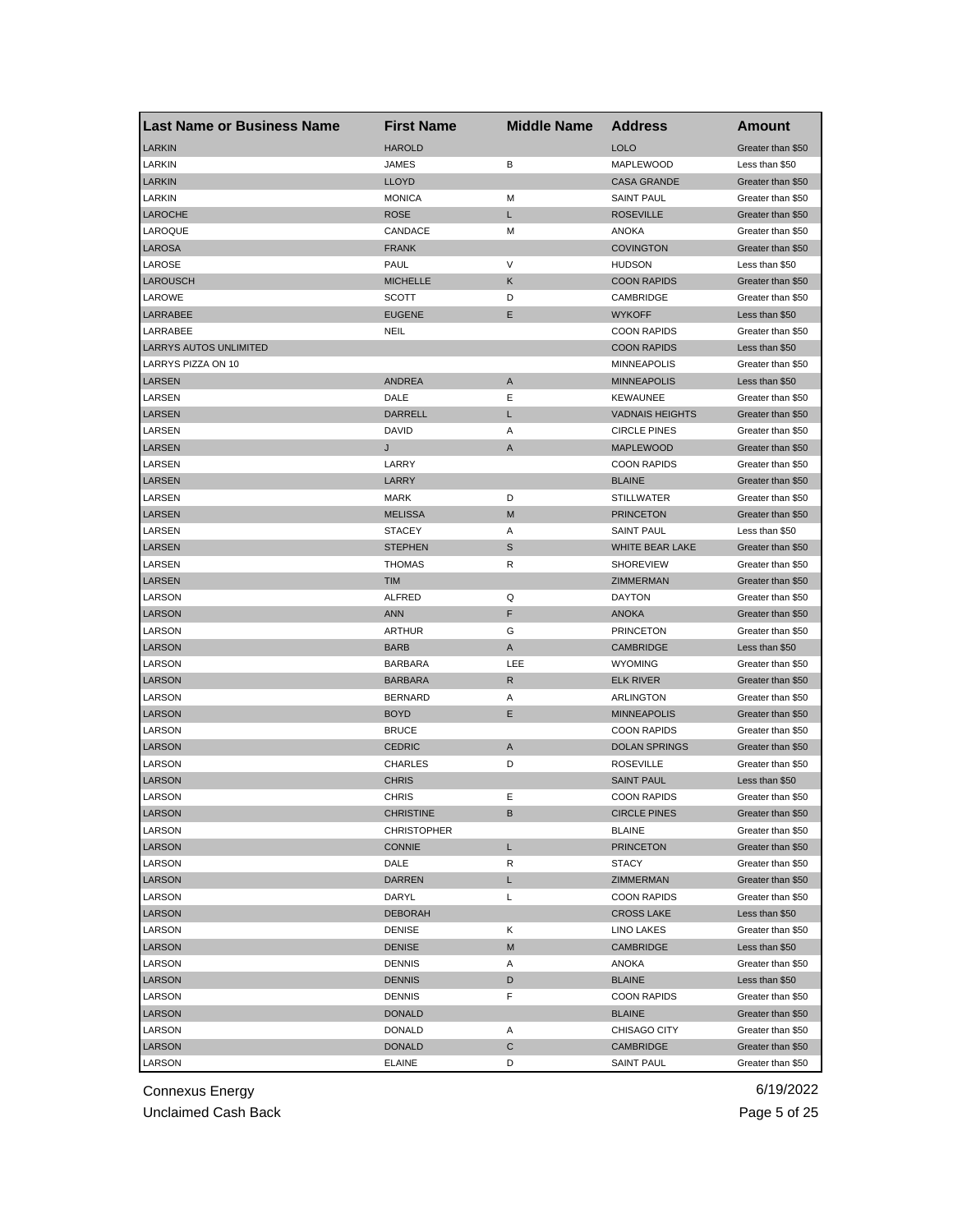| <b>Last Name or Business Name</b> | <b>First Name</b>       | <b>Middle Name</b> | <b>Address</b>               | Amount                           |
|-----------------------------------|-------------------------|--------------------|------------------------------|----------------------------------|
| <b>LARSON</b>                     | <b>ERICA</b>            | $\mathsf{C}$       | <b>MINNEAPOLIS</b>           | Less than \$50                   |
| LARSON                            | EVELYN                  |                    | <b>BIG LAKE</b>              | Greater than \$50                |
| <b>LARSON</b>                     | GARY                    | Е                  | <b>HAM LAKE</b>              | Less than \$50                   |
| LARSON                            | GENE                    | S                  | <b>COON RAPIDS</b>           | Greater than \$50                |
| <b>LARSON</b>                     | <b>GEORGE</b>           | L                  | <b>STILLWATER</b>            | Greater than \$50                |
| LARSON                            | <b>GERALD</b>           | W                  | <b>FOREST LAKE</b>           | Greater than \$50                |
| <b>LARSON</b>                     | JAMES                   | C                  | <b>FOREST LAKE</b>           | Greater than \$50                |
| LARSON                            | JAMES                   | D                  | <b>MINNETONKA</b>            | Greater than \$50                |
| <b>LARSON</b>                     | JAMES                   | Ε                  | <b>BROOKLYN PARK</b>         | Greater than \$50                |
| LARSON                            | JAMES                   | R                  | <b>VADNAIS HEIGHTS</b>       | Greater than \$50                |
| <b>LARSON</b>                     | <b>JANET</b>            | A                  | <b>SILVER BAY</b>            | Less than \$50                   |
| LARSON                            | <b>JEFFREY</b>          |                    | <b>COON RAPIDS</b>           | Greater than \$50                |
| <b>LARSON</b>                     | <b>JEFFREY</b>          | D                  | <b>BLAINE</b>                | Less than \$50                   |
| LARSON                            | <b>JENNIFER</b>         |                    | <b>COON RAPIDS</b>           | Less than \$50                   |
| <b>LARSON</b>                     | <b>JOEL</b>             | R                  | <b>SAINT FRANCIS</b>         | Less than \$50                   |
| LARSON                            | JOEL                    | R                  | <b>SAINT FRANCIS</b>         | Greater than \$50                |
| LARSON                            | JOEL                    | т                  | <b>STILLWATER</b>            | Less than \$50                   |
| LARSON                            | JOEL                    | т                  | <b>COON RAPIDS</b>           | Greater than \$50                |
| <b>LARSON</b>                     | <b>JOHN</b>             | A                  | <b>ZIMMERMAN</b>             | Greater than \$50                |
| LARSON                            | JOHN                    | G                  | <b>NORTH BRANCH</b>          | Greater than \$50                |
| <b>LARSON</b>                     | JULIE                   | A                  | <b>SAINT PAUL</b>            | Less than \$50                   |
| LARSON                            | <b>KATRINA</b>          | D                  | <b>SAINT PAUL</b>            | Greater than \$50                |
| <b>LARSON</b>                     | <b>KATRINA</b>          | M                  | <b>BIG LAKE</b>              | Greater than \$50                |
| LARSON                            | <b>KENNETH</b>          | Α                  | <b>BIG LAKE</b>              | Greater than \$50                |
| <b>LARSON</b>                     | <b>KERMIT</b>           | J                  | <b>CANNON FALLS</b>          | Greater than \$50                |
| LARSON                            | <b>KEVIN</b>            |                    | <b>WYOMING</b>               | Greater than \$50                |
| <b>LARSON</b>                     | <b>KIKI</b>             | J                  | <b>WYOMING</b>               | Less than \$50                   |
| LARSON                            | LAWRENCE                | Ε                  | <b>NORTH PORT</b>            | Less than \$50                   |
| <b>LARSON</b>                     | LEE                     |                    | <b>STILLWATER</b>            | Less than \$50                   |
| LARSON                            | LEONARD                 | P                  | <b>BLOOMINGTON</b>           | Greater than \$50                |
| <b>LARSON</b>                     | <b>LEROY</b>            | Ε                  | <b>AITKIN</b>                | Greater than \$50                |
| LARSON                            | <b>LISA</b>             |                    | CAMBRIDGE                    | Greater than \$50                |
| <b>LARSON</b>                     | <b>LISA</b>             | M                  | <b>BLAINE</b>                | Greater than \$50                |
| LARSON                            | LOREN                   |                    | <b>COON RAPIDS</b>           | Greater than \$50                |
| <b>LARSON</b>                     | <b>LYLE</b>             | R                  | <b>BROOKLYN PK</b>           | Greater than \$50                |
| LARSON                            | <b>MAGGIE</b>           | L                  | <b>TAYLORS FALLS</b>         | Less than \$50                   |
| <b>LARSON</b>                     | MALIA                   | M                  | <b>COON RAPIDS</b>           | Greater than \$50                |
| LARSON                            | <b>MARK</b>             | Α                  | <b>MINNEAPOLIS</b>           | Greater than \$50                |
| <b>LARSON</b>                     | <b>MARK</b>             | R                  | <b>MINNEAPOLIS</b>           | Greater than \$50                |
| LARSON                            | <b>MARTIN</b>           | R                  | CAMBRIDGE                    | Greater than \$50                |
| LARSON                            | MELISSA                 | K,                 | MINNEAPOLIS                  | Greater than \$50                |
| LARSON                            | MELVIN                  |                    | <b>COON RAPIDS</b>           | Greater than \$50                |
| LARSON                            | <b>MICHAEL</b>          | D                  | <b>COON RAPIDS</b>           | Less than \$50                   |
| LARSON                            | <b>MICHAEL</b>          | J                  | FISH LAKE TOWNSHIP           | Less than \$50                   |
| LARSON                            | MIKE                    |                    | <b>CEDAR</b>                 | Greater than \$50                |
| LARSON                            | MILES                   | S                  | <b>COON RAPIDS</b>           | Less than \$50                   |
| LARSON                            | <b>MILTON</b>           | J                  | <b>RAMSEY</b>                | Greater than \$50                |
|                                   |                         |                    |                              | Greater than \$50                |
| LARSON<br>LARSON                  | <b>NATHAN</b><br>NATHAN | Е<br>Е             | ANDOVER<br><b>MOUNDSVIEW</b> | Less than \$50                   |
|                                   |                         |                    |                              |                                  |
| LARSON                            | PARKER                  |                    | ZIMMERMAN                    | Less than \$50<br>Less than \$50 |
| LARSON                            | PATTI                   | <b>ANN</b>         | <b>ELK RIVER</b>             |                                  |
| LARSON                            | PETER                   | Г                  | <b>EMBARRASS</b>             | Greater than \$50                |
| LARSON                            | RANDY                   | W                  | <b>MONTEVIDEO</b>            | Greater than \$50                |
| LARSON                            | RICHARD                 |                    | <b>WYOMING</b>               | Greater than \$50                |
| LARSON                            | RICHARD                 | D                  | <b>DULUTH</b>                | Greater than \$50                |
| LARSON                            | RICHARD                 | Е                  | <b>MORA</b>                  | Greater than \$50                |

Unclaimed Cash Back **Page 6 of 25**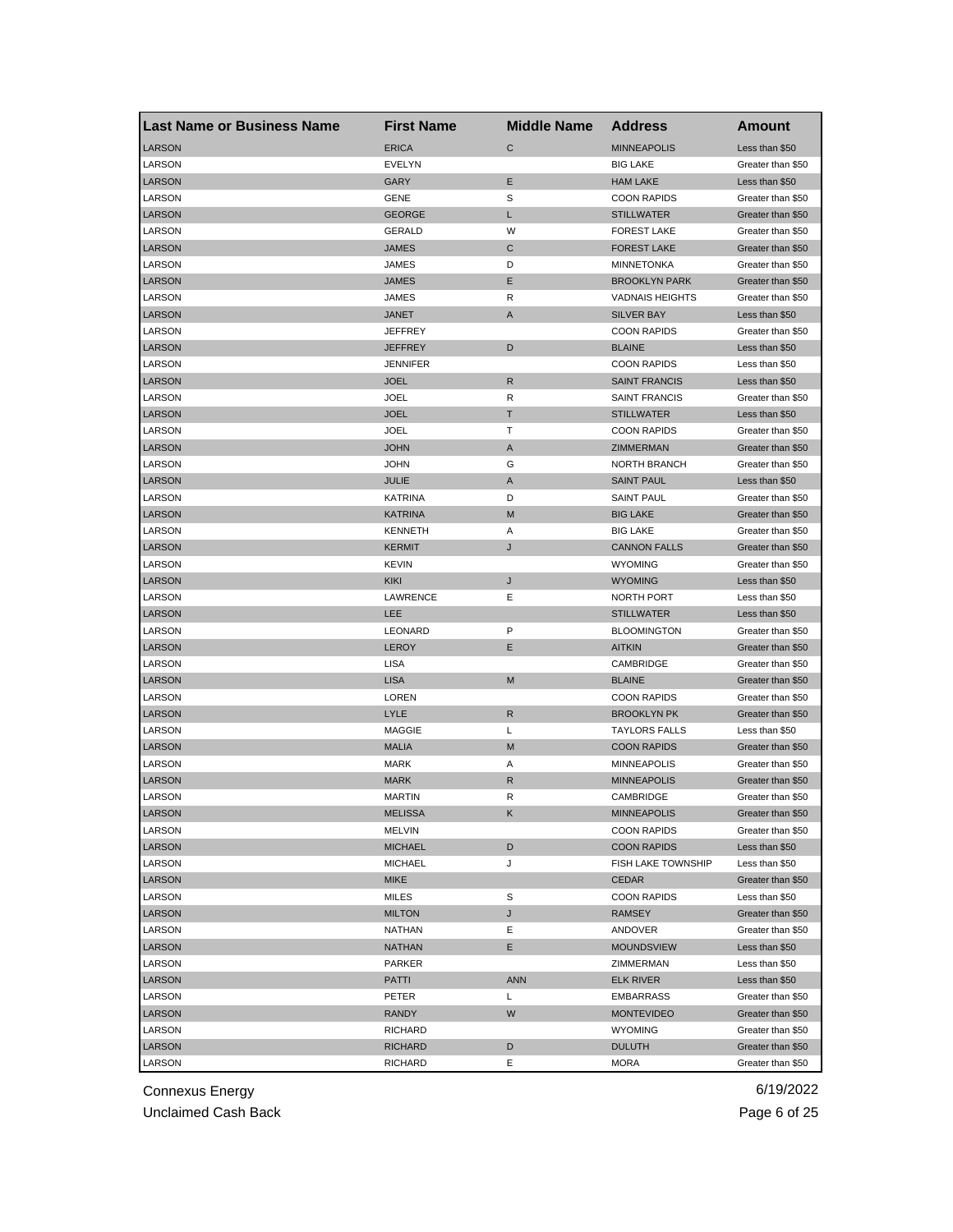| <b>Last Name or Business Name</b>    | <b>First Name</b> | <b>Middle Name</b> | <b>Address</b>                      | Amount                                 |
|--------------------------------------|-------------------|--------------------|-------------------------------------|----------------------------------------|
| <b>LARSON</b>                        | <b>RICHARD</b>    | $\vee$             | <b>ARDEN HILLS</b>                  | Less than \$50                         |
| LARSON                               | <b>RICK</b>       |                    | CAMBRIDGE                           | Greater than \$50                      |
| <b>LARSON</b>                        | <b>RITA</b>       | M                  | <b>COON RAPIDS</b>                  | Greater than \$50                      |
| LARSON                               | <b>ROBERT</b>     | D                  | <b>PHOENIX</b>                      | Greater than \$50                      |
| <b>LARSON</b>                        | ROBERT            | L                  | <b>PALISADE</b>                     | Less than \$50                         |
| LARSON                               | <b>ROGER</b>      | М                  | <b>COON RAPIDS</b>                  | Greater than \$50                      |
| <b>LARSON</b>                        | <b>ROGER</b>      | $\mathsf{V}$       | <b>COON RAPIDS</b>                  | Greater than \$50                      |
| LARSON                               | <b>RONALD</b>     | L                  | <b>JORDAN</b>                       | Greater than \$50                      |
| <b>LARSON</b>                        | <b>RUSSELL</b>    | F                  | <b>BLAINE</b>                       | Greater than \$50                      |
| LARSON                               | SAENGDAO          |                    | <b>COON RAPIDS</b>                  | Less than \$50                         |
| <b>LARSON</b>                        | <b>SALLY</b>      | M                  | <b>MARSHFIELD</b>                   | Less than \$50                         |
| LARSON                               | SCOTT             |                    | CONROE                              | Greater than \$50                      |
| <b>LARSON</b>                        | <b>SCOTT</b>      | D                  | <b>ISANTI</b>                       | Greater than \$50                      |
| LARSON                               | <b>STEPHEN</b>    | O                  | MILAN                               | Less than \$50                         |
| <b>LARSON</b>                        | <b>STEVE</b>      | A                  | <b>ISANTI</b>                       | Greater than \$50                      |
| LARSON                               | <b>TERRY</b>      | D                  | <b>ISANTI</b>                       | Greater than \$50                      |
| <b>LARSON</b>                        | <b>THOMAS</b>     | A                  | <b>CUMMING</b>                      | Less than \$50                         |
| LARSON                               | THOR              | <b>JOSEPH</b>      | <b>VADNAIS HEIGHTS</b>              | Greater than \$50                      |
| <b>LARSON</b>                        | <b>TONY</b>       | M                  | <b>AITKIN</b>                       | Greater than \$50                      |
| LARSON                               | TRAVIS            |                    | <b>CROSBY</b>                       | Greater than \$50                      |
| <b>LARSON</b>                        | <b>TREVOR</b>     |                    | <b>BROOKLYN CENTER</b>              | Greater than \$50                      |
| LARSON                               | TY                |                    | <b>REEDSBURG</b>                    | Greater than \$50                      |
| <b>LARSON</b>                        | <b>WALTER</b>     | S                  | <b>CAMBRIDGE</b>                    | Greater than \$50                      |
| LARSON BROTHERS LAWN SVC             |                   |                    | <b>ROSEVILLE</b>                    | Greater than \$50                      |
| <b>LARSON JOHN</b><br>& WALKER ROSEA |                   |                    | <b>HAM LAKE</b>                     | Greater than \$50                      |
| LARSON MABEL E GRANDVIEW CHRISTIAN   |                   |                    | CAMBRIDGE                           | Greater than \$50                      |
| LARUE                                | D                 | <b>JAMES</b>       | <b>SAINT FRANCIS</b>                | Greater than \$50                      |
| LARUE                                | J                 | <b>SCOTT</b>       | <b>FRIDLEY</b>                      | Greater than \$50                      |
| LARUE                                | <b>KATHLEEN</b>   | Е                  | <b>WOODBURY</b>                     | Less than \$50                         |
| LARUE                                | <b>PAMELA</b>     | м                  | <b>FRIDLEY</b>                      | Less than \$50                         |
| LARUE                                | <b>PAUL</b>       | Е                  | <b>HENNING</b>                      |                                        |
| LASH                                 | <b>JACQUELINE</b> | Г                  | <b>BLAINE</b>                       | Greater than \$50<br>Greater than \$50 |
|                                      | Ρ                 |                    |                                     |                                        |
| LASH                                 |                   | Е<br>D             | <b>CIRCLE PINES</b>                 | Less than \$50                         |
| LASHER                               | <b>STEVEN</b>     |                    | <b>ROGERS</b><br><b>FOREST LAKE</b> | Greater than \$50                      |
| LASKA                                | <b>ALBERT</b>     | J                  |                                     | Greater than \$50                      |
| LASKA                                | ALMA              | O                  | <b>SPRING LAKE PARK</b>             | Greater than \$50                      |
| <b>LASKA</b>                         | <b>RICHARD</b>    |                    | <b>INTERNATIONAL FALLS</b>          | Less than \$50                         |
| LASKE                                | JEFFREY           | M                  | CAMBRIDGE                           | Greater than \$50                      |
| <b>LASKER</b>                        | <b>VERN</b>       |                    | <b>ANOKA</b>                        | Greater than \$50                      |
| LASLEY                               | <b>HAROLD</b>     |                    | <b>BELLEVILLE</b>                   | Less than \$50                         |
| LASS                                 | <b>STEVEN</b>     | A                  | <b>HAM LAKE</b>                     | Greater than \$50                      |
| LASSER                               | <b>BONNIE</b>     | Κ                  | <b>MORA</b>                         | Greater than \$50                      |
| LASSER                               | <b>DONALD</b>     | G                  | <b>CEDAR</b>                        | Greater than \$50                      |
| LASTOVICH                            | KENNETH           | Α                  | <b>COON RAPIDS</b>                  | Greater than \$50                      |
| LATAWIEC                             | <b>DOUGLAS</b>    | P                  | <b>SHOREVIEW</b>                    | Greater than \$50                      |
| LATAWIEC                             | HANNAH            |                    | <b>BRAHAM</b>                       | Less than \$50                         |
| <b>LATCHAM</b>                       | <b>ROBERT</b>     | L                  | PLYMOUTH                            | Greater than \$50                      |
| LATHAM                               | JIM               | Е                  | <b>COON RAPIDS</b>                  | Greater than \$50                      |
| LATHAM                               | <b>WARREN</b>     | P                  | <b>ELK RIVER</b>                    | Less than \$50                         |
| LATOURELLE DAVID J<br>& SADIA        |                   |                    | ROGERS                              | Greater than \$50                      |
| LATTERY LAURENCE J<br>& CHARLENE L   |                   |                    | <b>NEW BRAUNFELS</b>                | Greater than \$50                      |
| LATTIMER                             | DELLENE           | М                  | WENTZVILLE                          | Greater than \$50                      |
| LATTREZ                              | <b>STEPHANIE</b>  |                    | WOODBURY                            | Less than \$50                         |
| LAU                                  | CAROL             | М                  | WHITE BEAR LAKE                     | Less than \$50                         |
| LAU                                  | <b>GLORIA</b>     | Е                  | <b>MINNEAPOLIS</b>                  | Greater than \$50                      |
| LAUBER                               | JOHN              |                    | SPRING LAKE PARK                    | Greater than \$50                      |

Unclaimed Cash Back **Page 7 of 25**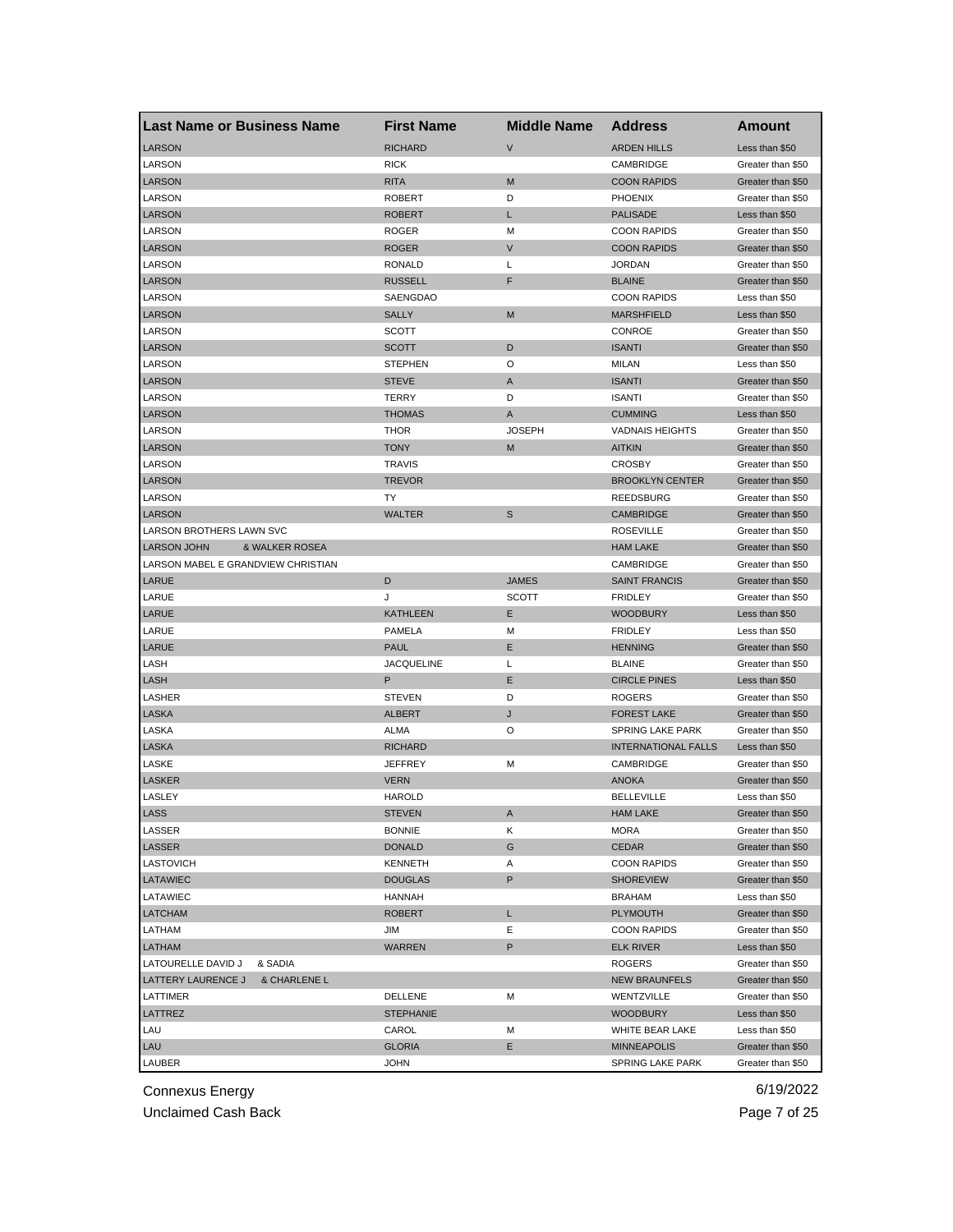| <b>Last Name or Business Name</b> | <b>First Name</b>   | <b>Middle Name</b> | <b>Address</b>         | Amount            |
|-----------------------------------|---------------------|--------------------|------------------------|-------------------|
| <b>LAUER</b>                      | <b>PAT</b>          |                    | <b>VADNAIS HEIGHTS</b> | Greater than \$50 |
| LAUER                             | <b>ROGER</b>        | Α                  | <b>WILLMAR</b>         | Greater than \$50 |
| <b>LAUGHERY</b>                   | <b>ROBERT</b>       | B                  | <b>CHISAGO CITY</b>    | Greater than \$50 |
| LAUGHTER                          | <b>KENNETH</b>      | J                  | <b>SAINT CLAIR</b>     | Greater than \$50 |
| <b>LAUGLIN</b>                    | <b>SUSAN</b>        | Κ                  | <b>SAINT PAUL</b>      | Greater than \$50 |
| LAUKALA                           | <b>CLARA</b>        | Α                  | <b>PRINCETON</b>       | Greater than \$50 |
| <b>LAUMANN</b>                    | JOY                 | A                  | <b>MONTICELLO</b>      | Less than \$50    |
| LAURENT                           | <b>BRIAN</b>        | С                  | <b>COON RAPIDS</b>     | Greater than \$50 |
| <b>LAURENT</b>                    | GARY                | D                  | <b>BRAHAM</b>          | Greater than \$50 |
| LAURILA                           | <b>LISA</b>         | J                  | <b>WHITE BEAR LAKE</b> | Greater than \$50 |
| <b>LAURSEN</b>                    | <b>CALVIN</b>       | R                  | <b>RUSH CITY</b>       | Greater than \$50 |
| LAURSEN                           | TRACY               |                    | LAKEVILLE              | Less than \$50    |
| <b>LAURVICK</b>                   | <b>RONALD</b>       | A                  | <b>OVERLAND</b>        | Greater than \$50 |
| LAVALIER                          | <b>REBECCA</b>      |                    | CEDAR                  | Less than \$50    |
| LAVALLE                           | <b>NANCY</b>        | <b>ANN</b>         | LITTLE CANADA          | Greater than \$50 |
| LAVALLEE                          | JASON               | Ε                  | <b>CIRCLE PINES</b>    | Greater than \$50 |
| LAVENTURE                         | <b>CYNTHIA</b>      | J                  | <b>ELK RIVER</b>       | Greater than \$50 |
| LAVIGNE                           | JOHN                | Е                  | WHITE BEAR LAKE        | Greater than \$50 |
| <b>LAVINE</b>                     | <b>CATHERINE</b>    |                    | <b>BLAINE</b>          | Greater than \$50 |
| LAW                               | DAVID               |                    | <b>BLAINE</b>          | Greater than \$50 |
| LAW                               | <b>ELLEN</b>        | Κ                  | <b>COON RAPIDS</b>     | Greater than \$50 |
| LAWLER                            | LAURA               |                    | <b>ANOKA</b>           | Less than \$50    |
| LAWLER                            | <b>MARJORIE</b>     | J                  | <b>COON RAPIDS</b>     | Greater than \$50 |
| LAWLER                            | SCOTT               |                    | WHITE BEAR LAKE        | Less than \$50    |
| LAWLER                            | <b>SCOTT</b>        | A                  | WHITE BEAR LAKE        | Greater than \$50 |
| LAWONN                            | LORI                |                    | <b>COON RAPIDS</b>     | Greater than \$50 |
| LAWRENCE                          | <b>ANN</b>          | M                  | <b>CAMBRIDGE</b>       | Greater than \$50 |
| LAWRENCE                          | <b>CHESTER</b>      | J                  | <b>ANOKA</b>           | Greater than \$50 |
| LAWRENCE                          | <b>DAVID</b>        | J                  | <b>MINNEAPOLIS</b>     | Greater than \$50 |
| LAWRENCE                          | <b>DONALD</b>       |                    | <b>MINNEAPOLIS</b>     | Less than \$50    |
| <b>LAWRENCE</b>                   | <b>DONALD</b>       | B                  | <b>MINNEAPOLIS</b>     | Greater than \$50 |
| LAWRENCE                          | JEFF                |                    | <b>HAM LAKE</b>        | Greater than \$50 |
| <b>LAWRENCE</b>                   | <b>KIM</b>          | A                  | <b>CHAMPLIN</b>        | Greater than \$50 |
| LAWRENCE                          | LISA                | М                  | CHASKA                 | Less than \$50    |
| LAWRENCE                          | <b>MICHAEL</b>      | R                  | <b>BLAINE</b>          | Less than \$50    |
| LAWRENCE                          | <b>RICHARD</b>      |                    | <b>SAINT CLOUD</b>     | Greater than \$50 |
| LAWRENCE                          | <b>STEVEN</b>       | R                  | <b>COON RAPIDS</b>     | Greater than \$50 |
| LAWRENCE                          | TED                 |                    | SATELLITE BEACH        | Greater than \$50 |
| <b>LAWSON</b>                     | <b>ALLEN</b>        | A                  | <b>FOOTHILL RANCH</b>  | Greater than \$50 |
| LAWSON                            | DARREN              | C                  | ANDOVER                | Greater than \$50 |
| LAWSON                            | <b>GLENDA</b>       | M                  | <b>CIRCLE PINES</b>    | Greater than \$50 |
| LAWSON                            | JEREMY              |                    | NORTH MANKATO          | Less than \$50    |
| <b>LAWSON</b>                     | LORI                | L.                 | <b>MENOMONIE</b>       | Greater than \$50 |
| LAWSON                            | PAUL                |                    | FRIDLEY                | Less than \$50    |
| LAWSON                            | <b>SUSAN</b>        | C                  | CAMBRIDGE              | Greater than \$50 |
| LAWVER                            | <b>ROLAND</b>       | Α                  | <b>OTSEGO</b>          | Less than \$50    |
| LAXDAL                            | <b>KIMBERLY</b>     |                    | <b>BLUFFTON</b>        | Greater than \$50 |
|                                   |                     | J                  |                        |                   |
| LAYNES                            | TIRE<br><b>BELA</b> | п                  | <b>MOUNDSVIEW</b>      | Greater than \$50 |
| LAZAR                             |                     |                    | ANOKA                  | Less than \$50    |
| LAZARZ                            | <b>CHRISTINE</b>    |                    | <b>MINNEAPOLIS</b>     | Less than \$50    |
| LAZARZ                            | LAWRENCE            | J                  | <b>BLAINE</b>          | Less than \$50    |
| LAZER                             | JEFFRY              | Α                  | <b>ISANTI</b>          | Greater than \$50 |
| LE.                               | MINHTHU             |                    | <b>HUGO</b>            | Greater than \$50 |
| LE.                               | <b>ROCHELLE</b>     | Α                  | <b>COON RAPIDS</b>     | Greater than \$50 |
| LE.                               | <b>TUAN</b>         |                    | <b>BLAINE</b>          | Greater than \$50 |
| LE DUC ROCHELL M                  |                     |                    | <b>BROOKLYN PK</b>     | Greater than \$50 |

Unclaimed Cash Back **Page 8 of 25**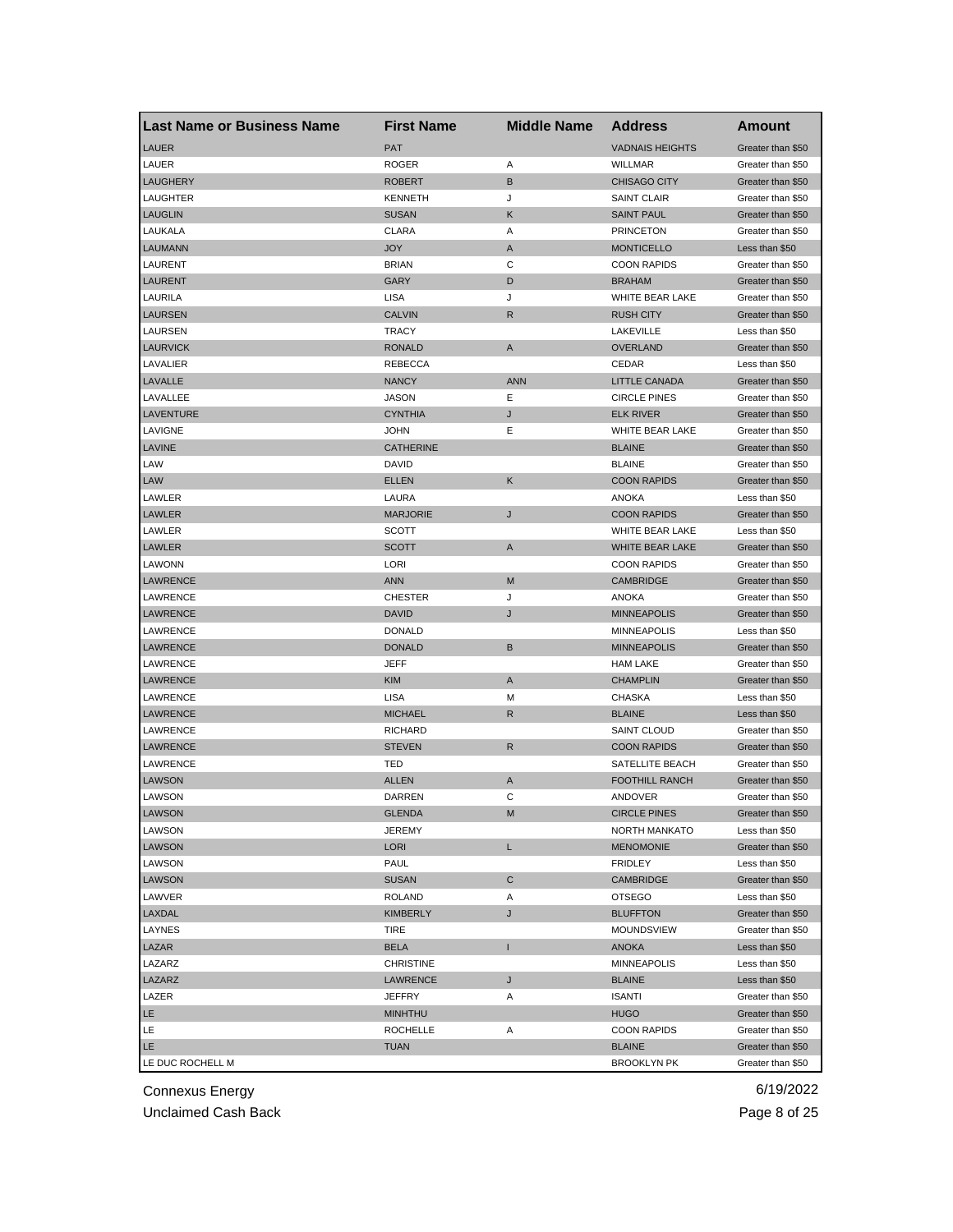| <b>Last Name or Business Name</b> |                           | <b>First Name</b>     | <b>Middle Name</b> | <b>Address</b>                            | Amount            |
|-----------------------------------|---------------------------|-----------------------|--------------------|-------------------------------------------|-------------------|
| LEA                               |                           | <b>ALLAN</b>          | L                  | <b>SAINT FRANCIS</b>                      | Greater than \$50 |
| LEA                               |                           | LYNDA                 | D                  | <b>EAST BETHEL</b>                        | Greater than \$50 |
| <b>LEACH</b>                      |                           | <b>CHAD</b>           |                    | <b>MINNEAPOLIS</b>                        | Less than \$50    |
| LEACH                             |                           | GARY                  | Α                  | <b>BLAINE</b>                             | Greater than \$50 |
| <b>LEACH</b>                      |                           | <b>SUSAN</b>          |                    | <b>BLAINE</b>                             | Less than \$50    |
| <b>LEACH</b>                      |                           | <b>SUSAN</b>          | J                  | <b>PRINCETON</b>                          | Less than \$50    |
| <b>LEACH</b>                      |                           | <b>SUSAN</b>          | M                  | <b>BLAINE</b>                             | Greater than \$50 |
| LEACH-PILRAIN                     |                           | ANDREA                |                    | <b>SAINT PAUL</b>                         | Less than \$50    |
| <b>LEADENS</b>                    |                           | <b>MICHAEL</b>        | J                  | <b>SAINT LOUIS PARK</b>                   | Greater than \$50 |
| LEAF                              |                           | RANDY                 | W                  | <b>EAST BETHEL</b>                        | Greater than \$50 |
| <b>LEAK</b>                       |                           | <b>WAYNE</b>          | V                  | ANDOVER                                   | Greater than \$50 |
| LEAMAN                            |                           | DALE                  | Ε                  | <b>COON RAPIDS</b>                        | Greater than \$50 |
| <b>LEANDER</b>                    |                           | <b>BRANDON</b>        | P                  | <b>HOPKINS</b>                            | Less than \$50    |
| LEARNING                          |                           | LANE                  | THE                | <b>ROGERS</b>                             | Greater than \$50 |
| <b>LEARNING</b>                   |                           | LANE                  | <b>THE</b>         | ZIMMERMAN                                 | Greater than \$50 |
| LEASE                             |                           | JANE                  | В                  | <b>HAM LAKE</b>                           | Greater than \$50 |
| LEASE                             |                           | <b>KENNETH</b>        | A                  | <b>MORA</b>                               | Greater than \$50 |
| <b>LEASON</b>                     |                           | <b>CURTIS</b>         | М                  | <b>COON RAPIDS</b>                        | Greater than \$50 |
| <b>LEATHEM</b>                    |                           | <b>MICKEL</b>         |                    | <b>COON RAPIDS</b>                        | Greater than \$50 |
| LEBARON                           |                           | <b>JEFFREY</b>        | Κ                  | <b>HELENA</b>                             | Greater than \$50 |
| <b>LEBARRON</b>                   |                           | <b>MARK</b>           | A                  | <b>BONITA SPRING</b>                      | Greater than \$50 |
| <b>LEBENS</b>                     |                           | <b>MARK</b>           | Α                  | <b>STILLWATER</b>                         | Greater than \$50 |
| <b>LEBERT</b>                     |                           | LOUIS                 | M                  | <b>HUGO</b>                               | Less than \$50    |
| LEBLANC                           |                           | <b>BECKY</b>          | S                  | <b>ARDEN HILLS</b>                        | Greater than \$50 |
| <b>LEBLANC MELANIE</b>            | <b>&amp; MOEN SHANNON</b> |                       |                    | <b>COON RAPIDS</b>                        | Greater than \$50 |
| LEBRUN                            |                           | JAMES                 | W                  | <b>BRAHAM</b>                             | Greater than \$50 |
| <b>LECKELT</b>                    |                           | <b>KATY</b>           | J                  | <b>HAM LAKE</b>                           | Less than \$50    |
| <b>LECKIE</b>                     |                           | DAVID                 |                    | <b>HAM LAKE</b>                           | Greater than \$50 |
| <b>LECLAIR</b>                    |                           | <b>JAMIE</b>          | J                  | <b>COON RAPIDS</b>                        | Greater than \$50 |
| LECUYER                           |                           | <b>THOMAS</b>         | J                  | ALMELUND                                  | Greater than \$50 |
| <b>LEDDY</b>                      |                           | <b>ELLEN</b>          |                    | <b>WYOMING</b>                            | Less than \$50    |
| <b>LEDIN</b>                      |                           | <b>DORIS</b>          | С                  | <b>ISANTI</b>                             | Greater than \$50 |
| <b>LEDO</b>                       |                           | <b>JILL</b>           |                    | <b>ISANTI</b>                             | Less than \$50    |
| <b>LEDOUX</b>                     |                           | KATHLEEN              |                    | <b>ISANTI</b>                             | Greater than \$50 |
|                                   |                           |                       | Α                  |                                           | Greater than \$50 |
| <b>LEDOUX</b><br>LEDUC            |                           | <b>TED</b><br>MARY JO |                    | <b>COON RAPIDS</b><br><b>CIRCLE PINES</b> | Less than \$50    |
|                                   |                           | <b>ALLEN</b>          |                    | <b>CIRCLE PINES</b>                       |                   |
| LEE                               |                           |                       | D                  | <b>DULUTH</b>                             | Greater than \$50 |
| LEE                               |                           | ANNA<br><b>BRUCE</b>  |                    |                                           | Less than \$50    |
| LEE                               |                           |                       |                    | <b>MAPLE GROVE</b>                        | Greater than \$50 |
| LEE                               |                           | CHAD                  | W                  | <b>CIRCLE PINES</b>                       | Greater than \$50 |
| LEE                               |                           | CHARLES               | Ш                  | <b>ELK RIVER</b>                          | Greater than \$50 |
| LEE                               |                           | <b>CHONG</b>          |                    | MINNEAPOLIS                               | Less than \$50    |
| LEE                               |                           | <b>CHUCK</b>          |                    | <b>FERGUS FALLS</b>                       | Less than \$50    |
| LEE                               |                           | DALE                  | R                  | CHIPPEWA FALLS                            | Less than \$50    |
| LEE                               |                           | DANIELLE              | M                  | <b>HAM LAKE</b>                           | Less than \$50    |
| LEE                               |                           | <b>DARRIN</b>         | т                  | CORALVILLE                                | Greater than \$50 |
| LEE                               |                           | <b>DAVID</b>          |                    | <b>SHOREVIEW</b>                          | Greater than \$50 |
| LEE                               |                           | DAVID                 | M                  | LAS VEGAS                                 | Less than \$50    |
| LEE                               |                           | <b>DENNIS</b>         | R                  | <b>FOREST LAKE</b>                        | Greater than \$50 |
| LEE                               |                           | <b>DONALD</b>         | В                  | <b>WYOMING</b>                            | Greater than \$50 |
| LEE                               |                           | <b>DUANE</b>          |                    | <b>SPRING LK PK</b>                       | Greater than \$50 |
| LEE                               |                           | <b>DUANE</b>          | W                  | SHAKOPEE                                  | Greater than \$50 |
| LEE                               |                           | FRED                  | D                  | <b>MAPLE GROVE</b>                        | Greater than \$50 |
| LEE                               |                           | GARLAND               |                    | FARIBAULT                                 | Less than \$50    |
| <b>LEE</b>                        |                           | <b>GARY</b>           | J                  | <b>RIVER FALLS</b>                        | Greater than \$50 |
| LEE                               |                           | GLORIA                | G                  | <b>WYOMING</b>                            | Greater than \$50 |

Unclaimed Cash Back **Page 9 of 25**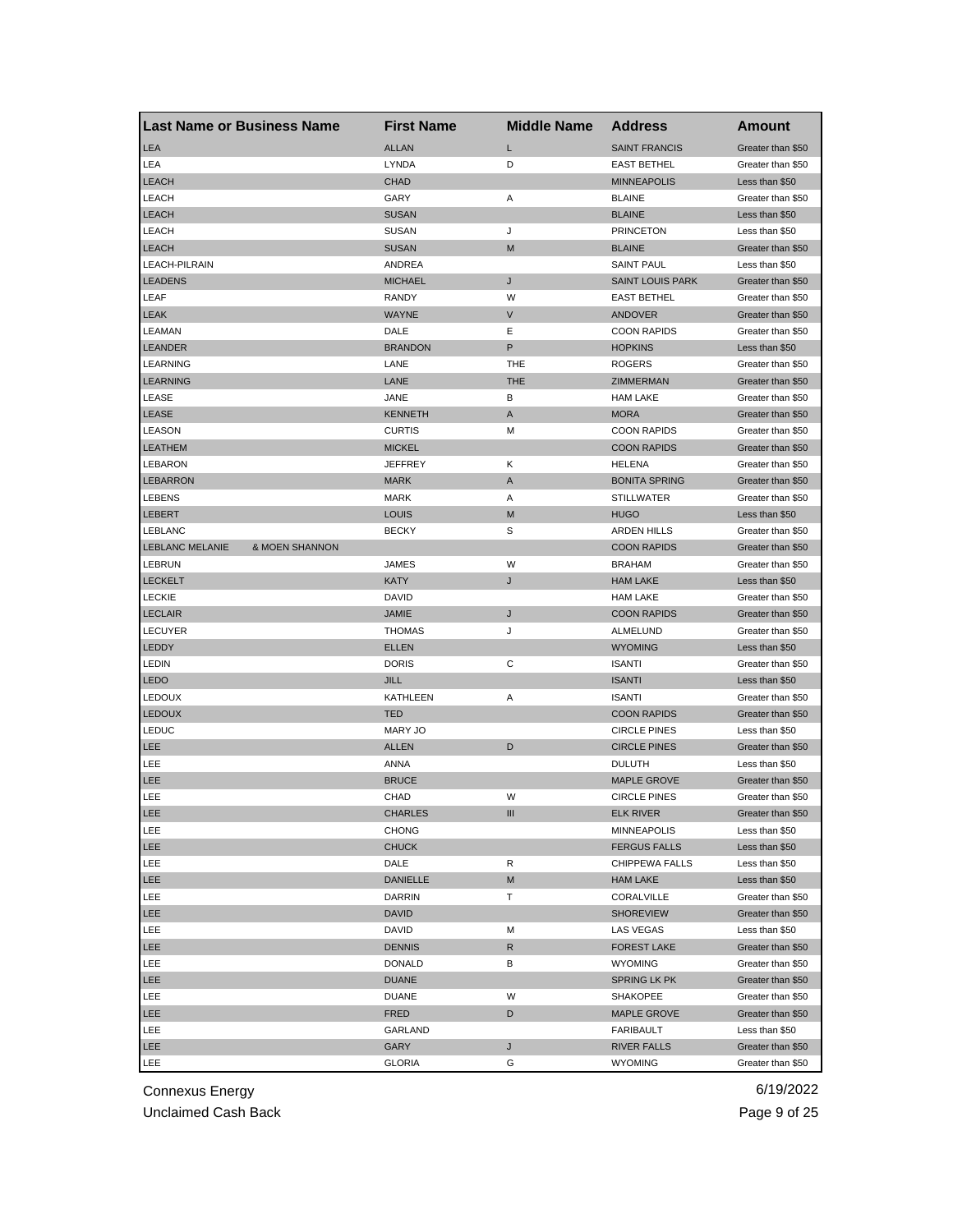| Last Name or Business Name | <b>First Name</b>  | <b>Middle Name</b> | Address                 | Amount            |
|----------------------------|--------------------|--------------------|-------------------------|-------------------|
| <b>LEE</b>                 | <b>GORDON</b>      | L                  | <b>HUGO</b>             | Less than \$50    |
| LEE                        | <b>GRAHAM</b>      | Ε                  | <b>ISANTI</b>           | Greater than \$50 |
| <b>LEE</b>                 | <b>HAZEL</b>       | M                  | <b>BRAHAM</b>           | Less than \$50    |
| LEE                        | JAMES              | J                  | CEDAR                   | Greater than \$50 |
| LEE                        | <b>JEFF</b>        |                    | <b>CEDAR</b>            | Greater than \$50 |
| LEE                        | <b>JEREMY</b>      |                    | <b>MINNETONKA</b>       | Less than \$50    |
| <b>LEE</b>                 | <b>JOHN</b>        |                    | <b>BLAINE</b>           | Less than \$50    |
| LEE                        | <b>JOHN</b>        | P                  | <b>BLAINE</b>           | Greater than \$50 |
| <b>LEE</b>                 | <b>JOSEPH</b>      | Α                  | <b>SAN DIEGO</b>        | Greater than \$50 |
| LEE                        | <b>KAREN</b>       | R                  | SAN DIEGO               | Greater than \$50 |
| <b>LEE</b>                 | <b>KIM</b>         |                    | <b>NEW BRIGHTON</b>     | Less than \$50    |
| LEE                        | LAVERNE            |                    | CAMBRIDGE               | Greater than \$50 |
| LEE                        | MAI                |                    | <b>BROOKLYN PARK</b>    | Greater than \$50 |
| LEE                        | MARK               | G                  | <b>VADNAIS HEIGHTS</b>  | Greater than \$50 |
| <b>LEE</b>                 | <b>MICHAEL</b>     |                    | <b>SPRING VALLEY</b>    | Greater than \$50 |
| LEE                        | <b>MICHAEL</b>     | P                  | <b>BLAINE</b>           | Less than \$50    |
| <b>LEE</b>                 | <b>MIKE</b>        |                    | <b>COON RAPIDS</b>      | Greater than \$50 |
| LEE                        | <b>NADINE</b>      |                    | ANOKA                   | Greater than \$50 |
| <b>LEE</b>                 | <b>NHIA</b>        |                    | <b>BLAINE</b>           | Less than \$50    |
| LEE                        | <b>NICHOLS</b>     |                    | PINE RIVER              | Greater than \$50 |
| <b>LEE</b>                 | <b>NICOLE</b>      |                    | <b>SAINT PAUL</b>       | Less than \$50    |
| LEE                        | <b>NONG</b>        |                    | <b>CHAMPLIN</b>         | Greater than \$50 |
| LEE                        | <b>RICHARD</b>     | E                  | <b>ANOKA</b>            | Greater than \$50 |
| LEE                        | <b>ROBERT</b>      |                    | <b>ANOKA</b>            | Greater than \$50 |
| <b>LEE</b>                 | <b>ROBERT</b>      | Ε                  | <b>NEW BRIGHTON</b>     | Greater than \$50 |
| LEE                        | <b>ROBERT</b>      | V                  | MARINE ON ST CROIX      | Less than \$50    |
| <b>LEE</b>                 | <b>RUTH</b>        | L                  | <b>MINNEAPOLIS</b>      | Less than \$50    |
| LEE                        | SALLY              | J                  | SORRENTO                | Less than \$50    |
| <b>LEE</b>                 | <b>TEE</b>         |                    | <b>MINNEAPOLIS</b>      | Less than \$50    |
| LEE                        | <b>TERRANCE</b>    |                    | <b>RAMSEY</b>           | Greater than \$50 |
| <b>LEE</b>                 | <b>TUAN</b>        | N                  | <b>FRIDLEY</b>          | Less than \$50    |
| LEE                        | <b>VICKI</b>       | J                  | POST FALLS              | Less than \$50    |
| <b>LEE</b>                 | <b>WALLACE</b>     |                    | <b>CIRCLE PINES</b>     | Greater than \$50 |
| LEE                        | WILLIAM            | R                  | <b>FERTILE</b>          | Greater than \$50 |
| <b>LEE</b>                 | <b>WILLIAM</b>     | R                  | <b>COON RAPIDS</b>      | Greater than \$50 |
| <b>LEE-NORRIS</b>          | RACHAEL            | R                  | WASHINGTON              | Greater than \$50 |
| LEEB                       | <b>RITA</b>        |                    | <b>ISANTI</b>           | Greater than \$50 |
| LEEBENS                    | <b>JESSICA</b>     | Α                  | ANDOVER                 | Less than \$50    |
| <b>LEEMHUIS</b>            | <b>GLENN</b>       |                    | <b>LAKE HAVASU CITY</b> | Greater than \$50 |
| LEENAY                     | MARK               |                    | <b>PRINCETON</b>        | Greater than \$50 |
| LEER                       | <b>CHRISTOPHER</b> | G                  | RAY                     | Less than \$50    |
| <b>LEERHOFF</b>            | GLENN              | Е                  | <b>MONTICELLO</b>       | Greater than \$50 |
| <b>LEERHOFF</b>            | <b>VICKI</b>       | J                  | <b>BIG LAKE</b>         | Greater than \$50 |
| LEES                       | GREGORY            |                    | <b>VADNAIS HEIGHTS</b>  | Greater than \$50 |
| LEES                       | <b>GREGORY</b>     | Α                  | <b>VADNAIS HEIGHTS</b>  | Greater than \$50 |
| LEES OF LINO LAKES         |                    |                    | <b>LINO LAKES</b>       | Greater than \$50 |
| LEFEBVRE                   | <b>CLARA</b>       |                    | <b>BLAINE</b>           | Greater than \$50 |
| LEFEBVRE                   | <b>JOHN</b>        | Α                  | <b>ROGERS</b>           | Greater than \$50 |
| LEFEBVRE                   | <b>WILLIAM</b>     | F                  | RAMSEY                  | Greater than \$50 |
| LEFF                       | <b>ROBERT</b>      | Е                  | <b>BLAINE</b>           | Greater than \$50 |
| <b>LEFTO</b>               | RAYMOND            | <b>GEORGE</b>      | <b>SAINT PAUL</b>       | Greater than \$50 |
| LEGARD                     | KIMBERLY           | А.                 | WAYZATA                 | Greater than \$50 |
| LEGATT                     | <b>MARIA</b>       |                    | ALBANY                  | Less than \$50    |
| LEGEND HOMES INC           |                    |                    | ROGERS                  | Greater than \$50 |
| <b>LEGER</b>               | <b>BRENDA</b>      | R                  | LITTLE FALLS            | Greater than \$50 |
| LEGER                      | JOEL               | P                  | LONGMONT                | Less than \$50    |
|                            |                    |                    |                         |                   |

Unclaimed Cash Back **Page 10 of 25**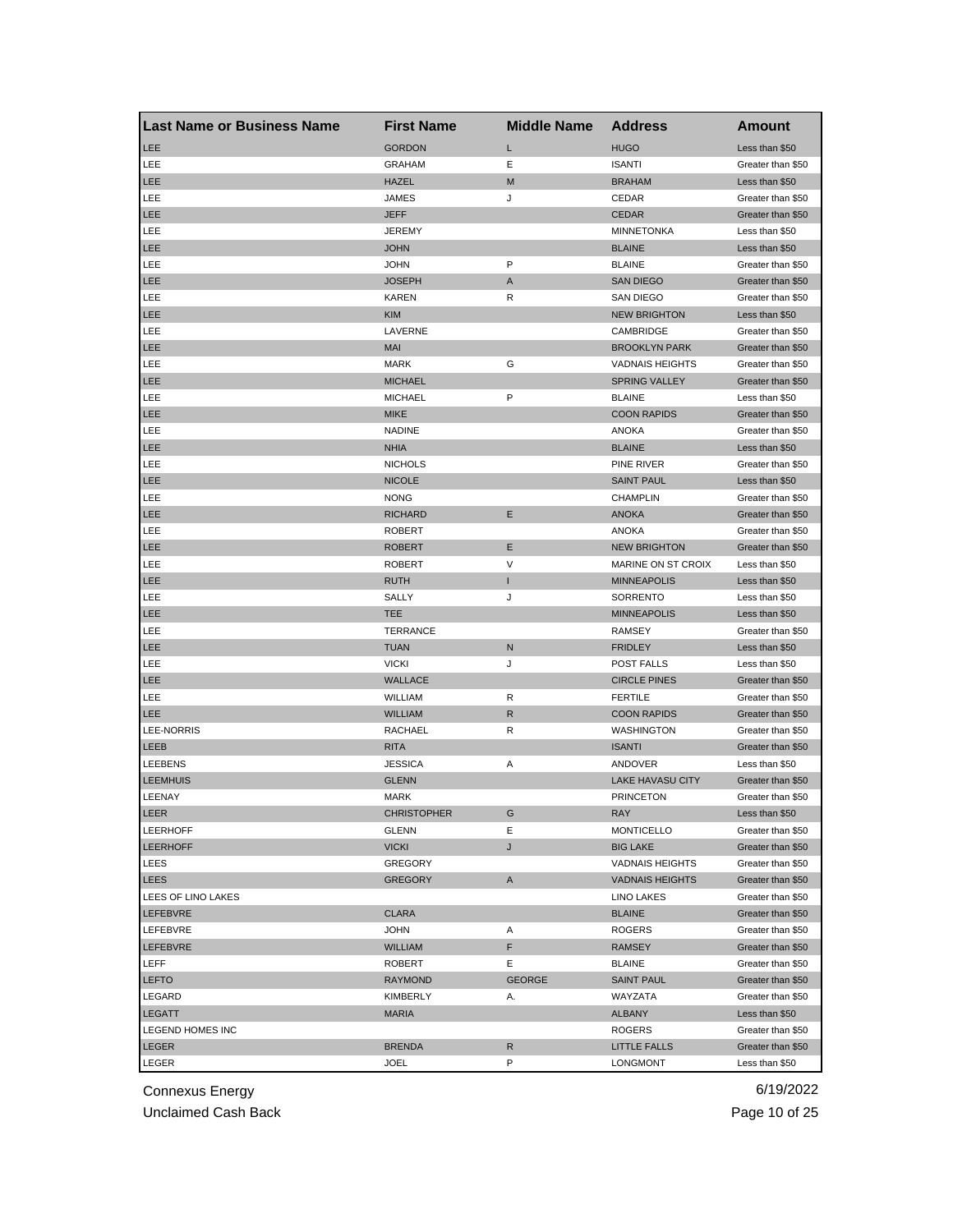| <b>Last Name or Business Name</b> | <b>First Name</b> | <b>Middle Name</b> | <b>Address</b>         | Amount            |
|-----------------------------------|-------------------|--------------------|------------------------|-------------------|
| <b>LEGG</b>                       | <b>THOMAS</b>     | D                  | <b>COON RAPIDS</b>     | Less than \$50    |
| LEGGETT                           | <b>GERALDINE</b>  | Α                  | <b>WYOMING</b>         | Greater than \$50 |
| <b>LEGGETT</b>                    | <b>STEVE</b>      | S                  | <b>COON RAPIDS</b>     | Greater than \$50 |
| <b>LEGRAN HOMES INC</b>           |                   |                    | <b>HOPKINS</b>         | Less than \$50    |
| <b>LEGRAND</b>                    | <b>PAUL</b>       |                    | <b>VADNAIS HEIGHTS</b> | Greater than \$50 |
| <b>LEGUIL</b>                     | <b>STEVE</b>      |                    | MOUNDSVIEW             | Less than \$50    |
| <b>LEHMAN</b>                     | <b>HARRY</b>      | J                  | <b>ELK RIVER</b>       | Greater than \$50 |
| LEHMAN                            | <b>JEFFREY</b>    | Ε                  | WHITE BEAR LAKE        | Greater than \$50 |
| <b>LEHMAN</b>                     | <b>NATHAN</b>     |                    | <b>EDEN PRAIRIE</b>    | Less than \$50    |
| <b>LEHMAN</b>                     | <b>RUSSELL</b>    | С                  | <b>PRINCETON</b>       | Greater than \$50 |
| <b>LEHMAN</b>                     | <b>TERRY</b>      | <b>LYNN</b>        | <b>DAYTON</b>          | Greater than \$50 |
| LEHMANN                           | RANDALL           | W                  | <b>PHOENIX</b>         | Less than \$50    |
| <b>LEHMKUHL</b>                   | <b>TERRY</b>      |                    | <b>ANOKA</b>           | Less than \$50    |
| LEHMKUHL                          | <b>TERRY</b>      | Ε                  | <b>RAMSEY</b>          | Greater than \$50 |
| <b>LEHN</b>                       | <b>JAMES</b>      | D                  | <b>ELK RIVER</b>       | Greater than \$50 |
| LEHN                              | SALLY             | Α                  | <b>ANOKA</b>           | Greater than \$50 |
| <b>LEHNE</b>                      | <b>ALLEN</b>      | F                  | <b>RHINELANDER</b>     | Greater than \$50 |
| LEHNEN                            | <b>ROBERT</b>     | G                  | <b>STACY</b>           | Less than \$50    |
| <b>LEHNEN</b>                     | <b>SCOTT</b>      | J                  | <b>STACY</b>           | Greater than \$50 |
| LEHNER                            | GUY               | Α                  | <b>WYOMING</b>         | Greater than \$50 |
| <b>LEHRKE</b>                     | <b>ROBERT</b>     | Ε                  | <b>ELK RIVER</b>       | Greater than \$50 |
| LEHRKE                            | SANDRA            |                    | <b>COON RAPIDS</b>     | Greater than \$50 |
| <b>LEHRKE</b>                     | <b>SCOTT</b>      |                    | <b>COON RAPIDS</b>     | Less than \$50    |
| LEHRKE                            | <b>SCOTT</b>      | F                  | RAMSEY                 | Greater than \$50 |
| <b>LEHTINEN</b>                   | <b>CAROLYN</b>    |                    | <b>ANDOVER</b>         | Greater than \$50 |
| LEIBEL                            | <b>CURT</b>       |                    | <b>HUGO</b>            | Greater than \$50 |
| <b>LEIBEL</b>                     | <b>EUGENE</b>     | J                  | <b>ANOKA</b>           | Less than \$50    |
| <b>LEIBEL</b>                     | <b>MIKE</b>       |                    | <b>BETHEL</b>          | Greater than \$50 |
| <b>LEIBFRIED</b>                  | <b>MICHAEL</b>    | В                  | <b>COON RAPIDS</b>     | Less than \$50    |
| <b>LEIBRICH</b>                   | <b>JOEL</b>       | P                  | <b>COON RAPIDS</b>     | Less than \$50    |
| <b>LEIBY</b>                      | <b>GLEN</b>       |                    | <b>BLAINE</b>          | Greater than \$50 |
| LEIDER                            | ANNAMARIE         |                    | <b>ELK RIVER</b>       | Greater than \$50 |
| <b>LEIDER</b>                     | <b>PATRICIA</b>   | J                  | ZIMMERMAN              | Greater than \$50 |
| LEIDIG                            | <b>CHRIS</b>      | J                  | <b>HAM LAKE</b>        | Less than \$50    |
| <b>LEIFERMANN</b>                 | <b>SUZANNE</b>    | M                  | <b>CEDAR</b>           | Greater than \$50 |
| <b>LEIGHTON</b>                   | <b>MATT</b>       |                    | <b>VADNAIS HEIGHTS</b> | Greater than \$50 |
| <b>LEIMBACH</b>                   | <b>MELISSA</b>    | D                  | <b>MINNEAPOLIS</b>     | Greater than \$50 |
| LEIN                              | <b>LUCIA</b>      | J                  | <b>BLAINE</b>          | Less than \$50    |
| <b>LEININGER</b>                  | <b>JUSTIN</b>     | M                  | <b>ELK RIVER</b>       | Greater than \$50 |
| LEINO                             | <b>JUDITH</b>     | Α                  | <b>CLOQUET</b>         | Less than \$50    |
| <b>LEINUM</b>                     | <b>FLOYD</b>      |                    | <b>ELK RIVER</b>       | Greater than \$50 |
| LEINUM                            | SHERRY            | Г                  | <b>BROOKLYN PARK</b>   | Greater than \$50 |
| <b>LEIPHART</b>                   | <b>LINDA</b>      | R                  | <b>ROCHESTER</b>       | Greater than \$50 |
| LEIS                              | <b>JACOB</b>      | Α                  | <b>MINNEAPOLIS</b>     | Less than \$50    |
| <b>LEISETH</b>                    | <b>BRUCE</b>      |                    | <b>MERRITT ISLAND</b>  | Greater than \$50 |
| LEISTICO                          | <b>ORVAL</b>      |                    | <b>ELK RIVER</b>       | Greater than \$50 |
| LEISURE ISLAND INC                |                   |                    | <b>WYOMING</b>         | Greater than \$50 |
| LEITER                            | <b>STACY</b>      | D                  | <b>ELK RIVER</b>       | Less than \$50    |
| <b>LEITHEISER</b>                 | <b>JANE</b>       |                    | <b>STANCHFIELD</b>     | Less than \$50    |
| LEKANDER                          | MARK              | Г                  | MAPLE GROVE            | Greater than \$50 |
| <b>LEKO</b>                       | <b>STEPHEN</b>    | J                  | <b>FOREST LAKE</b>     | Greater than \$50 |
| <b>LEKSON</b>                     | <b>LYNN</b>       |                    | ANDOVER                | Greater than \$50 |
| <b>LEKSON</b>                     | <b>MIKE</b>       |                    | <b>HAM LAKE</b>        | Greater than \$50 |
| LELEUX                            | <b>JOSEPH</b>     | М                  | ZIMMERMAN              | Less than \$50    |
| <b>LEMASTERS</b>                  | <b>JAMES</b>      | C                  | <b>COON RAPIDS</b>     | Greater than \$50 |
| LEMAY                             | LEE               |                    | LITTLE CANADA          | Less than \$50    |
|                                   |                   |                    |                        |                   |

Unclaimed Cash Back **Page 11 of 25**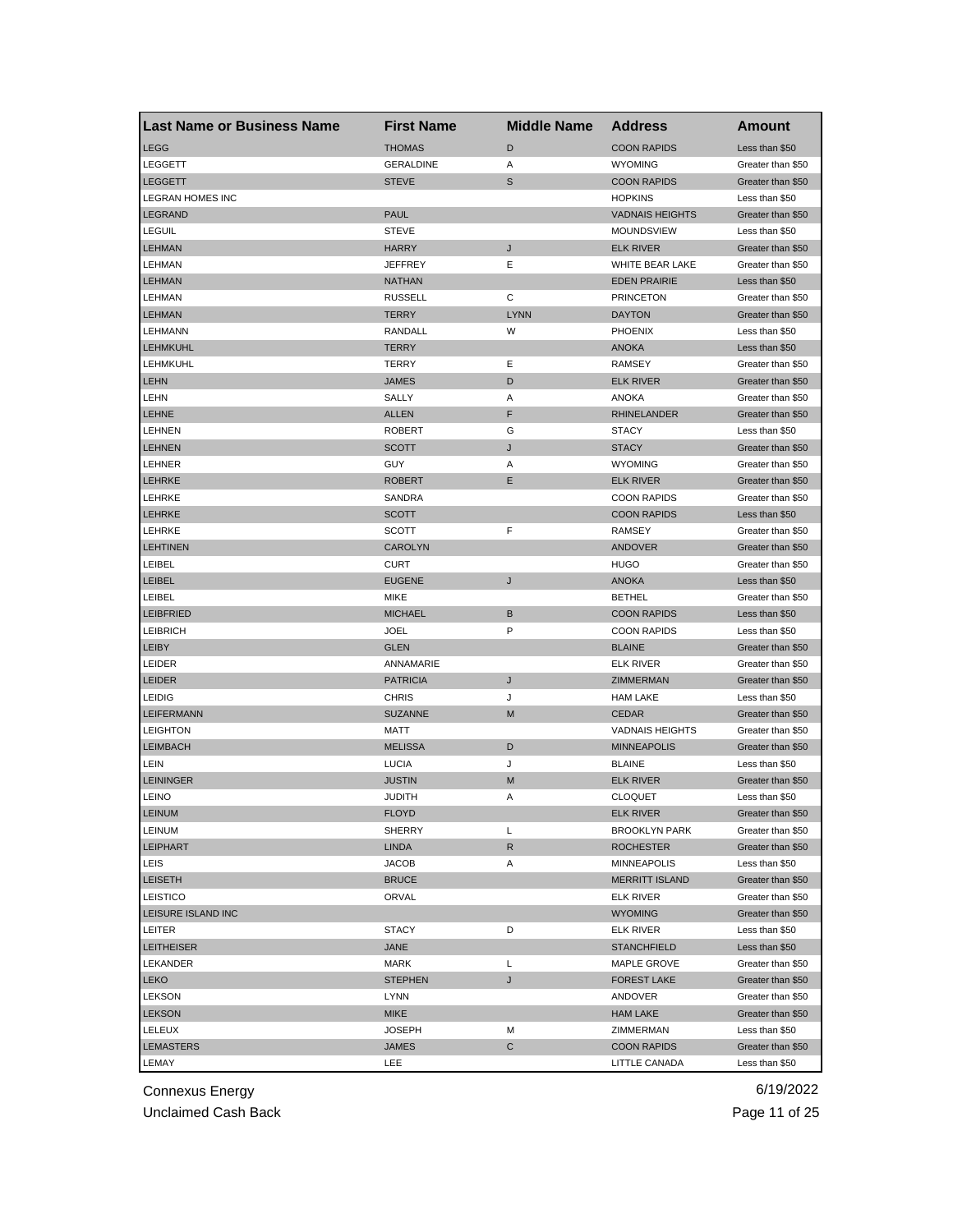| Last Name or Business Name | <b>First Name</b> | <b>Middle Name</b> | <b>Address</b>             | Amount            |
|----------------------------|-------------------|--------------------|----------------------------|-------------------|
| <b>LEMAY</b>               | <b>LISA</b>       |                    | <b>HUGO</b>                | Less than \$50    |
| <b>LEMBCKE</b>             | <b>JENNIFER</b>   | Α                  | <b>COON RAPIDS</b>         | Less than \$50    |
| <b>LEMBCKE</b>             | <b>SCOTT</b>      |                    | <b>INVER GROVE HEIGHTS</b> | Less than \$50    |
| <b>LEMBKE PETER</b>        |                   |                    | CEDAR                      | Greater than \$50 |
| <b>LEMERE</b>              | <b>EDWARD</b>     | Е                  | <b>MESA</b>                | Greater than \$50 |
| <b>LEMERS</b>              | HEIDI             |                    | <b>FOREST LAKE</b>         | Less than \$50    |
| <b>LEMIEUR</b>             | С                 | L                  | <b>COON RAPIDS</b>         | Less than \$50    |
| <b>LEMIEUX</b>             | AMY               | Α                  | ZIMMERMAN                  | Greater than \$50 |
| <b>LEMIEUX</b>             | <b>LINDY</b>      | L                  | <b>COLUMBIA HEIGHTS</b>    | Greater than \$50 |
| <b>LEMIRE</b>              | <b>THOMAS</b>     | н                  | ANDOVER                    | Less than \$50    |
| <b>LEMKE</b>               | <b>DAVID</b>      | <b>ANTHONY</b>     | <b>ANOKA</b>               | Greater than \$50 |
| LEMKE                      | <b>FLORENCE</b>   |                    | <b>BLAINE</b>              | Less than \$50    |
| <b>LEMKE</b>               | <b>MICHAEL</b>    | R                  | <b>OLATHE</b>              | Less than \$50    |
| <b>LEMKE</b>               | <b>NORMA</b>      | L                  | <b>BIG LAKE</b>            | Less than \$50    |
| <b>LEMKE</b>               | <b>ROBERT</b>     | R                  | <b>MINNEAPOLIS</b>         | Greater than \$50 |
| LEMKE                      | WAYNE             | O                  | CAMBRIDGE                  | Greater than \$50 |
| LEMKE-SADOWSKI             | <b>LINDA</b>      |                    | <b>STACY</b>               | Less than \$50    |
| LEMMER                     | <b>TONI</b>       |                    | ZIMMERMAN                  | Greater than \$50 |
| <b>LEMMON</b>              | <b>NORMAN</b>     |                    | <b>ELK RIVER</b>           | Greater than \$50 |
| <b>LEMMONS</b>             | <b>BECKY</b>      |                    | <b>FOREST LAKE</b>         | Greater than \$50 |
| <b>LEMON</b>               | <b>ROSEMARY</b>   | J                  | ZIMMERMAN                  | Greater than \$50 |
| <b>LEMON</b>               | <b>TIMOTHY</b>    |                    | <b>COON RAPIDS</b>         | Greater than \$50 |
| <b>LEMON WATER SALON</b>   |                   |                    | <b>MINNEAPOLIS</b>         | Greater than \$50 |
| LENARDS                    | <b>MICHAEL</b>    | D                  | ANDOVER                    | Greater than \$50 |
| <b>LENARZ</b>              | <b>JEFFREY</b>    | D                  | <b>FORESTLAKE</b>          | Less than \$50    |
| LENARZ                     | <b>JOHN</b>       |                    | <b>SPRING LK PK</b>        | Greater than \$50 |
| LENARZ                     | <b>RALPH</b>      | A                  | <b>CAMBRIDGE</b>           | Greater than \$50 |
| LENARZ                     | SANDY             |                    | <b>GRAND RAPIDS</b>        | Greater than \$50 |
| LENARZ                     | <b>THOMAS</b>     | Α                  | <b>ANOKA</b>               | Greater than \$50 |
| LENDWAY                    | <b>ALAN</b>       | J                  | <b>MERRIFIELD</b>          | Less than \$50    |
| <b>LENDWAY</b>             | <b>HERMAN</b>     | A                  | <b>STILLWATER</b>          | Greater than \$50 |
| LENE                       | LEROY             | O                  | <b>ELK RIVER</b>           | Greater than \$50 |
| <b>LENEAU</b>              | <b>ROBERT</b>     |                    | <b>COON RAPIDS</b>         | Greater than \$50 |
| <b>LENERS</b>              | GARY              |                    | ANOKA                      | Less than \$50    |
| <b>LENHART</b>             | <b>DOUG</b>       |                    | <b>MINNEAPOLIS</b>         | Greater than \$50 |
| <b>LENICHEK</b>            | <b>JOYCE</b>      |                    | ANDOVER                    | Greater than \$50 |
| <b>LENIUS</b>              | <b>JILL</b>       |                    | <b>MAYER</b>               | Greater than \$50 |
| <b>LENK</b>                | KELLY             | R                  | <b>ANOKA</b>               | Greater than \$50 |
| <b>LENNANDER</b>           | <b>MICHAEL</b>    | J                  | <b>COON RAPIDS</b>         | Greater than \$50 |
| LENNARD                    | <b>JANICE</b>     | L                  | 164 ENSLCHEDKE             | Greater than \$50 |
| <b>LENNON</b>              | STEPHEN           | Е                  | <b>BLAINE</b>              | Less than \$50    |
| LENNOX                     | DONALD            | Κ                  | ANOKA                      | Greater than \$50 |
| LENNOX                     | <b>PENELOPE</b>   | A                  | <b>BROOKLYN PARK</b>       | Greater than \$50 |
| LENTNER                    | <b>JOHNELL</b>    | <b>LYNN</b>        | <b>COON RAPIDS</b>         | Greater than \$50 |
| LENTNER                    | <b>JOHNELLE</b>   | <b>LYNN</b>        | <b>ANDOVER</b>             | Greater than \$50 |
| LENTS                      | JAMIE             | P                  | <b>BIG LAKE</b>            | Less than \$50    |
| LENZ                       | ARVIN             |                    | MAPLEGROVE                 | Less than \$50    |
| LENZ                       | <b>JEFFREY</b>    | н                  | PLYMOUTH                   | Greater than \$50 |
| LENZ                       | <b>ROSE</b>       | M                  | <b>WILMINGTON</b>          | Greater than \$50 |
| LENZEN                     | THOMAS            | D                  | <b>TUCSON</b>              | Greater than \$50 |
| <b>LENZMEIER</b>           | <b>SCOTT</b>      | C                  | <b>MINNEAPOLIS</b>         | Less than \$50    |
| <b>LEON</b>                | <b>JARIMIA</b>    |                    | <b>BETHEL</b>              | Less than \$50    |
| LEONARD                    | AIMEE             | M                  | <b>SAINT FRANCIS</b>       | Less than \$50    |
| LEONARD                    | JIM               | в                  | <b>HOPKINS</b>             | Greater than \$50 |
| <b>LEONARDOS PIZZA</b>     |                   |                    | <b>HASTINGS</b>            | Less than \$50    |
| LEONE                      | GAYLE             |                    | ANOKA                      | Greater than \$50 |
|                            |                   |                    |                            |                   |

Unclaimed Cash Back **Page 12 of 25**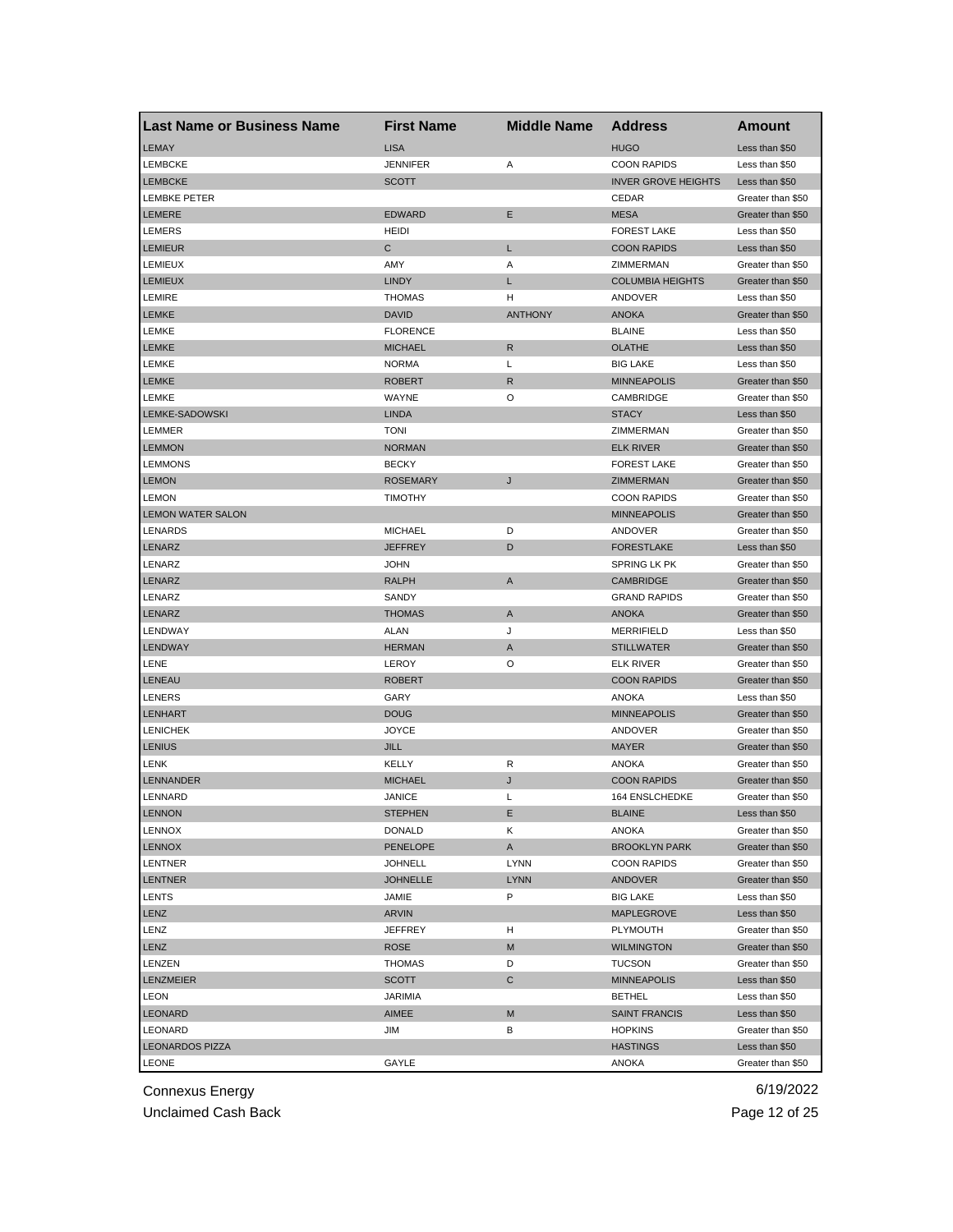| <b>Last Name or Business Name</b> | <b>First Name</b> | <b>Middle Name</b> | <b>Address</b>         | Amount                                 |
|-----------------------------------|-------------------|--------------------|------------------------|----------------------------------------|
| <b>LEONHARDI</b>                  | <b>BRUCE</b>      | A                  | <b>DANBURY</b>         | Greater than \$50                      |
| LEONHARDT                         | <b>DENIS</b>      | Α                  | <b>MEDINA</b>          | Greater than \$50                      |
| <b>LEPAGE</b>                     | <b>MARY</b>       | Ε                  | <b>BIG LAKE</b>        | Greater than \$50                      |
| LEPAGE RALPH J PO BOX 71          |                   |                    | <b>BARRONETT</b>       | Greater than \$50                      |
| <b>LEPLER</b>                     | <b>NORMAN</b>     | A                  | <b>PRINCETON</b>       | Greater than \$50                      |
| LERBAKKEN                         | <b>TERESA</b>     | м                  | <b>BLAINE</b>          | Less than \$50                         |
| <b>LERFALD</b>                    | <b>LINDA</b>      | C                  | <b>BLAINE</b>          | Greater than \$50                      |
| LERO                              | <b>JOSEPH</b>     | J                  | <b>WYOMING</b>         | Greater than \$50                      |
| <b>LERO</b>                       | <b>KAREN</b>      | M                  | <b>ANDOVER</b>         | Greater than \$50                      |
| LERO                              | VALARY            |                    | <b>ELK RIVER</b>       | Greater than \$50                      |
| <b>LEROUX</b>                     | <b>HAROLD</b>     | M                  | <b>MAHTOMEDI</b>       | Greater than \$50                      |
| LEROY                             | JOHN              | A                  | <b>BROKEN ARROW</b>    | Greater than \$50                      |
| <b>LESEMAN</b>                    | <b>JEFFREY</b>    | J                  | MARINE ON ST CROIX     | Greater than \$50                      |
| <b>LESEMAN SIGN SHOP</b>          |                   |                    | <b>BLAINE</b>          | Greater than \$50                      |
| <b>LESER</b>                      | <b>MARCUS</b>     | A                  | <b>MINNEAPOLIS</b>     | Less than \$50                         |
| LESH                              | <b>JOHN</b>       | Ε                  | <b>STACY</b>           | Greater than \$50                      |
| <b>LESHER</b>                     | <b>ANGIE</b>      | L                  | <b>ANDOVER</b>         | Greater than \$50                      |
| <b>LESHOVSKY</b>                  | DEAN              | Α                  | <b>MINNEAPOLIS</b>     | Greater than \$50                      |
| <b>LESLIE</b>                     | <b>BROC</b>       | M                  | <b>NEWPORT</b>         | Greater than \$50                      |
| <b>LESLIE</b>                     | CHARLOTTE         |                    | <b>BLAINE</b>          | Less than \$50                         |
| <b>LESLIE</b>                     | <b>DAVID</b>      | P                  | <b>OGILVIE</b>         | Greater than \$50                      |
| <b>LESLIE</b>                     | KELLY             | Α                  | <b>COON RAPIDS</b>     | Greater than \$50                      |
| <b>LESLIE</b>                     | <b>RANAE</b>      | M                  | <b>ANDOVER</b>         | Less than \$50                         |
| LESNAU                            | RANDALL           | L                  | <b>LINDSTROM</b>       | Greater than \$50                      |
| <b>LESNAU</b>                     | <b>ROBERT</b>     |                    | <b>FORT MYERS</b>      | Greater than \$50                      |
| LESSARD                           | <b>DENNIS</b>     | M                  | WHITE BEAR LAKE        | Greater than \$50                      |
| <b>LESSIN</b>                     | <b>CANDACE</b>    | $\mathsf{R}$       | <b>RAMSEY</b>          | Greater than \$50                      |
| LESTA                             | <b>MINDY</b>      |                    | <b>HUGO</b>            | Greater than \$50                      |
| <b>LESTER</b>                     | <b>BRUCE</b>      | $\mathbb S$        | <b>FRIDLEY</b>         | Greater than \$50                      |
| <b>LESTER</b>                     | <b>TAMMY</b>      |                    | <b>HARTLAND</b>        | Greater than \$50                      |
| <b>LESTER</b>                     | <b>TERRI</b>      | L                  | <b>COON RAPIDS</b>     | Greater than \$50                      |
| LESTERSEN                         | <b>DORIS</b>      |                    | <b>MINNEAPOLIS</b>     | Less than \$50                         |
| <b>LETO</b>                       | <b>ROBERT</b>     |                    | <b>SAN DIEGO</b>       | Greater than \$50                      |
| LETOURNEAU                        | <b>ANTHONY</b>    | P                  | <b>CIRCLE PINES</b>    | Greater than \$50                      |
| LETOURNEAU                        | <b>NICOLE</b>     | Κ                  | <b>COON RAPIDS</b>     | Greater than \$50                      |
| LETOURNEAU                        | <b>PATRICIA</b>   | L                  | LONSDALE               | Greater than \$50                      |
| <b>LETOURNEAU</b>                 | <b>STEVE</b>      |                    | <b>COON RAPIDS</b>     | Greater than \$50                      |
| LETOURNEAU                        | WILLIAM           | M                  | <b>WYOMING</b>         | Greater than \$50                      |
| <b>LETSCHE</b>                    | <b>STEVEN</b>     |                    | <b>CHASKA</b>          | Greater than \$50                      |
| LETTERMAN                         | <b>SPORTS</b>     |                    | <b>BLAINE</b>          | Greater than \$50                      |
| LETTERMEN                         | <b>SPORTS</b>     |                    | <b>BLAINE</b>          | Greater than \$50                      |
| LEUKAM                            | <b>JOHN</b>       |                    | <b>BLAINE</b>          | Greater than \$50                      |
| <b>LEVANG</b>                     | <b>DON</b>        |                    | <b>COON RAPIDS</b>     | Less than \$50                         |
| LEVASSEUR                         | <b>VICKI</b>      | H                  | <b>SEATTLE</b>         | Greater than \$50                      |
| <b>LEVENDOSKI</b>                 | <b>ZONA</b>       | M                  | <b>BROOKLYN CENTER</b> | Less than \$50                         |
| LEVENHAGEN                        | PALMER            | F                  | ANOKA                  | Greater than \$50                      |
| <b>LEVERCOM</b>                   | <b>MELVIN</b>     | R                  | <b>RAMSEY</b>          | Greater than \$50                      |
| LEVERCOM                          | <b>ROLAND</b>     |                    | <b>COON RAPIDS</b>     | Greater than \$50                      |
| LEVERENZ                          | ANDREW            |                    | <b>BLAINE</b>          | Greater than \$50                      |
|                                   | <b>DIANE</b>      | Е                  |                        |                                        |
| LEVESQUE                          |                   |                    | <b>FRIDLEY</b>         | Greater than \$50<br>Greater than \$50 |
| <b>LEVESQUE</b>                   | <b>PAUL</b>       |                    | <b>FOREST LAKE</b>     |                                        |
| LEVESSEUR                         | <b>DONALD</b>     |                    | <b>HUGO</b>            | Greater than \$50                      |
| <b>LEVESSEUR</b>                  | LUTHER            |                    | <b>SAINT PAUL</b>      | Greater than \$50                      |
| LEVESSEUR                         | <b>MICHAEL</b>    | J                  | <b>BLAINE</b>          | Greater than \$50                      |
| LEVI                              | KEITH             | R                  | <b>COON RAPIDS</b>     | Greater than \$50                      |
| LEVILLE CLIFFORD W III            |                   |                    | <b>MINNEAPOLIS</b>     | Greater than \$50                      |

Unclaimed Cash Back **Page 13 of 25**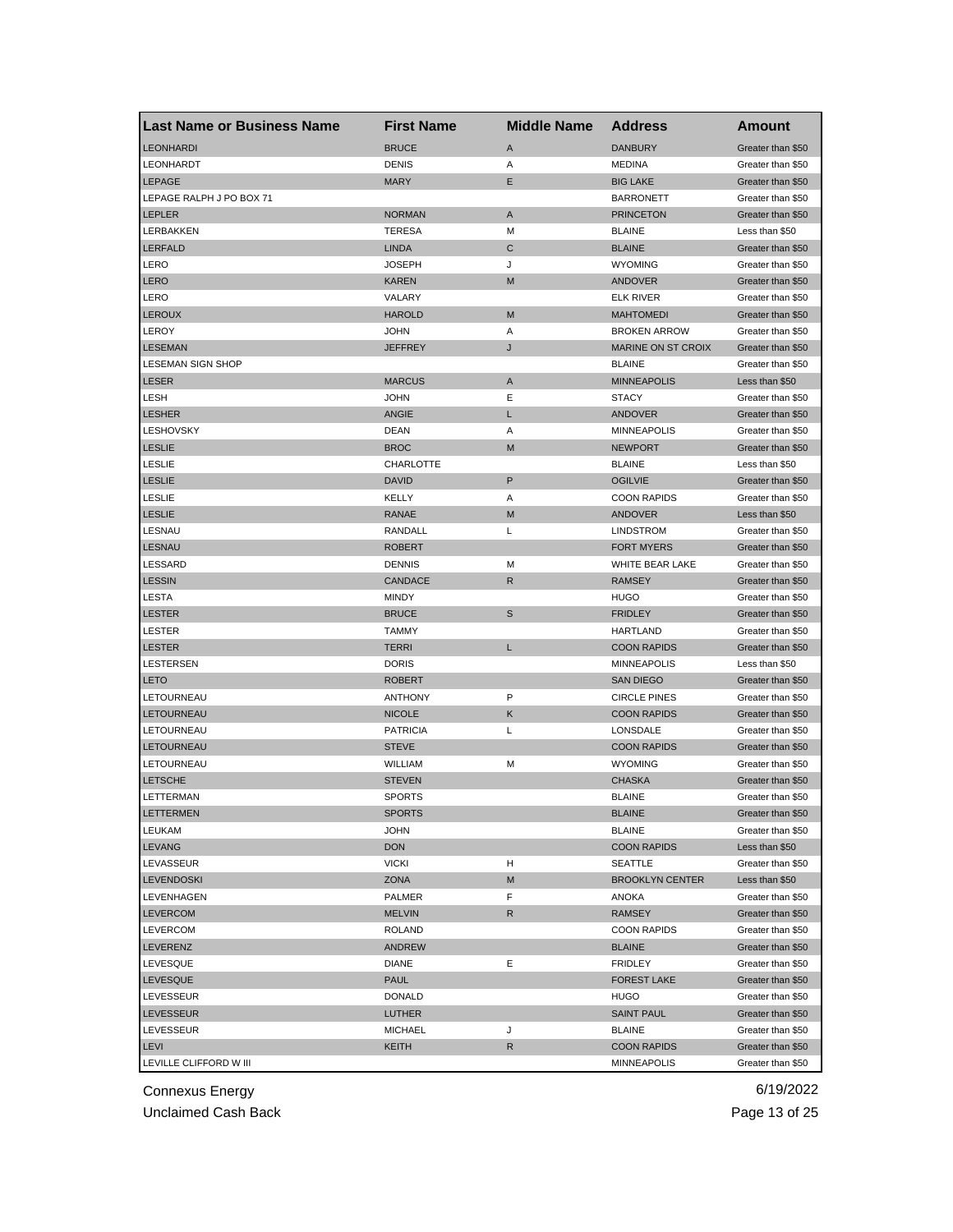| <b>Last Name or Business Name</b> | <b>First Name</b>  | <b>Middle Name</b> | <b>Address</b>         | <b>Amount</b>     |
|-----------------------------------|--------------------|--------------------|------------------------|-------------------|
| <b>LEVINE</b>                     | <b>JODY</b>        | Г                  | <b>BLAINE</b>          | Greater than \$50 |
| LEVINE                            | <b>WILMA</b>       |                    | <b>HOPKINS</b>         | Greater than \$50 |
| <b>LEVITAN</b>                    | <b>MARIA</b>       | M                  | <b>ANOKA</b>           | Greater than \$50 |
| LEVOS                             | FRED               | в                  | <b>BLAINE</b>          | Greater than \$50 |
| <b>LEVOS</b>                      | <b>PAUL</b>        |                    | <b>ELK RIVER</b>       | Greater than \$50 |
| LEWANDOSKI                        | <b>DAHLTON</b>     | т                  | ZIMMERMAN              | Less than \$50    |
| <b>LEWANDOWSKI</b>                | <b>KENNETH</b>     | R                  | <b>ELK RIVER</b>       | Less than \$50    |
| LEWERENZ                          | ANNE               |                    | <b>DULUTH</b>          | Greater than \$50 |
| <b>LEWERENZ</b>                   | <b>RYAN</b>        | С                  | <b>MINNEAPOLIS</b>     | Less than \$50    |
| <b>LEWICKI</b>                    | <b>MARY</b>        | L                  | <b>CHAMPLIN</b>        | Greater than \$50 |
| <b>LEWIS</b>                      | <b>ANDRE</b>       |                    | <b>MADISON</b>         | Greater than \$50 |
| LEWIS                             | <b>DONALD</b>      | W                  | <b>STACY</b>           | Greater than \$50 |
| <b>LEWIS</b>                      | <b>GREGORY</b>     | L                  | <b>CIRCLE PINES</b>    | Greater than \$50 |
| LEWIS                             | <b>JOHN</b>        | R                  | <b>BLAINE</b>          | Greater than \$50 |
| <b>LEWIS</b>                      | <b>JOSEPH</b>      | M                  | ZIMMERMAN              | Greater than \$50 |
| LEWIS                             | <b>KIRK</b>        | Г                  | <b>OQUAWKA</b>         | Greater than \$50 |
| <b>LEWIS</b>                      | <b>LINDA</b>       | A                  | <b>SAINT PAUL</b>      | Greater than \$50 |
| LEWIS                             | <b>MICHAEL</b>     | Α                  | CAMBRIDGE              | Greater than \$50 |
| <b>LEWIS</b>                      | <b>MORRIS</b>      | C                  | <b>ANDOVER</b>         | Less than \$50    |
| LEWIS                             | <b>NOEL</b>        |                    | <b>PRINCETON</b>       | Greater than \$50 |
| <b>LEWIS</b>                      | <b>OLGA</b>        |                    | <b>BLOOMINGTON</b>     | Greater than \$50 |
| LEWIS                             | <b>QUINCY</b>      |                    | <b>MINNEAPOLIS</b>     | Greater than \$50 |
| <b>LEWIS</b>                      | <b>RANDY</b>       | Г                  | <b>MOTLEY</b>          | Less than \$50    |
| LEWIS                             | <b>RHONDA</b>      | F                  | <b>HUDSON</b>          | Less than \$50    |
| <b>LEWIS</b>                      | <b>SANDRA</b>      | J                  | <b>COON RAPIDS</b>     | Greater than \$50 |
| LEWIS                             | <b>STEVEN</b>      | D                  | <b>FRUITA</b>          | Greater than \$50 |
| <b>LEWIS</b>                      | <b>THOMAS</b>      |                    | <b>FARMINGTON</b>      | Greater than \$50 |
| <b>LEWKOWICZ</b>                  | CAROL              | М                  | LONG LAKE              | Less than \$50    |
| <b>LEWNAU</b>                     | <b>BRIAN</b>       | M                  | <b>BLAINE</b>          | Greater than \$50 |
| <b>LEXINGTON</b>                  | <b>GLASS</b>       |                    | <b>BLAINE</b>          | Greater than \$50 |
| <b>LEXINGTON FAST FOOD</b>        |                    |                    | <b>MINNEAPOLIS</b>     | Greater than \$50 |
| LEYDEN                            | <b>CHRISTOPHER</b> | J                  | ANDOVER                | Less than \$50    |
| <b>LEYRER</b>                     | REV. PETER         |                    | <b>ANDOVER</b>         | Greater than \$50 |
| LIAN                              | <b>GREGORY</b>     | Α                  | <b>MERRIFIELD</b>      | Greater than \$50 |
| <b>LIANE</b>                      | <b>HOWARD</b>      |                    | <b>NAPLES</b>          | Greater than \$50 |
| LIBBY                             | GARY               |                    | <b>PHOENIX</b>         | Greater than \$50 |
| <b>LIBBY</b>                      | <b>JOHN</b>        | W                  | ZIMMERMAN              | Greater than \$50 |
| LIBBY                             | <b>ROBERT</b>      | М                  | 167680005              | Greater than \$50 |
| <b>LIBBY KENNETH R</b><br>&       |                    |                    | ZIMMERMAN              | Greater than \$50 |
| LIBERA                            | <b>ELIZABETH</b>   |                    | <b>BAXTER</b>          | Greater than \$50 |
| <b>LIBERTY STATE BANK</b>         |                    |                    | <b>SAINT PAUL</b>      | Greater than \$50 |
| LICARI                            | CRAIG              | R                  | <b>DETROIT LAKES</b>   | Greater than \$50 |
| <b>LICH</b>                       | <b>DEREK</b>       |                    | <b>BILLINGS</b>        | Greater than \$50 |
| <b>LICHLITER</b>                  | SCOTT              | W                  | ANDOVER                | Greater than \$50 |
| <b>LICK</b>                       | <b>BRIANNA</b>     | J                  | <b>MINNEAPOLIS</b>     | Less than \$50    |
| LIDBERG                           | JONATHAN           | J                  | <b>MINNEAPOLIS</b>     | Greater than \$50 |
| <b>LIDBERG</b>                    | KEITH              |                    | <b>COOK</b>            | Greater than \$50 |
| LIDBERG                           | SCOTT              | т                  | <b>VADNAIS HEIGHTS</b> | Greater than \$50 |
| <b>LIDDLE</b>                     | <b>GERALDINE</b>   |                    | <b>ANOKA</b>           | Greater than \$50 |
| LIDDLE                            | TAMMY              | J                  | <b>WINONA</b>          | Greater than \$50 |
| <b>LIDTKE</b>                     | <b>GORDON</b>      | W                  | <b>MINNEAPOLIS</b>     | Less than \$50    |
| LIEBENOW KATHY J & NIENOW DON     |                    |                    | WHITE BEAR LAKE        | Greater than \$50 |
| <b>LIEBERG</b>                    | <b>MARK</b>        |                    | <b>SAINT FRANCIS</b>   | Greater than \$50 |
| LIEBIG                            | <b>MICHAEL</b>     | D                  | <b>SAINT PAUL</b>      | Greater than \$50 |
| LIEBIG*                           | NATALIE            | Κ                  | <b>BROOKLYN PARK</b>   | Less than \$50    |
| LIEBRENZ                          | JUDY               | Г                  | CHAMPLIN               | Greater than \$50 |

Unclaimed Cash Back **Page 14 of 25**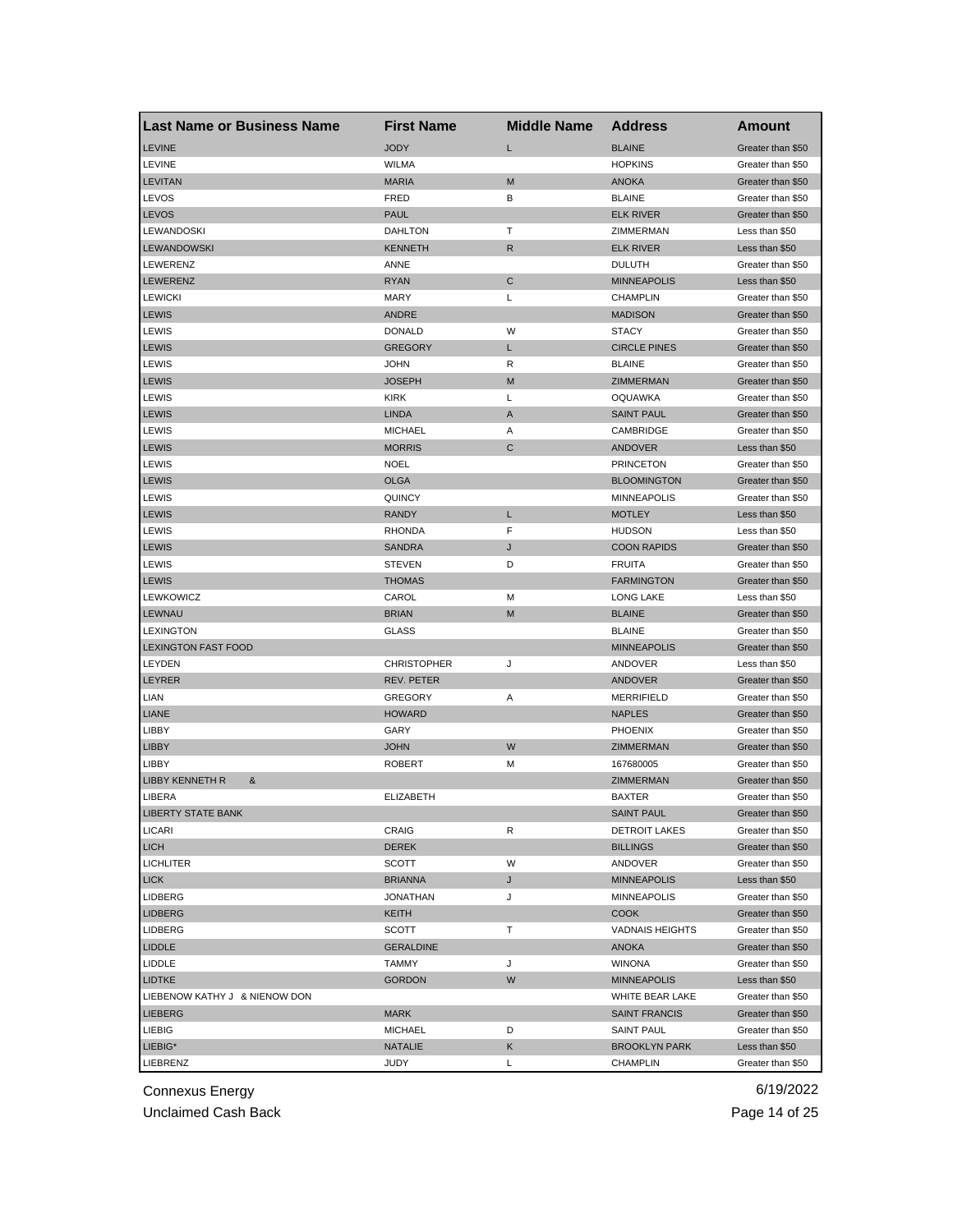| <b>Last Name or Business Name</b> | <b>First Name</b> | <b>Middle Name</b> | <b>Address</b>       | <b>Amount</b>     |
|-----------------------------------|-------------------|--------------------|----------------------|-------------------|
| <b>LIEDEMAN</b>                   | <b>HEIDI</b>      | M                  | <b>ANOKA</b>         | Greater than \$50 |
| <b>LIEKHUS</b>                    | <b>ROBIN</b>      | C                  | <b>COON RAPIDS</b>   | Greater than \$50 |
| <b>LIEMOHN</b>                    | <b>JOHN</b>       | R                  | <b>ANOKA</b>         | Greater than \$50 |
| LIEN                              | <b>MICHAEL</b>    | Α                  | <b>PRINCETON</b>     | Greater than \$50 |
| <b>LIEN</b>                       | <b>ROBERT</b>     |                    | <b>CAMBRIDGE</b>     | Greater than \$50 |
| LIEN                              | <b>SERVICE</b>    |                    | <b>CHAMPLIN</b>      | Greater than \$50 |
| <b>LIEND</b>                      | LARRY             |                    | <b>STACY</b>         | Greater than \$50 |
| <b>LIENS</b>                      | <b>AUTO</b>       |                    | <b>PRINCETON</b>     | Greater than \$50 |
| <b>LIES</b>                       | <b>JEFFREY</b>    |                    | <b>MAPLE GROVE</b>   | Greater than \$50 |
| <b>LIESKE</b>                     | <b>TODD</b>       | Κ                  | PRESCOTT VALLEY      | Greater than \$50 |
| LIETZAU                           | <b>MARC</b>       |                    | <b>WYOMING</b>       | Greater than \$50 |
| LIFE FITNESS CENTERS LLC          |                   |                    | <b>MONTICELLO</b>    | Greater than \$50 |
| LIFE LINK III                     |                   |                    | <b>MINNEAPOLIS</b>   | Greater than \$50 |
| LIFESTYLES HAIR DESIGNS           |                   |                    | CHANHASSEN           | Greater than \$50 |
| <b>LIGUORI</b>                    | <b>PATRICIA</b>   | A                  | ANDOVER              | Less than \$50    |
| LIHAALA LLC DBA CURVES FOR WOMEN  |                   |                    | <b>MINNEAPOLIS</b>   | Less than \$50    |
| <b>LIKNESS</b>                    | <b>KEVIN</b>      |                    | <b>COON RAPIDS</b>   | Greater than \$50 |
| LIL SNIPPERS INC                  |                   |                    | RAMSEY               | Greater than \$50 |
| LIL WONDER INC                    |                   |                    | <b>HAM LAKE</b>      | Greater than \$50 |
| LIL WONDER STORE                  |                   |                    | <b>EAST BETHEL</b>   | Greater than \$50 |
| <b>LILIENTHAL</b>                 | <b>WENDY</b>      |                    | <b>MORA</b>          | Less than \$50    |
| <b>LILLEBOE</b>                   | DAVID             |                    | CAMBRIDGE            | Greater than \$50 |
| <b>LILLEBOE</b>                   | <b>DAVID</b>      | W                  | <b>CAMBRIDGE</b>     | Greater than \$50 |
| LILLESTRAND                       | LISA              | М                  | <b>LAKE ELMO</b>     | Greater than \$50 |
| LILLIE                            | <b>NORMA</b>      | <b>JEAN</b>        | <b>FOREST LAKE</b>   | Greater than \$50 |
| LILLIE                            | <b>RODNEY</b>     |                    | WHITE BEAR LAKE      | Greater than \$50 |
| <b>LILLIENCRANTZ</b>              | <b>RONALD</b>     | J                  | <b>NORTHFIELD</b>    | Greater than \$50 |
| LILLIGREN                         | <b>CHUCK</b>      |                    | ANOKA                | Greater than \$50 |
| <b>LILLION</b>                    | GARY              | L                  | CAMBRIDGE            | Greater than \$50 |
| <b>LILYS SALON</b>                |                   |                    | ALBERTVILLE          | Less than \$50    |
| <b>LIMA</b>                       | <b>JOSE</b>       | A                  | WHITE BEAR LAKE      | Greater than \$50 |
| <b>LIMBECK</b>                    | <b>ERICH</b>      |                    | <b>VICKSBURG</b>     | Less than \$50    |
| <b>LINCOLN</b>                    | <b>ELIZABETH</b>  | A                  | <b>ATLANTA</b>       | Less than \$50    |
| <b>LINCOLN</b>                    | <b>GREGORY</b>    |                    | WHITE BEAR LAKE      | Greater than \$50 |
| <b>LINCOLN</b>                    | <b>JOSEPH</b>     | M                  | WAYZATA              | Greater than \$50 |
| <b>LINCOLN</b>                    | KAREN             | М                  | CEDAR                | Greater than \$50 |
| <b>LINCOLN PAWN &amp; JEWELRY</b> |                   |                    | <b>BLAINE</b>        | Greater than \$50 |
| <b>LIND</b>                       | <b>BERNARD</b>    | С                  | <b>COON RAPIDS</b>   | Greater than \$50 |
| <b>LIND</b>                       | <b>BERNICE</b>    | M                  | ANDOVER              | Less than \$50    |
| LIND                              | <b>DAVID</b>      | н                  | LONG BEACH           | Greater than \$50 |
| <b>LIND</b>                       | <b>ERNEST</b>     |                    | <b>AITKIN</b>        | Greater than \$50 |
| LIND                              | GINA              |                    | <b>ROCHESTER</b>     | Greater than \$50 |
| <b>LIND</b>                       | <b>JAMES</b>      | J                  | <b>CEDAR</b>         | Greater than \$50 |
| LIND                              | <b>KENNETH</b>    | J                  | <b>MORA</b>          | Greater than \$50 |
| <b>LIND</b>                       | KIMBERLY          | R                  | <b>HAM LAKE</b>      | Less than \$50    |
| LIND                              | <b>KRISTIAN</b>   | Г                  | <b>ELK RIVER</b>     | Less than \$50    |
| <b>LIND</b>                       | LAVERNE           | L                  | <b>HAM LAKE</b>      | Greater than \$50 |
| LIND                              | LOIS              | M                  | MINNETONKA           | Less than \$50    |
| <b>LIND</b>                       | <b>MARY</b>       | н                  | <b>BROOKLYN PARK</b> | Greater than \$50 |
| LIND                              | <b>MICHAELINE</b> | M                  | <b>FARMINGTON</b>    | Less than \$50    |
| <b>LIND</b>                       | OTTO              | J                  | <b>DEERWOOD</b>      | Greater than \$50 |
| LIND                              | <b>RANDALL</b>    | W                  | CAMBRIDGE            | Greater than \$50 |
| <b>LIND</b>                       | RICHARD           | D                  | <b>EAST BETHEL</b>   | Greater than \$50 |
| LIND                              | SCOTT             | R                  | ANOKA                | Greater than \$50 |
| <b>LIND</b>                       | <b>WADE</b>       |                    | <b>DAYTON</b>        | Greater than \$50 |
| LIND                              | WALLACE           |                    | <b>BOYDS</b>         | Less than \$50    |
|                                   |                   |                    |                      |                   |

Unclaimed Cash Back **Page 15 of 25**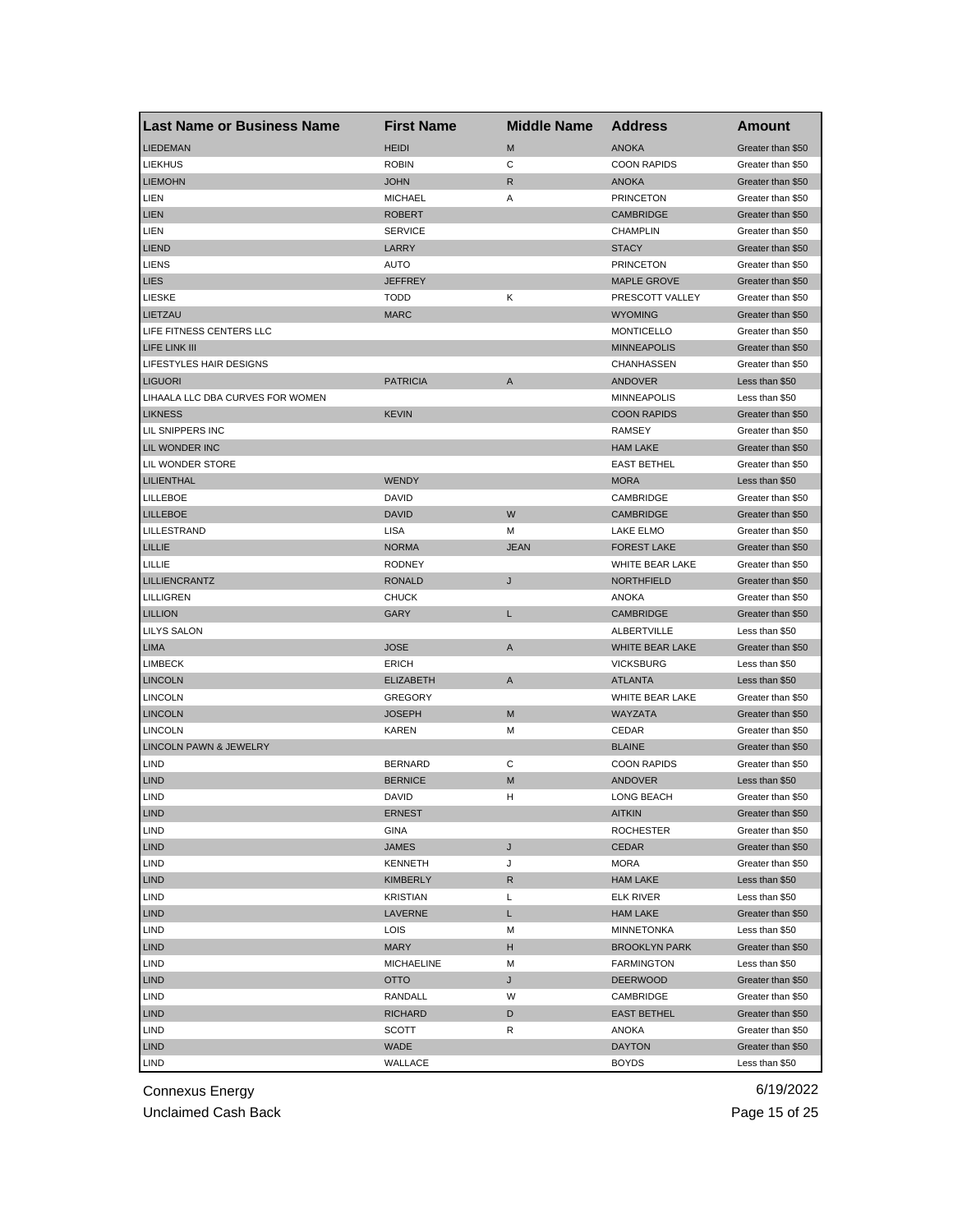| <b>LINDA'S HAIR DESIGN</b><br><b>BLAINE</b><br>Greater than \$50<br>CAROLYN<br>L<br><b>COON RAPIDS</b><br>LINDABAUR<br>Greater than \$50<br><b>LINDAHL</b><br><b>RICHARD</b><br>ZIMMERMAN<br>Greater than \$50<br>С<br>LINDAHL<br><b>THOMAS</b><br><b>ANOKA</b><br>Greater than \$50<br>$\mathsf{C}$<br><b>COON RAPIDS</b><br><b>LINDAU</b><br><b>DANIEL</b><br>Greater than \$50<br><b>LINDBACK</b><br><b>HARLAN</b><br>D<br>ANOKA<br>Greater than \$50<br><b>LINDBERG</b><br><b>DEBORAH</b><br>L<br><b>NORTH BRANCH</b><br>Less than \$50<br><b>LINDBERG</b><br>GARY<br><b>BLAINE</b><br>Greater than \$50<br><b>LINDBERG</b><br><b>HEIDI</b><br><b>MOUND</b><br>Less than \$50<br><b>LINDBERG</b><br><b>JENNIFER</b><br>D<br><b>ALEXANDRIA</b><br>Less than \$50<br><b>LINDBERG</b><br><b>JOHN</b><br>B<br><b>BIG LAKE</b><br>Greater than \$50<br><b>LINDBERG</b><br><b>JON</b><br>С<br><b>MINNEAPOLIS</b><br>Greater than \$50<br><b>LINDBERG</b><br><b>KENNETH</b><br>D<br><b>BLAINE</b><br>Greater than \$50<br>LARRY<br><b>BLAINE</b><br>LINDBERG<br>Greater than \$50<br><b>LINDBERG</b><br>LARRY<br><b>ALLEN</b><br><b>BETHEL</b><br>Greater than \$50<br><b>LINDBERG</b><br>LARRY<br>М<br><b>SOMERSET</b><br>Greater than \$50<br>LARRY<br>W<br><b>LINDBERG</b><br><b>COON RAPIDS</b><br>Greater than \$50<br>LAURA<br><b>COON RAPIDS</b><br>LINDBERG<br>Less than \$50<br><b>LINDBERG</b><br><b>LORAINE</b><br>н<br><b>CHISAGO CITY</b><br>Greater than \$50<br><b>LINDBERG</b><br><b>MARK</b><br>R<br><b>ANOKA</b><br>Greater than \$50<br><b>LINDBERG</b><br><b>MICHELLE</b><br>A<br><b>MAHTOMEDI</b><br>Greater than \$50<br><b>LINDBERG</b><br><b>HAM LAKE</b><br><b>RON</b><br>Greater than \$50<br>B<br><b>LINDBERG</b><br><b>VICTOR</b><br><b>ISANTI</b><br>Greater than \$50<br>LINDBERG GUST A MEADOWS EDGE #114<br><b>ISANTI</b><br>Greater than \$50<br>LINDBERG JOHN C III<br><b>BLAINE</b><br>Greater than \$50<br>LINDBERG TRAVEL SERVICE<br><b>MAPLE GROVE</b><br>Greater than \$50<br>Ε<br><b>LINDBLOM</b><br><b>DONALD</b><br><b>MINNETONKA</b><br>Greater than \$50<br>LINDELL<br>JAMES<br>CAMBRIDGE<br>Greater than \$50<br><b>LINDELL</b><br><b>JAMES</b><br><b>ISANTI</b><br>Greater than \$50<br>Ε<br>LINDELL<br>RANDALL<br>ZIMMERMAN<br>Greater than \$50<br>C<br><b>LINDELL</b><br><b>RONALD</b><br>CAMBRIDGE<br>Greater than \$50<br>R<br><b>LINDELOF</b><br><b>STEVEN</b><br>OAK GROVE<br>Less than \$50<br><b>LINDEMAN</b><br><b>BRUCE</b><br><b>APPLE VALLEY</b><br>L<br>Greater than \$50<br><b>LINDEMAN</b><br><b>HULDA</b><br>J<br><b>SAINT FRANCIS</b><br>Greater than \$50<br>Ε<br><b>LINDEMANN</b><br><b>DONALD</b><br><b>LINCOLN</b><br>Greater than \$50<br><b>LINDEMANN</b><br><b>SUSAN</b><br><b>COON RAPIDS</b><br>Greater than \$50<br>$\mathsf{R}$<br><b>LINDEMOEN</b><br><b>RICK</b><br><b>COON RAPIDS</b><br>Greater than \$50<br><b>LINDENBERG</b><br><b>RICHARD</b><br>D<br>OAK GROVE<br>Less than \$50<br><b>LINDENFELSER</b><br><b>DIANE</b><br><b>ELK RIVER</b><br>Greater than \$50<br><b>LINDER</b><br><b>CLARK</b><br><b>PARK RAPIDS</b><br>N<br>Greater than \$50<br><b>LINDER</b><br>JAMES<br>A<br><b>ROGERS</b><br>Greater than \$50<br>LINDERBAUM<br>RANDY<br><b>BLAINE</b><br>Greater than \$50<br><b>LINDERBAUM</b><br><b>RANDY</b><br><b>HAM LAKE</b><br>Greater than \$50<br>L<br>LINDERMAN<br>SCOTT<br>INDEPENDENCE<br>Greater than \$50<br><b>LINDERMAN</b><br><b>THOMAS</b><br>LAKE ELMO<br>Greater than \$50<br><b>LINDFORS</b><br><b>BRUCE</b><br>Α<br>ANOKA<br>Less than \$50<br><b>LINDGREN</b><br><b>KEVIN</b><br><b>BETHEL</b><br>Greater than \$50<br>P<br><b>LINDGREN</b><br><b>MICHAEL</b><br><b>ISANTI</b><br>Greater than \$50<br><b>BETHEL</b><br><b>LINDGREN</b><br>PAMELA<br>J<br>Greater than \$50<br>LINDGREN<br>REX<br>В<br>ZIMMERMAN<br>Greater than \$50<br><b>LINDGREN</b><br><b>SCOTT</b><br>A<br>ANOKA<br>Greater than \$50<br>С<br>LINDHAG<br>DAVID<br>MILACA<br>Greater than \$50<br><b>LINDHOLM</b><br><b>DAVID</b><br>Α<br><b>MAPLE GROVE</b><br>Greater than \$50<br>L<br>LINDMARK<br>CAROL<br><b>BEMIDJI</b><br>Greater than \$50<br><b>LINDMEYER</b><br><b>SUSAN</b><br><b>COON RAPIDS</b><br>Greater than \$50<br><b>LINDNER</b><br>DOUG<br><b>COON RAPIDS</b><br>Greater than \$50 | <b>Last Name or Business Name</b> | <b>First Name</b> | <b>Middle Name</b> | <b>Address</b> | Amount |
|---------------------------------------------------------------------------------------------------------------------------------------------------------------------------------------------------------------------------------------------------------------------------------------------------------------------------------------------------------------------------------------------------------------------------------------------------------------------------------------------------------------------------------------------------------------------------------------------------------------------------------------------------------------------------------------------------------------------------------------------------------------------------------------------------------------------------------------------------------------------------------------------------------------------------------------------------------------------------------------------------------------------------------------------------------------------------------------------------------------------------------------------------------------------------------------------------------------------------------------------------------------------------------------------------------------------------------------------------------------------------------------------------------------------------------------------------------------------------------------------------------------------------------------------------------------------------------------------------------------------------------------------------------------------------------------------------------------------------------------------------------------------------------------------------------------------------------------------------------------------------------------------------------------------------------------------------------------------------------------------------------------------------------------------------------------------------------------------------------------------------------------------------------------------------------------------------------------------------------------------------------------------------------------------------------------------------------------------------------------------------------------------------------------------------------------------------------------------------------------------------------------------------------------------------------------------------------------------------------------------------------------------------------------------------------------------------------------------------------------------------------------------------------------------------------------------------------------------------------------------------------------------------------------------------------------------------------------------------------------------------------------------------------------------------------------------------------------------------------------------------------------------------------------------------------------------------------------------------------------------------------------------------------------------------------------------------------------------------------------------------------------------------------------------------------------------------------------------------------------------------------------------------------------------------------------------------------------------------------------------------------------------------------------------------------------------------------------------------------------------------------------------------------------------------------------------------------------------------------------------------------------------------------------------------------------------------------------------------------------------------------------------------------------------------------------------------------------------------------------------------------------------------------------------------------------------------------------------------------------------------------------------------------------------|-----------------------------------|-------------------|--------------------|----------------|--------|
|                                                                                                                                                                                                                                                                                                                                                                                                                                                                                                                                                                                                                                                                                                                                                                                                                                                                                                                                                                                                                                                                                                                                                                                                                                                                                                                                                                                                                                                                                                                                                                                                                                                                                                                                                                                                                                                                                                                                                                                                                                                                                                                                                                                                                                                                                                                                                                                                                                                                                                                                                                                                                                                                                                                                                                                                                                                                                                                                                                                                                                                                                                                                                                                                                                                                                                                                                                                                                                                                                                                                                                                                                                                                                                                                                                                                                                                                                                                                                                                                                                                                                                                                                                                                                                                                                             |                                   |                   |                    |                |        |
|                                                                                                                                                                                                                                                                                                                                                                                                                                                                                                                                                                                                                                                                                                                                                                                                                                                                                                                                                                                                                                                                                                                                                                                                                                                                                                                                                                                                                                                                                                                                                                                                                                                                                                                                                                                                                                                                                                                                                                                                                                                                                                                                                                                                                                                                                                                                                                                                                                                                                                                                                                                                                                                                                                                                                                                                                                                                                                                                                                                                                                                                                                                                                                                                                                                                                                                                                                                                                                                                                                                                                                                                                                                                                                                                                                                                                                                                                                                                                                                                                                                                                                                                                                                                                                                                                             |                                   |                   |                    |                |        |
|                                                                                                                                                                                                                                                                                                                                                                                                                                                                                                                                                                                                                                                                                                                                                                                                                                                                                                                                                                                                                                                                                                                                                                                                                                                                                                                                                                                                                                                                                                                                                                                                                                                                                                                                                                                                                                                                                                                                                                                                                                                                                                                                                                                                                                                                                                                                                                                                                                                                                                                                                                                                                                                                                                                                                                                                                                                                                                                                                                                                                                                                                                                                                                                                                                                                                                                                                                                                                                                                                                                                                                                                                                                                                                                                                                                                                                                                                                                                                                                                                                                                                                                                                                                                                                                                                             |                                   |                   |                    |                |        |
|                                                                                                                                                                                                                                                                                                                                                                                                                                                                                                                                                                                                                                                                                                                                                                                                                                                                                                                                                                                                                                                                                                                                                                                                                                                                                                                                                                                                                                                                                                                                                                                                                                                                                                                                                                                                                                                                                                                                                                                                                                                                                                                                                                                                                                                                                                                                                                                                                                                                                                                                                                                                                                                                                                                                                                                                                                                                                                                                                                                                                                                                                                                                                                                                                                                                                                                                                                                                                                                                                                                                                                                                                                                                                                                                                                                                                                                                                                                                                                                                                                                                                                                                                                                                                                                                                             |                                   |                   |                    |                |        |
|                                                                                                                                                                                                                                                                                                                                                                                                                                                                                                                                                                                                                                                                                                                                                                                                                                                                                                                                                                                                                                                                                                                                                                                                                                                                                                                                                                                                                                                                                                                                                                                                                                                                                                                                                                                                                                                                                                                                                                                                                                                                                                                                                                                                                                                                                                                                                                                                                                                                                                                                                                                                                                                                                                                                                                                                                                                                                                                                                                                                                                                                                                                                                                                                                                                                                                                                                                                                                                                                                                                                                                                                                                                                                                                                                                                                                                                                                                                                                                                                                                                                                                                                                                                                                                                                                             |                                   |                   |                    |                |        |
|                                                                                                                                                                                                                                                                                                                                                                                                                                                                                                                                                                                                                                                                                                                                                                                                                                                                                                                                                                                                                                                                                                                                                                                                                                                                                                                                                                                                                                                                                                                                                                                                                                                                                                                                                                                                                                                                                                                                                                                                                                                                                                                                                                                                                                                                                                                                                                                                                                                                                                                                                                                                                                                                                                                                                                                                                                                                                                                                                                                                                                                                                                                                                                                                                                                                                                                                                                                                                                                                                                                                                                                                                                                                                                                                                                                                                                                                                                                                                                                                                                                                                                                                                                                                                                                                                             |                                   |                   |                    |                |        |
|                                                                                                                                                                                                                                                                                                                                                                                                                                                                                                                                                                                                                                                                                                                                                                                                                                                                                                                                                                                                                                                                                                                                                                                                                                                                                                                                                                                                                                                                                                                                                                                                                                                                                                                                                                                                                                                                                                                                                                                                                                                                                                                                                                                                                                                                                                                                                                                                                                                                                                                                                                                                                                                                                                                                                                                                                                                                                                                                                                                                                                                                                                                                                                                                                                                                                                                                                                                                                                                                                                                                                                                                                                                                                                                                                                                                                                                                                                                                                                                                                                                                                                                                                                                                                                                                                             |                                   |                   |                    |                |        |
|                                                                                                                                                                                                                                                                                                                                                                                                                                                                                                                                                                                                                                                                                                                                                                                                                                                                                                                                                                                                                                                                                                                                                                                                                                                                                                                                                                                                                                                                                                                                                                                                                                                                                                                                                                                                                                                                                                                                                                                                                                                                                                                                                                                                                                                                                                                                                                                                                                                                                                                                                                                                                                                                                                                                                                                                                                                                                                                                                                                                                                                                                                                                                                                                                                                                                                                                                                                                                                                                                                                                                                                                                                                                                                                                                                                                                                                                                                                                                                                                                                                                                                                                                                                                                                                                                             |                                   |                   |                    |                |        |
|                                                                                                                                                                                                                                                                                                                                                                                                                                                                                                                                                                                                                                                                                                                                                                                                                                                                                                                                                                                                                                                                                                                                                                                                                                                                                                                                                                                                                                                                                                                                                                                                                                                                                                                                                                                                                                                                                                                                                                                                                                                                                                                                                                                                                                                                                                                                                                                                                                                                                                                                                                                                                                                                                                                                                                                                                                                                                                                                                                                                                                                                                                                                                                                                                                                                                                                                                                                                                                                                                                                                                                                                                                                                                                                                                                                                                                                                                                                                                                                                                                                                                                                                                                                                                                                                                             |                                   |                   |                    |                |        |
|                                                                                                                                                                                                                                                                                                                                                                                                                                                                                                                                                                                                                                                                                                                                                                                                                                                                                                                                                                                                                                                                                                                                                                                                                                                                                                                                                                                                                                                                                                                                                                                                                                                                                                                                                                                                                                                                                                                                                                                                                                                                                                                                                                                                                                                                                                                                                                                                                                                                                                                                                                                                                                                                                                                                                                                                                                                                                                                                                                                                                                                                                                                                                                                                                                                                                                                                                                                                                                                                                                                                                                                                                                                                                                                                                                                                                                                                                                                                                                                                                                                                                                                                                                                                                                                                                             |                                   |                   |                    |                |        |
|                                                                                                                                                                                                                                                                                                                                                                                                                                                                                                                                                                                                                                                                                                                                                                                                                                                                                                                                                                                                                                                                                                                                                                                                                                                                                                                                                                                                                                                                                                                                                                                                                                                                                                                                                                                                                                                                                                                                                                                                                                                                                                                                                                                                                                                                                                                                                                                                                                                                                                                                                                                                                                                                                                                                                                                                                                                                                                                                                                                                                                                                                                                                                                                                                                                                                                                                                                                                                                                                                                                                                                                                                                                                                                                                                                                                                                                                                                                                                                                                                                                                                                                                                                                                                                                                                             |                                   |                   |                    |                |        |
|                                                                                                                                                                                                                                                                                                                                                                                                                                                                                                                                                                                                                                                                                                                                                                                                                                                                                                                                                                                                                                                                                                                                                                                                                                                                                                                                                                                                                                                                                                                                                                                                                                                                                                                                                                                                                                                                                                                                                                                                                                                                                                                                                                                                                                                                                                                                                                                                                                                                                                                                                                                                                                                                                                                                                                                                                                                                                                                                                                                                                                                                                                                                                                                                                                                                                                                                                                                                                                                                                                                                                                                                                                                                                                                                                                                                                                                                                                                                                                                                                                                                                                                                                                                                                                                                                             |                                   |                   |                    |                |        |
|                                                                                                                                                                                                                                                                                                                                                                                                                                                                                                                                                                                                                                                                                                                                                                                                                                                                                                                                                                                                                                                                                                                                                                                                                                                                                                                                                                                                                                                                                                                                                                                                                                                                                                                                                                                                                                                                                                                                                                                                                                                                                                                                                                                                                                                                                                                                                                                                                                                                                                                                                                                                                                                                                                                                                                                                                                                                                                                                                                                                                                                                                                                                                                                                                                                                                                                                                                                                                                                                                                                                                                                                                                                                                                                                                                                                                                                                                                                                                                                                                                                                                                                                                                                                                                                                                             |                                   |                   |                    |                |        |
|                                                                                                                                                                                                                                                                                                                                                                                                                                                                                                                                                                                                                                                                                                                                                                                                                                                                                                                                                                                                                                                                                                                                                                                                                                                                                                                                                                                                                                                                                                                                                                                                                                                                                                                                                                                                                                                                                                                                                                                                                                                                                                                                                                                                                                                                                                                                                                                                                                                                                                                                                                                                                                                                                                                                                                                                                                                                                                                                                                                                                                                                                                                                                                                                                                                                                                                                                                                                                                                                                                                                                                                                                                                                                                                                                                                                                                                                                                                                                                                                                                                                                                                                                                                                                                                                                             |                                   |                   |                    |                |        |
|                                                                                                                                                                                                                                                                                                                                                                                                                                                                                                                                                                                                                                                                                                                                                                                                                                                                                                                                                                                                                                                                                                                                                                                                                                                                                                                                                                                                                                                                                                                                                                                                                                                                                                                                                                                                                                                                                                                                                                                                                                                                                                                                                                                                                                                                                                                                                                                                                                                                                                                                                                                                                                                                                                                                                                                                                                                                                                                                                                                                                                                                                                                                                                                                                                                                                                                                                                                                                                                                                                                                                                                                                                                                                                                                                                                                                                                                                                                                                                                                                                                                                                                                                                                                                                                                                             |                                   |                   |                    |                |        |
|                                                                                                                                                                                                                                                                                                                                                                                                                                                                                                                                                                                                                                                                                                                                                                                                                                                                                                                                                                                                                                                                                                                                                                                                                                                                                                                                                                                                                                                                                                                                                                                                                                                                                                                                                                                                                                                                                                                                                                                                                                                                                                                                                                                                                                                                                                                                                                                                                                                                                                                                                                                                                                                                                                                                                                                                                                                                                                                                                                                                                                                                                                                                                                                                                                                                                                                                                                                                                                                                                                                                                                                                                                                                                                                                                                                                                                                                                                                                                                                                                                                                                                                                                                                                                                                                                             |                                   |                   |                    |                |        |
|                                                                                                                                                                                                                                                                                                                                                                                                                                                                                                                                                                                                                                                                                                                                                                                                                                                                                                                                                                                                                                                                                                                                                                                                                                                                                                                                                                                                                                                                                                                                                                                                                                                                                                                                                                                                                                                                                                                                                                                                                                                                                                                                                                                                                                                                                                                                                                                                                                                                                                                                                                                                                                                                                                                                                                                                                                                                                                                                                                                                                                                                                                                                                                                                                                                                                                                                                                                                                                                                                                                                                                                                                                                                                                                                                                                                                                                                                                                                                                                                                                                                                                                                                                                                                                                                                             |                                   |                   |                    |                |        |
|                                                                                                                                                                                                                                                                                                                                                                                                                                                                                                                                                                                                                                                                                                                                                                                                                                                                                                                                                                                                                                                                                                                                                                                                                                                                                                                                                                                                                                                                                                                                                                                                                                                                                                                                                                                                                                                                                                                                                                                                                                                                                                                                                                                                                                                                                                                                                                                                                                                                                                                                                                                                                                                                                                                                                                                                                                                                                                                                                                                                                                                                                                                                                                                                                                                                                                                                                                                                                                                                                                                                                                                                                                                                                                                                                                                                                                                                                                                                                                                                                                                                                                                                                                                                                                                                                             |                                   |                   |                    |                |        |
|                                                                                                                                                                                                                                                                                                                                                                                                                                                                                                                                                                                                                                                                                                                                                                                                                                                                                                                                                                                                                                                                                                                                                                                                                                                                                                                                                                                                                                                                                                                                                                                                                                                                                                                                                                                                                                                                                                                                                                                                                                                                                                                                                                                                                                                                                                                                                                                                                                                                                                                                                                                                                                                                                                                                                                                                                                                                                                                                                                                                                                                                                                                                                                                                                                                                                                                                                                                                                                                                                                                                                                                                                                                                                                                                                                                                                                                                                                                                                                                                                                                                                                                                                                                                                                                                                             |                                   |                   |                    |                |        |
|                                                                                                                                                                                                                                                                                                                                                                                                                                                                                                                                                                                                                                                                                                                                                                                                                                                                                                                                                                                                                                                                                                                                                                                                                                                                                                                                                                                                                                                                                                                                                                                                                                                                                                                                                                                                                                                                                                                                                                                                                                                                                                                                                                                                                                                                                                                                                                                                                                                                                                                                                                                                                                                                                                                                                                                                                                                                                                                                                                                                                                                                                                                                                                                                                                                                                                                                                                                                                                                                                                                                                                                                                                                                                                                                                                                                                                                                                                                                                                                                                                                                                                                                                                                                                                                                                             |                                   |                   |                    |                |        |
|                                                                                                                                                                                                                                                                                                                                                                                                                                                                                                                                                                                                                                                                                                                                                                                                                                                                                                                                                                                                                                                                                                                                                                                                                                                                                                                                                                                                                                                                                                                                                                                                                                                                                                                                                                                                                                                                                                                                                                                                                                                                                                                                                                                                                                                                                                                                                                                                                                                                                                                                                                                                                                                                                                                                                                                                                                                                                                                                                                                                                                                                                                                                                                                                                                                                                                                                                                                                                                                                                                                                                                                                                                                                                                                                                                                                                                                                                                                                                                                                                                                                                                                                                                                                                                                                                             |                                   |                   |                    |                |        |
|                                                                                                                                                                                                                                                                                                                                                                                                                                                                                                                                                                                                                                                                                                                                                                                                                                                                                                                                                                                                                                                                                                                                                                                                                                                                                                                                                                                                                                                                                                                                                                                                                                                                                                                                                                                                                                                                                                                                                                                                                                                                                                                                                                                                                                                                                                                                                                                                                                                                                                                                                                                                                                                                                                                                                                                                                                                                                                                                                                                                                                                                                                                                                                                                                                                                                                                                                                                                                                                                                                                                                                                                                                                                                                                                                                                                                                                                                                                                                                                                                                                                                                                                                                                                                                                                                             |                                   |                   |                    |                |        |
|                                                                                                                                                                                                                                                                                                                                                                                                                                                                                                                                                                                                                                                                                                                                                                                                                                                                                                                                                                                                                                                                                                                                                                                                                                                                                                                                                                                                                                                                                                                                                                                                                                                                                                                                                                                                                                                                                                                                                                                                                                                                                                                                                                                                                                                                                                                                                                                                                                                                                                                                                                                                                                                                                                                                                                                                                                                                                                                                                                                                                                                                                                                                                                                                                                                                                                                                                                                                                                                                                                                                                                                                                                                                                                                                                                                                                                                                                                                                                                                                                                                                                                                                                                                                                                                                                             |                                   |                   |                    |                |        |
|                                                                                                                                                                                                                                                                                                                                                                                                                                                                                                                                                                                                                                                                                                                                                                                                                                                                                                                                                                                                                                                                                                                                                                                                                                                                                                                                                                                                                                                                                                                                                                                                                                                                                                                                                                                                                                                                                                                                                                                                                                                                                                                                                                                                                                                                                                                                                                                                                                                                                                                                                                                                                                                                                                                                                                                                                                                                                                                                                                                                                                                                                                                                                                                                                                                                                                                                                                                                                                                                                                                                                                                                                                                                                                                                                                                                                                                                                                                                                                                                                                                                                                                                                                                                                                                                                             |                                   |                   |                    |                |        |
|                                                                                                                                                                                                                                                                                                                                                                                                                                                                                                                                                                                                                                                                                                                                                                                                                                                                                                                                                                                                                                                                                                                                                                                                                                                                                                                                                                                                                                                                                                                                                                                                                                                                                                                                                                                                                                                                                                                                                                                                                                                                                                                                                                                                                                                                                                                                                                                                                                                                                                                                                                                                                                                                                                                                                                                                                                                                                                                                                                                                                                                                                                                                                                                                                                                                                                                                                                                                                                                                                                                                                                                                                                                                                                                                                                                                                                                                                                                                                                                                                                                                                                                                                                                                                                                                                             |                                   |                   |                    |                |        |
|                                                                                                                                                                                                                                                                                                                                                                                                                                                                                                                                                                                                                                                                                                                                                                                                                                                                                                                                                                                                                                                                                                                                                                                                                                                                                                                                                                                                                                                                                                                                                                                                                                                                                                                                                                                                                                                                                                                                                                                                                                                                                                                                                                                                                                                                                                                                                                                                                                                                                                                                                                                                                                                                                                                                                                                                                                                                                                                                                                                                                                                                                                                                                                                                                                                                                                                                                                                                                                                                                                                                                                                                                                                                                                                                                                                                                                                                                                                                                                                                                                                                                                                                                                                                                                                                                             |                                   |                   |                    |                |        |
|                                                                                                                                                                                                                                                                                                                                                                                                                                                                                                                                                                                                                                                                                                                                                                                                                                                                                                                                                                                                                                                                                                                                                                                                                                                                                                                                                                                                                                                                                                                                                                                                                                                                                                                                                                                                                                                                                                                                                                                                                                                                                                                                                                                                                                                                                                                                                                                                                                                                                                                                                                                                                                                                                                                                                                                                                                                                                                                                                                                                                                                                                                                                                                                                                                                                                                                                                                                                                                                                                                                                                                                                                                                                                                                                                                                                                                                                                                                                                                                                                                                                                                                                                                                                                                                                                             |                                   |                   |                    |                |        |
|                                                                                                                                                                                                                                                                                                                                                                                                                                                                                                                                                                                                                                                                                                                                                                                                                                                                                                                                                                                                                                                                                                                                                                                                                                                                                                                                                                                                                                                                                                                                                                                                                                                                                                                                                                                                                                                                                                                                                                                                                                                                                                                                                                                                                                                                                                                                                                                                                                                                                                                                                                                                                                                                                                                                                                                                                                                                                                                                                                                                                                                                                                                                                                                                                                                                                                                                                                                                                                                                                                                                                                                                                                                                                                                                                                                                                                                                                                                                                                                                                                                                                                                                                                                                                                                                                             |                                   |                   |                    |                |        |
|                                                                                                                                                                                                                                                                                                                                                                                                                                                                                                                                                                                                                                                                                                                                                                                                                                                                                                                                                                                                                                                                                                                                                                                                                                                                                                                                                                                                                                                                                                                                                                                                                                                                                                                                                                                                                                                                                                                                                                                                                                                                                                                                                                                                                                                                                                                                                                                                                                                                                                                                                                                                                                                                                                                                                                                                                                                                                                                                                                                                                                                                                                                                                                                                                                                                                                                                                                                                                                                                                                                                                                                                                                                                                                                                                                                                                                                                                                                                                                                                                                                                                                                                                                                                                                                                                             |                                   |                   |                    |                |        |
|                                                                                                                                                                                                                                                                                                                                                                                                                                                                                                                                                                                                                                                                                                                                                                                                                                                                                                                                                                                                                                                                                                                                                                                                                                                                                                                                                                                                                                                                                                                                                                                                                                                                                                                                                                                                                                                                                                                                                                                                                                                                                                                                                                                                                                                                                                                                                                                                                                                                                                                                                                                                                                                                                                                                                                                                                                                                                                                                                                                                                                                                                                                                                                                                                                                                                                                                                                                                                                                                                                                                                                                                                                                                                                                                                                                                                                                                                                                                                                                                                                                                                                                                                                                                                                                                                             |                                   |                   |                    |                |        |
|                                                                                                                                                                                                                                                                                                                                                                                                                                                                                                                                                                                                                                                                                                                                                                                                                                                                                                                                                                                                                                                                                                                                                                                                                                                                                                                                                                                                                                                                                                                                                                                                                                                                                                                                                                                                                                                                                                                                                                                                                                                                                                                                                                                                                                                                                                                                                                                                                                                                                                                                                                                                                                                                                                                                                                                                                                                                                                                                                                                                                                                                                                                                                                                                                                                                                                                                                                                                                                                                                                                                                                                                                                                                                                                                                                                                                                                                                                                                                                                                                                                                                                                                                                                                                                                                                             |                                   |                   |                    |                |        |
|                                                                                                                                                                                                                                                                                                                                                                                                                                                                                                                                                                                                                                                                                                                                                                                                                                                                                                                                                                                                                                                                                                                                                                                                                                                                                                                                                                                                                                                                                                                                                                                                                                                                                                                                                                                                                                                                                                                                                                                                                                                                                                                                                                                                                                                                                                                                                                                                                                                                                                                                                                                                                                                                                                                                                                                                                                                                                                                                                                                                                                                                                                                                                                                                                                                                                                                                                                                                                                                                                                                                                                                                                                                                                                                                                                                                                                                                                                                                                                                                                                                                                                                                                                                                                                                                                             |                                   |                   |                    |                |        |
|                                                                                                                                                                                                                                                                                                                                                                                                                                                                                                                                                                                                                                                                                                                                                                                                                                                                                                                                                                                                                                                                                                                                                                                                                                                                                                                                                                                                                                                                                                                                                                                                                                                                                                                                                                                                                                                                                                                                                                                                                                                                                                                                                                                                                                                                                                                                                                                                                                                                                                                                                                                                                                                                                                                                                                                                                                                                                                                                                                                                                                                                                                                                                                                                                                                                                                                                                                                                                                                                                                                                                                                                                                                                                                                                                                                                                                                                                                                                                                                                                                                                                                                                                                                                                                                                                             |                                   |                   |                    |                |        |
|                                                                                                                                                                                                                                                                                                                                                                                                                                                                                                                                                                                                                                                                                                                                                                                                                                                                                                                                                                                                                                                                                                                                                                                                                                                                                                                                                                                                                                                                                                                                                                                                                                                                                                                                                                                                                                                                                                                                                                                                                                                                                                                                                                                                                                                                                                                                                                                                                                                                                                                                                                                                                                                                                                                                                                                                                                                                                                                                                                                                                                                                                                                                                                                                                                                                                                                                                                                                                                                                                                                                                                                                                                                                                                                                                                                                                                                                                                                                                                                                                                                                                                                                                                                                                                                                                             |                                   |                   |                    |                |        |
|                                                                                                                                                                                                                                                                                                                                                                                                                                                                                                                                                                                                                                                                                                                                                                                                                                                                                                                                                                                                                                                                                                                                                                                                                                                                                                                                                                                                                                                                                                                                                                                                                                                                                                                                                                                                                                                                                                                                                                                                                                                                                                                                                                                                                                                                                                                                                                                                                                                                                                                                                                                                                                                                                                                                                                                                                                                                                                                                                                                                                                                                                                                                                                                                                                                                                                                                                                                                                                                                                                                                                                                                                                                                                                                                                                                                                                                                                                                                                                                                                                                                                                                                                                                                                                                                                             |                                   |                   |                    |                |        |
|                                                                                                                                                                                                                                                                                                                                                                                                                                                                                                                                                                                                                                                                                                                                                                                                                                                                                                                                                                                                                                                                                                                                                                                                                                                                                                                                                                                                                                                                                                                                                                                                                                                                                                                                                                                                                                                                                                                                                                                                                                                                                                                                                                                                                                                                                                                                                                                                                                                                                                                                                                                                                                                                                                                                                                                                                                                                                                                                                                                                                                                                                                                                                                                                                                                                                                                                                                                                                                                                                                                                                                                                                                                                                                                                                                                                                                                                                                                                                                                                                                                                                                                                                                                                                                                                                             |                                   |                   |                    |                |        |
|                                                                                                                                                                                                                                                                                                                                                                                                                                                                                                                                                                                                                                                                                                                                                                                                                                                                                                                                                                                                                                                                                                                                                                                                                                                                                                                                                                                                                                                                                                                                                                                                                                                                                                                                                                                                                                                                                                                                                                                                                                                                                                                                                                                                                                                                                                                                                                                                                                                                                                                                                                                                                                                                                                                                                                                                                                                                                                                                                                                                                                                                                                                                                                                                                                                                                                                                                                                                                                                                                                                                                                                                                                                                                                                                                                                                                                                                                                                                                                                                                                                                                                                                                                                                                                                                                             |                                   |                   |                    |                |        |
|                                                                                                                                                                                                                                                                                                                                                                                                                                                                                                                                                                                                                                                                                                                                                                                                                                                                                                                                                                                                                                                                                                                                                                                                                                                                                                                                                                                                                                                                                                                                                                                                                                                                                                                                                                                                                                                                                                                                                                                                                                                                                                                                                                                                                                                                                                                                                                                                                                                                                                                                                                                                                                                                                                                                                                                                                                                                                                                                                                                                                                                                                                                                                                                                                                                                                                                                                                                                                                                                                                                                                                                                                                                                                                                                                                                                                                                                                                                                                                                                                                                                                                                                                                                                                                                                                             |                                   |                   |                    |                |        |
|                                                                                                                                                                                                                                                                                                                                                                                                                                                                                                                                                                                                                                                                                                                                                                                                                                                                                                                                                                                                                                                                                                                                                                                                                                                                                                                                                                                                                                                                                                                                                                                                                                                                                                                                                                                                                                                                                                                                                                                                                                                                                                                                                                                                                                                                                                                                                                                                                                                                                                                                                                                                                                                                                                                                                                                                                                                                                                                                                                                                                                                                                                                                                                                                                                                                                                                                                                                                                                                                                                                                                                                                                                                                                                                                                                                                                                                                                                                                                                                                                                                                                                                                                                                                                                                                                             |                                   |                   |                    |                |        |
|                                                                                                                                                                                                                                                                                                                                                                                                                                                                                                                                                                                                                                                                                                                                                                                                                                                                                                                                                                                                                                                                                                                                                                                                                                                                                                                                                                                                                                                                                                                                                                                                                                                                                                                                                                                                                                                                                                                                                                                                                                                                                                                                                                                                                                                                                                                                                                                                                                                                                                                                                                                                                                                                                                                                                                                                                                                                                                                                                                                                                                                                                                                                                                                                                                                                                                                                                                                                                                                                                                                                                                                                                                                                                                                                                                                                                                                                                                                                                                                                                                                                                                                                                                                                                                                                                             |                                   |                   |                    |                |        |
|                                                                                                                                                                                                                                                                                                                                                                                                                                                                                                                                                                                                                                                                                                                                                                                                                                                                                                                                                                                                                                                                                                                                                                                                                                                                                                                                                                                                                                                                                                                                                                                                                                                                                                                                                                                                                                                                                                                                                                                                                                                                                                                                                                                                                                                                                                                                                                                                                                                                                                                                                                                                                                                                                                                                                                                                                                                                                                                                                                                                                                                                                                                                                                                                                                                                                                                                                                                                                                                                                                                                                                                                                                                                                                                                                                                                                                                                                                                                                                                                                                                                                                                                                                                                                                                                                             |                                   |                   |                    |                |        |
|                                                                                                                                                                                                                                                                                                                                                                                                                                                                                                                                                                                                                                                                                                                                                                                                                                                                                                                                                                                                                                                                                                                                                                                                                                                                                                                                                                                                                                                                                                                                                                                                                                                                                                                                                                                                                                                                                                                                                                                                                                                                                                                                                                                                                                                                                                                                                                                                                                                                                                                                                                                                                                                                                                                                                                                                                                                                                                                                                                                                                                                                                                                                                                                                                                                                                                                                                                                                                                                                                                                                                                                                                                                                                                                                                                                                                                                                                                                                                                                                                                                                                                                                                                                                                                                                                             |                                   |                   |                    |                |        |
|                                                                                                                                                                                                                                                                                                                                                                                                                                                                                                                                                                                                                                                                                                                                                                                                                                                                                                                                                                                                                                                                                                                                                                                                                                                                                                                                                                                                                                                                                                                                                                                                                                                                                                                                                                                                                                                                                                                                                                                                                                                                                                                                                                                                                                                                                                                                                                                                                                                                                                                                                                                                                                                                                                                                                                                                                                                                                                                                                                                                                                                                                                                                                                                                                                                                                                                                                                                                                                                                                                                                                                                                                                                                                                                                                                                                                                                                                                                                                                                                                                                                                                                                                                                                                                                                                             |                                   |                   |                    |                |        |
|                                                                                                                                                                                                                                                                                                                                                                                                                                                                                                                                                                                                                                                                                                                                                                                                                                                                                                                                                                                                                                                                                                                                                                                                                                                                                                                                                                                                                                                                                                                                                                                                                                                                                                                                                                                                                                                                                                                                                                                                                                                                                                                                                                                                                                                                                                                                                                                                                                                                                                                                                                                                                                                                                                                                                                                                                                                                                                                                                                                                                                                                                                                                                                                                                                                                                                                                                                                                                                                                                                                                                                                                                                                                                                                                                                                                                                                                                                                                                                                                                                                                                                                                                                                                                                                                                             |                                   |                   |                    |                |        |
|                                                                                                                                                                                                                                                                                                                                                                                                                                                                                                                                                                                                                                                                                                                                                                                                                                                                                                                                                                                                                                                                                                                                                                                                                                                                                                                                                                                                                                                                                                                                                                                                                                                                                                                                                                                                                                                                                                                                                                                                                                                                                                                                                                                                                                                                                                                                                                                                                                                                                                                                                                                                                                                                                                                                                                                                                                                                                                                                                                                                                                                                                                                                                                                                                                                                                                                                                                                                                                                                                                                                                                                                                                                                                                                                                                                                                                                                                                                                                                                                                                                                                                                                                                                                                                                                                             |                                   |                   |                    |                |        |
|                                                                                                                                                                                                                                                                                                                                                                                                                                                                                                                                                                                                                                                                                                                                                                                                                                                                                                                                                                                                                                                                                                                                                                                                                                                                                                                                                                                                                                                                                                                                                                                                                                                                                                                                                                                                                                                                                                                                                                                                                                                                                                                                                                                                                                                                                                                                                                                                                                                                                                                                                                                                                                                                                                                                                                                                                                                                                                                                                                                                                                                                                                                                                                                                                                                                                                                                                                                                                                                                                                                                                                                                                                                                                                                                                                                                                                                                                                                                                                                                                                                                                                                                                                                                                                                                                             |                                   |                   |                    |                |        |
|                                                                                                                                                                                                                                                                                                                                                                                                                                                                                                                                                                                                                                                                                                                                                                                                                                                                                                                                                                                                                                                                                                                                                                                                                                                                                                                                                                                                                                                                                                                                                                                                                                                                                                                                                                                                                                                                                                                                                                                                                                                                                                                                                                                                                                                                                                                                                                                                                                                                                                                                                                                                                                                                                                                                                                                                                                                                                                                                                                                                                                                                                                                                                                                                                                                                                                                                                                                                                                                                                                                                                                                                                                                                                                                                                                                                                                                                                                                                                                                                                                                                                                                                                                                                                                                                                             |                                   |                   |                    |                |        |
|                                                                                                                                                                                                                                                                                                                                                                                                                                                                                                                                                                                                                                                                                                                                                                                                                                                                                                                                                                                                                                                                                                                                                                                                                                                                                                                                                                                                                                                                                                                                                                                                                                                                                                                                                                                                                                                                                                                                                                                                                                                                                                                                                                                                                                                                                                                                                                                                                                                                                                                                                                                                                                                                                                                                                                                                                                                                                                                                                                                                                                                                                                                                                                                                                                                                                                                                                                                                                                                                                                                                                                                                                                                                                                                                                                                                                                                                                                                                                                                                                                                                                                                                                                                                                                                                                             |                                   |                   |                    |                |        |
|                                                                                                                                                                                                                                                                                                                                                                                                                                                                                                                                                                                                                                                                                                                                                                                                                                                                                                                                                                                                                                                                                                                                                                                                                                                                                                                                                                                                                                                                                                                                                                                                                                                                                                                                                                                                                                                                                                                                                                                                                                                                                                                                                                                                                                                                                                                                                                                                                                                                                                                                                                                                                                                                                                                                                                                                                                                                                                                                                                                                                                                                                                                                                                                                                                                                                                                                                                                                                                                                                                                                                                                                                                                                                                                                                                                                                                                                                                                                                                                                                                                                                                                                                                                                                                                                                             |                                   |                   |                    |                |        |
|                                                                                                                                                                                                                                                                                                                                                                                                                                                                                                                                                                                                                                                                                                                                                                                                                                                                                                                                                                                                                                                                                                                                                                                                                                                                                                                                                                                                                                                                                                                                                                                                                                                                                                                                                                                                                                                                                                                                                                                                                                                                                                                                                                                                                                                                                                                                                                                                                                                                                                                                                                                                                                                                                                                                                                                                                                                                                                                                                                                                                                                                                                                                                                                                                                                                                                                                                                                                                                                                                                                                                                                                                                                                                                                                                                                                                                                                                                                                                                                                                                                                                                                                                                                                                                                                                             |                                   |                   |                    |                |        |
|                                                                                                                                                                                                                                                                                                                                                                                                                                                                                                                                                                                                                                                                                                                                                                                                                                                                                                                                                                                                                                                                                                                                                                                                                                                                                                                                                                                                                                                                                                                                                                                                                                                                                                                                                                                                                                                                                                                                                                                                                                                                                                                                                                                                                                                                                                                                                                                                                                                                                                                                                                                                                                                                                                                                                                                                                                                                                                                                                                                                                                                                                                                                                                                                                                                                                                                                                                                                                                                                                                                                                                                                                                                                                                                                                                                                                                                                                                                                                                                                                                                                                                                                                                                                                                                                                             |                                   |                   |                    |                |        |
|                                                                                                                                                                                                                                                                                                                                                                                                                                                                                                                                                                                                                                                                                                                                                                                                                                                                                                                                                                                                                                                                                                                                                                                                                                                                                                                                                                                                                                                                                                                                                                                                                                                                                                                                                                                                                                                                                                                                                                                                                                                                                                                                                                                                                                                                                                                                                                                                                                                                                                                                                                                                                                                                                                                                                                                                                                                                                                                                                                                                                                                                                                                                                                                                                                                                                                                                                                                                                                                                                                                                                                                                                                                                                                                                                                                                                                                                                                                                                                                                                                                                                                                                                                                                                                                                                             |                                   |                   |                    |                |        |
|                                                                                                                                                                                                                                                                                                                                                                                                                                                                                                                                                                                                                                                                                                                                                                                                                                                                                                                                                                                                                                                                                                                                                                                                                                                                                                                                                                                                                                                                                                                                                                                                                                                                                                                                                                                                                                                                                                                                                                                                                                                                                                                                                                                                                                                                                                                                                                                                                                                                                                                                                                                                                                                                                                                                                                                                                                                                                                                                                                                                                                                                                                                                                                                                                                                                                                                                                                                                                                                                                                                                                                                                                                                                                                                                                                                                                                                                                                                                                                                                                                                                                                                                                                                                                                                                                             |                                   |                   |                    |                |        |
|                                                                                                                                                                                                                                                                                                                                                                                                                                                                                                                                                                                                                                                                                                                                                                                                                                                                                                                                                                                                                                                                                                                                                                                                                                                                                                                                                                                                                                                                                                                                                                                                                                                                                                                                                                                                                                                                                                                                                                                                                                                                                                                                                                                                                                                                                                                                                                                                                                                                                                                                                                                                                                                                                                                                                                                                                                                                                                                                                                                                                                                                                                                                                                                                                                                                                                                                                                                                                                                                                                                                                                                                                                                                                                                                                                                                                                                                                                                                                                                                                                                                                                                                                                                                                                                                                             |                                   |                   |                    |                |        |
|                                                                                                                                                                                                                                                                                                                                                                                                                                                                                                                                                                                                                                                                                                                                                                                                                                                                                                                                                                                                                                                                                                                                                                                                                                                                                                                                                                                                                                                                                                                                                                                                                                                                                                                                                                                                                                                                                                                                                                                                                                                                                                                                                                                                                                                                                                                                                                                                                                                                                                                                                                                                                                                                                                                                                                                                                                                                                                                                                                                                                                                                                                                                                                                                                                                                                                                                                                                                                                                                                                                                                                                                                                                                                                                                                                                                                                                                                                                                                                                                                                                                                                                                                                                                                                                                                             |                                   |                   |                    |                |        |
|                                                                                                                                                                                                                                                                                                                                                                                                                                                                                                                                                                                                                                                                                                                                                                                                                                                                                                                                                                                                                                                                                                                                                                                                                                                                                                                                                                                                                                                                                                                                                                                                                                                                                                                                                                                                                                                                                                                                                                                                                                                                                                                                                                                                                                                                                                                                                                                                                                                                                                                                                                                                                                                                                                                                                                                                                                                                                                                                                                                                                                                                                                                                                                                                                                                                                                                                                                                                                                                                                                                                                                                                                                                                                                                                                                                                                                                                                                                                                                                                                                                                                                                                                                                                                                                                                             |                                   |                   |                    |                |        |
|                                                                                                                                                                                                                                                                                                                                                                                                                                                                                                                                                                                                                                                                                                                                                                                                                                                                                                                                                                                                                                                                                                                                                                                                                                                                                                                                                                                                                                                                                                                                                                                                                                                                                                                                                                                                                                                                                                                                                                                                                                                                                                                                                                                                                                                                                                                                                                                                                                                                                                                                                                                                                                                                                                                                                                                                                                                                                                                                                                                                                                                                                                                                                                                                                                                                                                                                                                                                                                                                                                                                                                                                                                                                                                                                                                                                                                                                                                                                                                                                                                                                                                                                                                                                                                                                                             |                                   |                   |                    |                |        |

Unclaimed Cash Back **Page 16 of 25**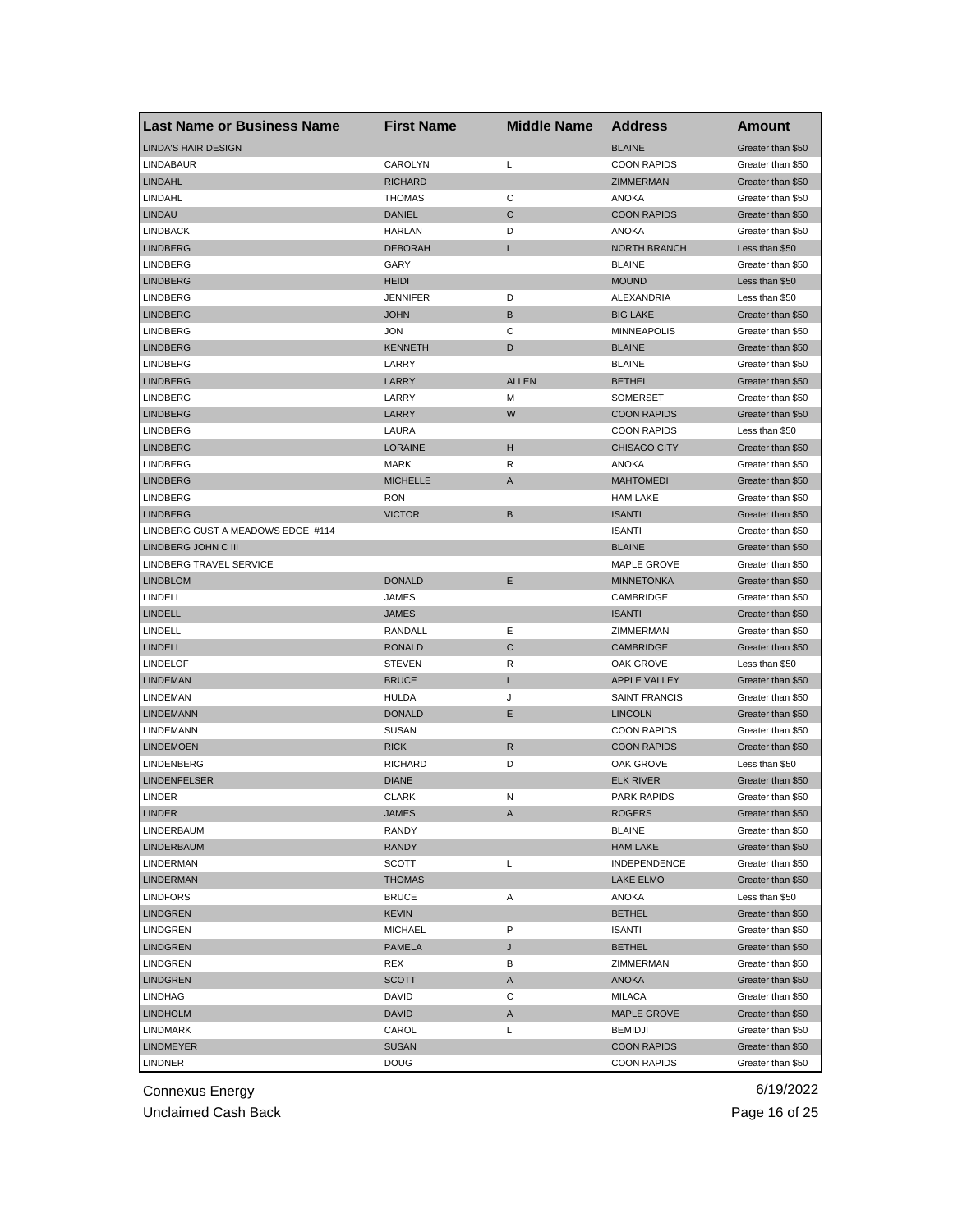| <b>Last Name or Business Name</b> | <b>First Name</b> | <b>Middle Name</b> | <b>Address</b>         | Amount            |
|-----------------------------------|-------------------|--------------------|------------------------|-------------------|
| <b>LINDNER</b>                    | <b>HELENE</b>     | M                  | <b>RUSH CITY</b>       | Less than \$50    |
| <b>LINDNER</b>                    | <b>HERBERT</b>    |                    | <b>DRESSER</b>         | Greater than \$50 |
| <b>LINDOM</b>                     | <b>DONNA</b>      |                    | <b>SAINT ANTHONY</b>   | Greater than \$50 |
| <b>LINDQUIST</b>                  | ARLEN             | Ε                  | <b>NEW BRIGHTON</b>    | Greater than \$50 |
| <b>LINDQUIST</b>                  | <b>DAVID</b>      | G                  | <b>ISANTI</b>          | Greater than \$50 |
| <b>LINDQUIST</b>                  | <b>JAMES</b>      |                    | <b>BLAINE</b>          | Greater than \$50 |
| <b>LINDQUIST</b>                  | <b>JOAN</b>       | M                  | ZIMMERMAN              | Greater than \$50 |
| <b>LINDQUIST</b>                  | <b>KEVIN</b>      | W                  | MAPLE GROVE            | Greater than \$50 |
| <b>LINDQUIST</b>                  | LORI              | M                  | <b>WHITE BEAR LAKE</b> | Less than \$50    |
| <b>LINDQUIST</b>                  | PAT               |                    | <b>GLENCOE</b>         | Less than \$50    |
| <b>LINDQUIST</b>                  | PATTI             | J                  | <b>COON RAPIDS</b>     | Less than \$50    |
| <b>LINDQUIST</b>                  | <b>RICK</b>       | D                  | ANDOVER                | Greater than \$50 |
| <b>LINDQUIST</b>                  | <b>ROY</b>        | M                  | <b>PRINCETON</b>       | Greater than \$50 |
| <b>LINDROTH</b>                   | <b>KENNETH</b>    | J                  | <b>MINNEAPOLIS</b>     | Greater than \$50 |
| <b>LINDSEY</b>                    | <b>DENNIS</b>     | Е                  | ANDOVER                | Greater than \$50 |
| <b>LINDSEY</b>                    | JAYNE             | F                  | <b>MOUNDSVIEW</b>      | Greater than \$50 |
| <b>LINDSEY</b>                    | <b>KIMBERLY</b>   |                    | <b>MINNEAPOLIS</b>     | Less than \$50    |
| <b>LINDSEY</b>                    | <b>MARK</b>       | D                  | <b>COON RAPIDS</b>     | Greater than \$50 |
| <b>LINDSEY</b>                    | <b>THOMAS</b>     | G                  | <b>FOREST LAKE</b>     | Less than \$50    |
| LINDSLEY                          | JOHN              | М                  | <b>BLAINE</b>          | Greater than \$50 |
| <b>LINDSTROM</b>                  | <b>DANNY</b>      |                    | <b>ANDOVER</b>         | Greater than \$50 |
| LINDSTROM                         | GAIL              | Α                  | LAKEVILLE              | Greater than \$50 |
| <b>LINDSTROM</b>                  | GREG              | J                  | <b>MAPLE GROVE</b>     | Less than \$50    |
| <b>LINDSTROM</b>                  | JOHN              | D                  | MAPLE GROVE            | Less than \$50    |
| <b>LINDSTROM</b>                  | <b>MIRIAM</b>     | Κ                  | <b>COON RAPIDS</b>     | Greater than \$50 |
| <b>LINDSTROM</b>                  | <b>RENEE</b>      | Ε                  | <b>COON RAPIDS</b>     | Greater than \$50 |
| <b>LINDSTROM</b>                  | <b>ROBERT</b>     | P                  | <b>AITKIN</b>          | Greater than \$50 |
| LINDSTROM                         | SUZANNE           | М                  | <b>COON RAPIDS</b>     | Greater than \$50 |
| <b>LINDSTROM</b>                  | <b>WINONA</b>     | <b>ELLEN</b>       | <b>MINNEAPOLIS</b>     | Greater than \$50 |
| LINDWALL                          | <b>FRANKLIN</b>   | Ε                  | <b>COON RAPIDS</b>     | Greater than \$50 |
| <b>LINE</b>                       | <b>MARY</b>       | L                  | <b>ANOKA</b>           | Less than \$50    |
| LINEHAN                           | <b>LONNIE</b>     | Г                  | <b>BETHEL</b>          | Greater than \$50 |
| <b>LINEHAN</b>                    | <b>SANDRA</b>     | A                  | <b>MESA</b>            | Less than \$50    |
| LINGE                             | DARYL             | Α                  | <b>MINNEAPOLIS</b>     | Greater than \$50 |
| <b>LINGREN</b>                    | SCOTT             |                    | <b>CLOQUET</b>         | Greater than \$50 |
| LINGWALL                          | <b>CURTIS</b>     | J                  | <b>HAM LAKE</b>        | Greater than \$50 |
| <b>LINK</b>                       | <b>ELIZABETH</b>  | A                  | <b>OGILVIE</b>         | Greater than \$50 |
| LINK                              | HANS              |                    | <b>HAM LAKE</b>        | Greater than \$50 |
| <b>LINK</b>                       | <b>WILLIAM</b>    | C                  | <b>MONTICELLO</b>      | Greater than \$50 |
| LINMAN                            | <b>PUDGE</b>      | D                  | <b>CIRCLE PINES</b>    | Greater than \$50 |
| <b>LINNEROOTH</b>                 | <b>STEVEN</b>     |                    | <b>BLAINE</b>          | Greater than \$50 |
| <b>LINNGREN</b>                   | JULIE             | Α                  | <b>MINNEAPOLIS</b>     | Greater than \$50 |
| <b>LINO LAKES LIQUOR BARREL</b>   |                   |                    | OAK DALE               | Greater than \$50 |
| LINROD CUSTOM HOMES INC           |                   |                    | <b>SIREN</b>           | Greater than \$50 |
| <b>LINSE</b>                      | <b>RUTH</b>       | A                  | <b>SAINT PAUL</b>      | Greater than \$50 |
| LINWOOD COUNTRY STORE LLC         |                   |                    | <b>STACY</b>           | Greater than \$50 |
| <b>LINZ</b>                       | LAVERN            | N                  | <b>BRAHAM</b>          | Less than \$50    |
| LIPETZKY                          | <b>CLETE</b>      | J                  | <b>MINNEAPOLIS</b>     | Greater than \$50 |
| <b>LIPP</b>                       | ANGIE             |                    | <b>VADNAIS HEIGHTS</b> | Less than \$50    |
| <b>LIPP</b>                       | SENNA             | L                  | <b>HUGO</b>            | Less than \$50    |
| <b>LIPPERT</b>                    | <b>DANIEL</b>     | R                  | <b>WOODBURY</b>        | Greater than \$50 |
| <b>LIPSHULTZ</b>                  | KENT              |                    | SAN JOSE               | Less than \$50    |
| <b>LIPSKY</b>                     | MARK              | R                  | EAGAN                  | Greater than \$50 |
| LIQUIDATION                       | WAREHOUSE         |                    | <b>PRINCETON</b>       | Greater than \$50 |
| <b>LISH</b>                       | <b>PATRICIA</b>   | A                  | <b>ANOKA</b>           | Greater than \$50 |
| LISLE                             | RONALD            | S                  | <b>MINNEAPOLIS</b>     | Greater than \$50 |

Unclaimed Cash Back **Page 17 of 25**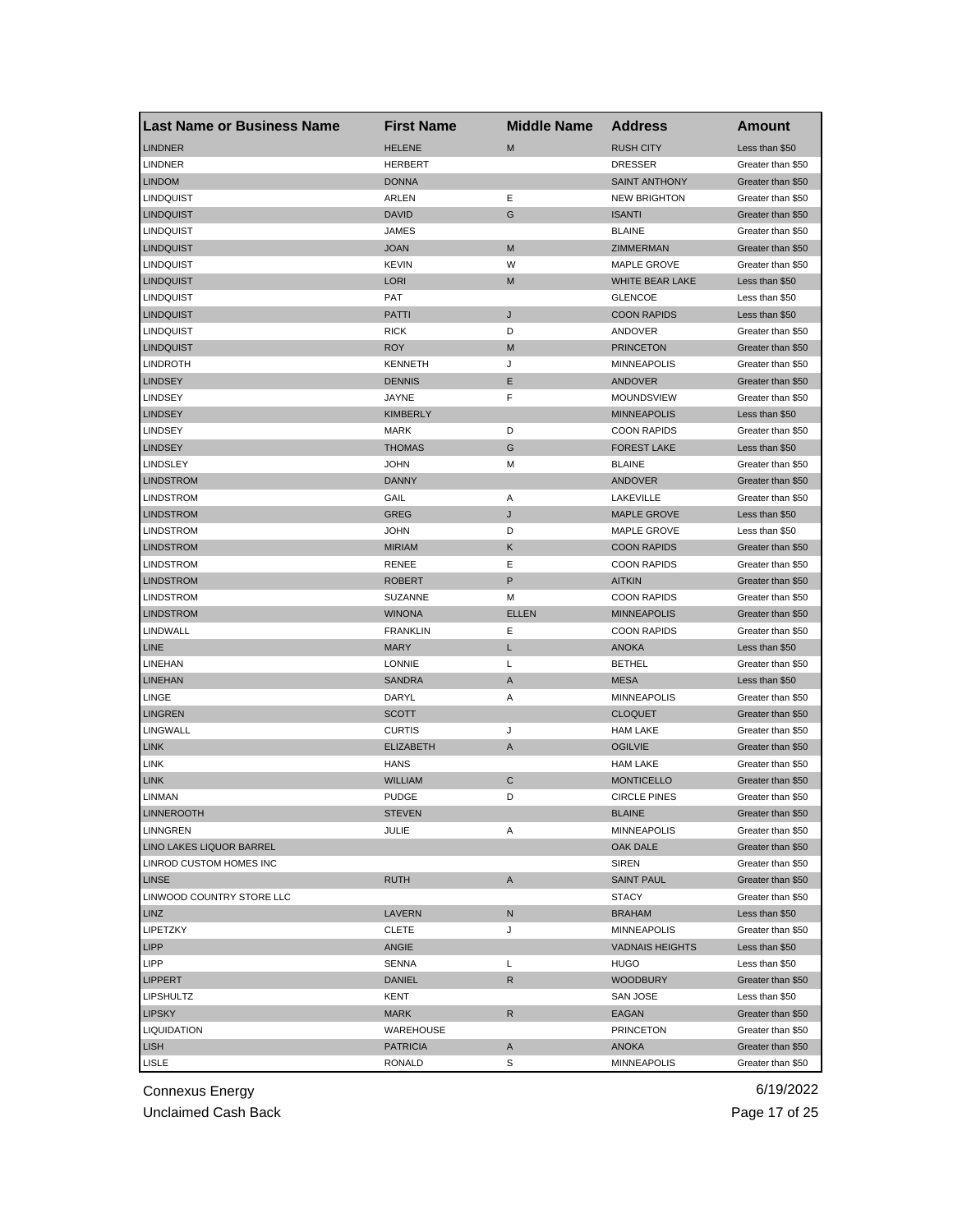| Last Name or Business Name      | <b>First Name</b>  | <b>Middle Name</b> | <b>Address</b>             | Amount            |
|---------------------------------|--------------------|--------------------|----------------------------|-------------------|
| <b>LIST</b>                     | <b>RANDY</b>       | W                  | <b>HAM LAKE</b>            | Greater than \$50 |
| LISTENBERGER                    | JIM                | R                  | <b>COON RAPIDS</b>         | Greater than \$50 |
| <b>LITKE</b>                    | <b>BRIAN</b>       |                    | <b>MAGNOLIA</b>            | Greater than \$50 |
| LITKE                           | <b>JEFFREY</b>     | S                  | <b>HILLMAN</b>             | Less than \$50    |
| <b>LITKE</b>                    | <b>PAUL</b>        | $\mathsf{C}$       | <b>BLAINE</b>              | Greater than \$50 |
| LITTKE                          | <b>SCOTT</b>       |                    | <b>LINO LAKES</b>          | Greater than \$50 |
| LITTLE                          | <b>CHARLEEN</b>    | R                  | <b>FRIDLEY</b>             | Greater than \$50 |
| LITTLE                          | Е                  | <b>BRUCE</b>       | <b>SOUTH PARIS</b>         | Greater than \$50 |
| LITTLE                          | <b>GLENN</b>       | Ε                  | <b>MINNEAPOLIS</b>         | Greater than \$50 |
| LITTLE                          | <b>LORN</b>        |                    | ANDOVER                    | Greater than \$50 |
| LITTLE BLUE LAKE RT 3 BOX 282   |                    |                    | <b>PRINCETON</b>           | Greater than \$50 |
| LITTLE CEASARS PIZZA            |                    |                    | <b>SCHAUMBURG</b>          | Greater than \$50 |
| <b>LITTLE IRELAND OWNERS</b>    |                    |                    | <b>COON RAPIDS</b>         | Less than \$50    |
| LITTLE ME CHILDCARE CENTER INC  |                    |                    | <b>RAMSEY</b>              | Less than \$50    |
| <b>LITTLE SIDNEY B</b>          |                    |                    | <b>COON RAPIDS</b>         | Greater than \$50 |
| LITTLE STEVENS R                |                    |                    | KETTLE RIVER               | Greater than \$50 |
| <b>LITTLER</b>                  | <b>WESLEY</b>      | $\mathsf{V}$       | <b>COON RAPIDS</b>         | Greater than \$50 |
| LITTLETOWN                      | <b>TRUCK</b>       | <b>STOP</b>        | <b>ROSEVILLE</b>           | Greater than \$50 |
| LIU                             | <b>SHULIANG</b>    |                    | <b>COON RAPIDS</b>         | Less than \$50    |
| LIVIERI                         | JOSEPH             | J                  | NORTH FOND DU LAC          | Greater than \$50 |
| LIVING PRESENCE LUTHERAN CHURCH |                    |                    | <b>BOONE</b>               | Less than \$50    |
| <b>LIVINGSTON</b>               | <b>RICHARD</b>     | R                  | <b>MERIDIAN</b>            | Greater than \$50 |
| <b>LIZAKOWSKI</b>               | <b>DANIEL</b>      | J                  | <b>HOMOSASSA</b>           | Less than \$50    |
| LIZAKOWSKI                      | DARYL              | L                  | PINE RIVER                 | Greater than \$50 |
| <b>LIZAKOWSKI</b>               | <b>DENICE</b>      | J                  | <b>CIRCLE PINES</b>        | Less than \$50    |
| LIZAKOWSKI                      | LARRY              |                    | <b>ISANTI</b>              | Greater than \$50 |
| <b>LIZARD</b>                   | <b>INC</b>         |                    | <b>MENDOTA HEIGHTS</b>     | Greater than \$50 |
| <b>LLOYD</b>                    | AL                 | С                  | <b>BROOK PARK</b>          | Greater than \$50 |
| <b>LLOYD</b>                    | <b>CHARLES</b>     |                    | <b>OTSEGO</b>              | Less than \$50    |
| <b>LLOYD</b>                    | <b>CHERI</b>       | J                  | <b>BROOK PARK</b>          | Greater than \$50 |
| <b>LLOYD</b>                    | <b>JEFF</b>        |                    | <b>ROGERS</b>              | Greater than \$50 |
| <b>LLOYD</b>                    | <b>KARA</b>        | Ε                  | WHITE BEAR LAKE            | Greater than \$50 |
| <b>LLOYD</b>                    | <b>PETER</b>       |                    | <b>ANOKA</b>               | Less than \$50    |
| <b>LLOYD</b>                    | SHELLEY            | Κ                  | LAPORTE                    | Less than \$50    |
| <b>LOABNEH</b>                  | <b>NOHAD</b>       |                    | <b>HOPKINS</b>             | Less than \$50    |
| LOBERG                          | DAVID              | R                  | <b>BIG LAKE</b>            | Greater than \$50 |
| <b>LOBERG</b>                   | <b>PATRICK</b>     |                    | <b>HAM LAKE</b>            | Greater than \$50 |
| <b>LOBERG</b>                   | <b>PATRICK</b>     | Α                  | <b>HAM LAKE</b>            | Greater than \$50 |
| <b>LOBERG</b>                   | <b>THERESE</b>     | B                  | <b>ANDOVER</b>             | Greater than \$50 |
| LOBO                            | <b>CIDAWB</b>      | G                  | MAPLE GROVE                | Less than \$50    |
| <b>LOCHER</b>                   | DANIEL             | R                  | <b>INVER GROVE HEIGHTS</b> | Greater than \$50 |
| <b>LOCKBEAM</b>                 | <b>TONETTE</b>     |                    | MARINE ON ST CROIX         | Less than \$50    |
| <b>LOCKER</b>                   | <b>STEPHEN</b>     | $\mathsf{R}$       | <b>COON RAPIDS</b>         | Greater than \$50 |
| LOCKHART                        | LAMAR              |                    | <b>MINNEAPOLIS</b>         | Greater than \$50 |
| <b>LOCKMAN</b>                  | <b>AUDREY</b>      |                    | CENTERVILLE                | Greater than \$50 |
| <b>LOCKWOOD</b>                 | JAMES              | Α                  | <b>MINNEAPOLIS</b>         | Greater than \$50 |
| <b>LOCKWOOD</b>                 | <b>KIM</b>         | A                  | <b>BLAINE</b>              | Less than \$50    |
| <b>LOCKWOOD</b>                 | <b>RICHARD</b>     |                    | ALBERTVILLE                | Greater than \$50 |
| <b>LOCKWOOD</b>                 | RODGER             | S                  | <b>HINCKLEY</b>            | Less than \$50    |
| <b>LOCKWOOD</b>                 | TERRY              | L                  | PARKERS PRAIRIE            | Greater than \$50 |
| LODE                            | <b>DAN</b>         |                    | <b>NEW BRIGHTON</b>        | Less than \$50    |
| LODE                            | DANIEL             | в                  | <b>COON RAPIDS</b>         | Greater than \$50 |
| LODGE                           | <b>MARK</b>        |                    | <b>SAINT FRANCIS</b>       | Greater than \$50 |
| <b>LODIN</b>                    | <b>CHRISTOPHER</b> | С                  | RAMSEY                     | Less than \$50    |
| <b>LODMILL</b>                  | <b>ROBERT</b>      |                    | <b>SAINT PAUL</b>          | Less than \$50    |
| LODMILL                         | SUZANNE            | Е                  | <b>MINNEAPOLIS</b>         | Greater than \$50 |
|                                 |                    |                    |                            |                   |

Unclaimed Cash Back **Page 18 of 25**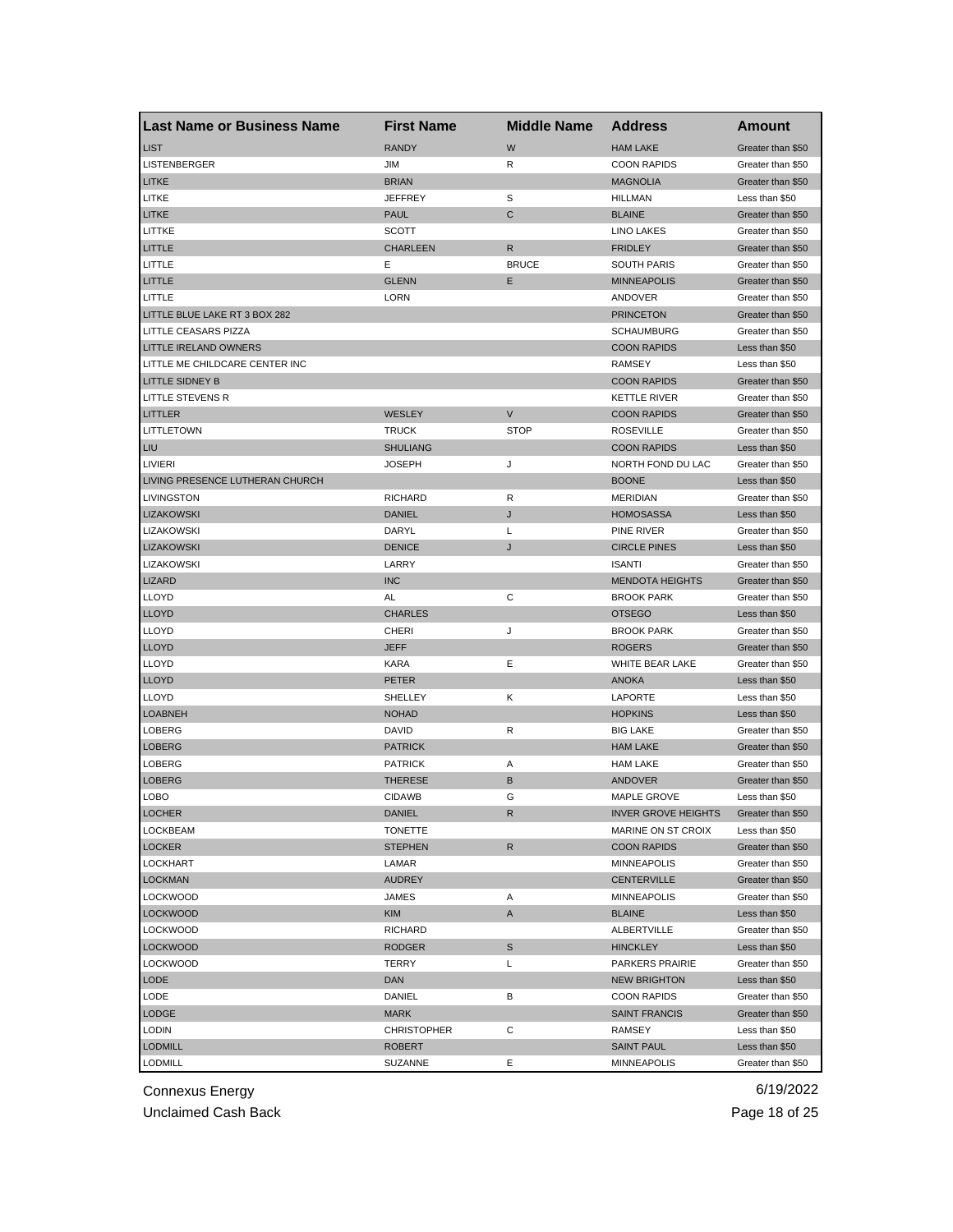| Last Name or Business Name | <b>First Name</b>  | <b>Middle Name</b> | <b>Address</b>          | Amount            |
|----------------------------|--------------------|--------------------|-------------------------|-------------------|
| <b>LOEFFLER EDWARD R</b>   |                    |                    | <b>ANDOVER</b>          | Greater than \$50 |
| <b>LOEHR</b>               | CAROL              |                    | <b>ISLE</b>             | Greater than \$50 |
| <b>LOEHRS</b>              | <b>LYLE</b>        | W                  | <b>LONG LAKE</b>        | Greater than \$50 |
| LOER                       | <b>SCOTT</b>       | т                  | <b>BUFFALO</b>          | Greater than \$50 |
| <b>LOFGREEN</b>            | <b>JOHN</b>        | Κ                  | <b>HOPKINS</b>          | Greater than \$50 |
| <b>LOFGREN</b>             | <b>DEBORAH</b>     | Α                  | <b>ANOKA</b>            | Greater than \$50 |
| <b>LOFGREN</b>             | <b>HELEN</b>       | R                  | <b>ANDOVER</b>          | Greater than \$50 |
| <b>LOFGREN</b>             | JAMIE              | J                  | <b>BETHEL</b>           | Less than \$50    |
| <b>LOFGREN</b>             | <b>KENNETH</b>     | L                  | <b>BERGVLIET</b>        | Greater than \$50 |
| <b>LOFGREN</b>             | <b>VICTORIA</b>    |                    | <b>ELK RIVER</b>        | Greater than \$50 |
| <b>LOFQUIST</b>            | <b>JEROME</b>      | Α                  | <b>SUN LAKES</b>        | Greater than \$50 |
| LOFSTRAND                  | LILLIAN            |                    | ANDOVER                 | Greater than \$50 |
| <b>LOFTUS</b>              | <b>JERRY</b>       |                    | <b>FOREST LAKE</b>      | Less than \$50    |
| <b>LOFTUS</b>              | LLOYD              | С                  | CEDAR                   | Greater than \$50 |
| <b>LOFTUS</b>              | <b>LLOYD</b>       | C                  | <b>ANOKA</b>            | Greater than \$50 |
| LOFTUS                     | <b>MILES</b>       | P                  | <b>HOPKINS</b>          | Less than \$50    |
| <b>LOGAN</b>               | <b>CHRISTOPHER</b> | J                  | <b>ANOKA</b>            | Greater than \$50 |
| LOGAN                      | <b>JACK</b>        | NEAL               | <b>BLAINE</b>           | Greater than \$50 |
| LOGAN                      | <b>JAY</b>         | W                  | <b>RED WING</b>         | Less than \$50    |
| <b>LOGAN</b>               | LEWIS              | Ε                  | <b>COON RAPIDS</b>      | Greater than \$50 |
| LOGAS                      | <b>GLEN</b>        | L                  | <b>CEDAR</b>            | Greater than \$50 |
| LOGE                       | WILLIAM            |                    | MAPLE GROVE             | Greater than \$50 |
| <b>LOHSE</b>               | <b>ALISHA</b>      | M                  | <b>MINNEAPOLIS</b>      | Less than \$50    |
| LOHSE                      | <b>DOROTHY</b>     | R                  | <b>MINNEAPOLIS</b>      | Greater than \$50 |
| <b>LOISELLE</b>            | <b>JANE</b>        | С                  | <b>BLAINE</b>           | Less than \$50    |
| LOISS                      | EASY               | <b>TRIM</b>        | <b>BLAINE</b>           | Greater than \$50 |
| <b>LOKEN</b>               | <b>JEFFREY</b>     | A                  | <b>BROOKLYN PARK</b>    | Greater than \$50 |
| <b>LOKKEN</b>              | LAWRENCE           | Α                  | <b>HIBBING</b>          | Greater than \$50 |
| <b>LOKOWICH</b>            | <b>MICHAEL</b>     | A                  | <b>CIRCLE PINES</b>     | Greater than \$50 |
| LOKRANTZ                   | JAMES              | J                  | <b>SPRING LAKE PARK</b> | Greater than \$50 |
| <b>LOLAR</b>               | <b>JOCELYN</b>     | L                  | <b>STACY</b>            | Less than \$50    |
| LOMSAK                     | LYNDA              | С                  | <b>COON RAPIDS</b>      | Greater than \$50 |
| <b>LONDON</b>              | <b>JULIE</b>       | A                  | <b>HUGO</b>             | Less than \$50    |
| LONERGAN                   | <b>JEANETTE</b>    |                    | <b>BLAINE</b>           | Greater than \$50 |
| <b>LONERGAN</b>            | <b>JEANETTE</b>    | Е                  | <b>BLAINE</b>           | Greater than \$50 |
| LONERGAN                   | <b>ROBERT</b>      | М                  | <b>SEBRING</b>          | Greater than \$50 |
| LONG                       | <b>CONNIE</b>      | M                  | <b>MINNEAPOLIS</b>      | Less than \$50    |
| LONG                       | DAVE               |                    | <b>MIDDLE RIVER</b>     | Greater than \$50 |
| <b>LONG</b>                | <b>DAVID</b>       | A                  | <b>ANOKA</b>            | Greater than \$50 |
| LONG                       | <b>GERALD</b>      | P                  | CAMBRIDGE               | Greater than \$50 |
| LONG                       | GRETCHEN           | R                  | <b>SAINT PAUL</b>       | Less than \$50    |
| LONG                       | <b>JACK</b>        | D                  | <b>COON RAPIDS</b>      | Less than \$50    |
| LONG                       | <b>JAMES</b>       |                    | <b>STILLWATER</b>       | Greater than \$50 |
| LONG                       | <b>JEFFREY</b>     | J                  | CHAMPLIN                | Greater than \$50 |
| <b>LONG</b>                | <b>JEREMY</b>      | O                  | <b>ROGERS</b>           | Less than \$50    |
| LONG                       | JOE                | F                  | CEDAR                   | Greater than \$50 |
| <b>LONG</b>                | <b>JOSEPH</b>      | B                  | PINE CITY               | Greater than \$50 |
| LONG                       | KELLIE             | М                  | <b>FOREST LAKE</b>      | Less than \$50    |
| LONG                       | LARRY              | L                  | <b>CHAMPLIN</b>         | Greater than \$50 |
| LONG                       | <b>ROBERT</b>      | G                  | ZIMMERMAN               | Greater than \$50 |
| <b>LONG</b>                | V                  | N                  | <b>STACY</b>            | Greater than \$50 |
| LONGCOR                    | <b>HOWARD</b>      | М                  | WEST DES MOINES         | Greater than \$50 |
| <b>LONGENECKER</b>         | <b>KEVIN</b>       |                    | ZIMMERMAN               | Greater than \$50 |
| LONGERBONE                 | <b>TOM</b>         |                    | PRIOR LAKE              | Less than \$50    |
| <b>LONGFIELD</b>           | <b>ARCHIBALD</b>   |                    | <b>VADNAIS HEIGHTS</b>  | Greater than \$50 |
| LONGHORN CAFE              |                    |                    | <b>OSCEOLA</b>          | Greater than \$50 |
|                            |                    |                    |                         |                   |

Unclaimed Cash Back **Page 19 of 25**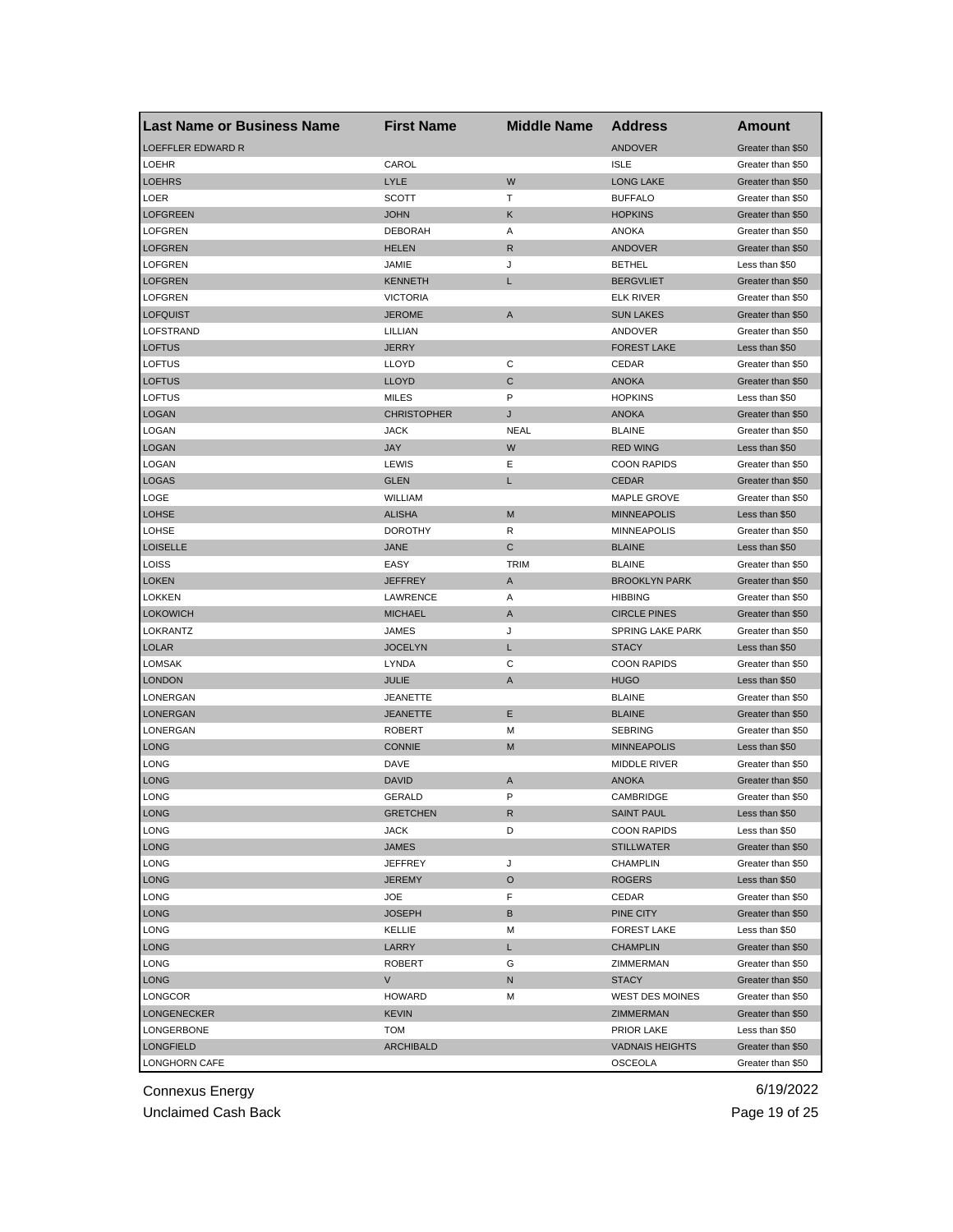| <b>Last Name or Business Name</b> | <b>First Name</b> | <b>Middle Name</b> | <b>Address</b>       | Amount            |
|-----------------------------------|-------------------|--------------------|----------------------|-------------------|
| <b>LONGLEY</b>                    | <b>GREGORY</b>    | M                  | <b>ANDOVER</b>       | Greater than \$50 |
| LONGLEY                           | JOHN              | т                  | <b>BIG LAKE</b>      | Greater than \$50 |
| <b>LONGLEY</b>                    | <b>THOMAS</b>     | R                  | <b>COON RAPIDS</b>   | Greater than \$50 |
| LONGMORE                          | LARRY             |                    | <b>SAINT FRANCIS</b> | Greater than \$50 |
| <b>LONGO</b>                      | <b>JEANNE</b>     | A                  | <b>BLAINE</b>        | Greater than \$50 |
| LONGORIA                          | CHARLENE          | R                  | <b>BIG LAKE</b>      | Greater than \$50 |
| <b>LONGSON</b>                    | <b>TAMMY</b>      | L                  | <b>BLAINE</b>        | Greater than \$50 |
| <b>LONGTIN</b>                    | JANE              | Α                  | <b>MINNEAPOLIS</b>   | Greater than \$50 |
| <b>LONGTINE</b>                   | JEFFREY           | R                  | <b>MOORHEAD</b>      | Greater than \$50 |
| <b>LOOBY</b>                      | CAROL             |                    | <b>ANOKA</b>         | Less than \$50    |
| <b>LOOKIN GOOD SALON</b>          |                   |                    | <b>NORTH BRANCH</b>  | Less than \$50    |
| <b>LOOKING</b>                    | GOOD              |                    | <b>COON RAPIDS</b>   | Greater than \$50 |
| <b>LOOMIS</b>                     | <b>APRIL</b>      | D                  | <b>SAINT PAUL</b>    | Less than \$50    |
| <b>LOOSBROCK</b>                  | WILLIAM           |                    | <b>BIGFORK</b>       | Greater than \$50 |
| <b>LOPEZ</b>                      | <b>JOSE</b>       | F                  | <b>ANOKA</b>         | Less than \$50    |
| LOPEZ                             | <b>MARK</b>       |                    | MAPLEWOOD            | Greater than \$50 |
| <b>LOR</b>                        | <b>BER</b>        |                    | <b>SAINT PAUL</b>    | Less than \$50    |
| LOR                               | CHEE              |                    | <b>MINNEAPOLIS</b>   | Greater than \$50 |
| LOR                               | <b>CHIA</b>       |                    | <b>BLAINE</b>        | Greater than \$50 |
| LOR                               | DEU               | V                  | <b>SAINT PAUL</b>    | Greater than \$50 |
| <b>LOR</b>                        | KA                |                    | ANDOVER              | Less than \$50    |
| LOR                               | KOUA              |                    | <b>MINNEAPOLIS</b>   | Greater than \$50 |
| <b>LORANT</b>                     | <b>KATHY</b>      |                    | <b>FRIDLEY</b>       | Less than \$50    |
| <b>LORBERTER</b>                  | DEBI              | Κ.                 | <b>GRAND RAPIDS</b>  | Less than \$50    |
| <b>LORCH</b>                      | <b>PATRICK</b>    |                    | PONTE VEDRA          | Less than \$50    |
| LORD                              | <b>DONALD</b>     | R                  | WADENA               | Greater than \$50 |
| <b>LORD</b>                       | <b>EDWIN</b>      | W                  | <b>STACY</b>         | Greater than \$50 |
| LORDGE                            | <b>BRADLEY</b>    |                    | ZIMMERMAN            | Greater than \$50 |
| <b>LOREN</b>                      | <b>RICHARD</b>    | W                  | <b>COON RAPIDS</b>   | Less than \$50    |
| LOREN                             | <b>RICHARD</b>    | W                  | <b>COON RAPIDS</b>   | Less than \$50    |
| <b>LORENDO</b>                    | <b>BETTY</b>      | С                  | <b>RAMSEY</b>        | Greater than \$50 |
| LORENZEN                          | DAVID             |                    | ZIMMERMAN            | Greater than \$50 |
| <b>LORGE</b>                      | <b>DONALD</b>     | J                  | ZIMMERMAN            | Greater than \$50 |
| LORGE                             | <b>RYAN</b>       |                    | <b>COON RAPIDS</b>   | Less than \$50    |
| <b>LORINCZ</b>                    | GEORGE            |                    | <b>HUGO</b>          | Greater than \$50 |
| LORNTSON                          | <b>NANCY</b>      | D                  | <b>ANOKA</b>         | Less than \$50    |
| <b>LORRON INC RON GALLION</b>     |                   |                    | <b>ISLE</b>          | Less than \$50    |
| LOS                               | LOUIS             | J                  | ZIMMERMAN            | Greater than \$50 |
| <b>LOSO</b>                       | <b>DANIEL</b>     |                    | <b>BLAINE</b>        | Greater than \$50 |
| <b>LOSO</b>                       | PAUL              |                    | <b>LILLINGTON</b>    | Less than \$50    |
| LOSS                              | DARRYL            |                    | <b>PRINCETON</b>     | Less than \$50    |
| LOSS                              | <b>NANCY</b>      | D                  | <b>PRINCETON</b>     | Less than \$50    |
| LOTT                              | <b>MICHAEL</b>    | н                  | <b>COON RAPIDS</b>   | Greater than \$50 |
| LOU                               | <b>YIMAN</b>      |                    | <b>MINNEAPOLIS</b>   | Less than \$50    |
| <b>LOUDE</b>                      | SUSANNA           |                    | <b>ROCHESTER</b>     | Less than \$50    |
| <b>LOUDEN</b>                     | CAROLYN           | Е                  | <b>COON RAPIDS</b>   | Greater than \$50 |
| <b>LOUDEN</b>                     | <b>MICHAEL</b>    | L.                 | <b>WYOMING</b>       | Greater than \$50 |
| <b>LOUGHRY</b>                    | <b>JAMES</b>      | LEE                | PLEASANT HILL        | Greater than \$50 |
| <b>LOUGHRY</b>                    | <b>SANDRA</b>     | L.                 | <b>ANDOVER</b>       | Greater than \$50 |
| <b>LOUISELLE</b>                  | MARK              | Κ                  | RAMSEY               | Greater than \$50 |
| <b>LOUTCHKO</b>                   | MYKOLA            |                    | <b>MINNEAPOLIS</b>   | Greater than \$50 |
| LOVAAS                            | DARRELL           |                    | <b>ONAMIA</b>        | Greater than \$50 |
| LOVAAS                            | JANET             | M                  | <b>BLAINE</b>        | Greater than \$50 |
| LOVAS                             | DAVID             | R                  | <b>FOREST LAKE</b>   | Greater than \$50 |
| LOVAS                             | GARY              |                    | <b>MOTLEY</b>        | Less than \$50    |
| LOVAS                             | <b>TODD</b>       | Е                  | <b>COON RAPIDS</b>   | Greater than \$50 |
|                                   |                   |                    |                      |                   |

Unclaimed Cash Back **Page 20 of 25**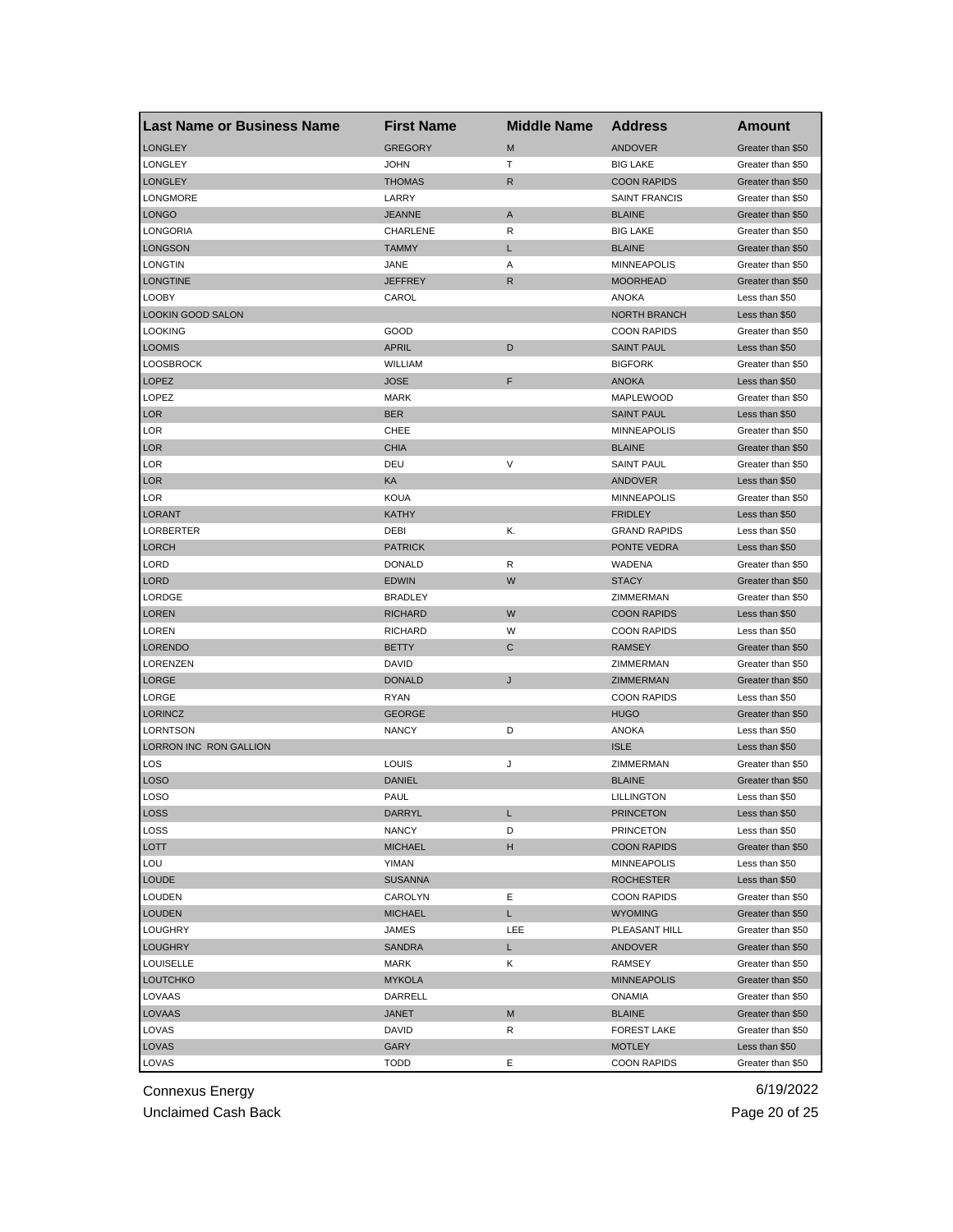| Last Name or Business Name   | <b>First Name</b> | <b>Middle Name</b> | <b>Address</b>         | Amount                              |
|------------------------------|-------------------|--------------------|------------------------|-------------------------------------|
| LOVAS                        | <b>TOM</b>        |                    | <b>WYOMING</b>         | Greater than \$50                   |
| LOVAS                        | TROY              | Ε                  | <b>FOREST LAKE</b>     | Greater than \$50                   |
| <b>LOVE</b>                  | <b>FORREST</b>    | т                  | <b>CRYSTAL</b>         | Less than \$50                      |
| LOVE                         | <b>ROBERT</b>     | L                  | CEDAR                  | Greater than \$50                   |
| <b>LOVELAND</b>              | <b>DANIEL</b>     | A                  | <b>MINNEAPOLIS</b>     | Greater than \$50                   |
| LOVELY WALTER G & MARY       |                   |                    | <b>COON RAPIDS</b>     | Greater than \$50                   |
| <b>LOVERIDGE</b>             | <b>JERENE</b>     |                    | <b>MAHTOMEDI</b>       | Less than \$50                      |
| LOVETT                       | DEBBIE            | Κ                  | <b>HAM LAKE</b>        | Greater than \$50                   |
| <b>LOVGREN</b>               | <b>JOEL</b>       | A                  | <b>ROSCOE</b>          | Greater than \$50                   |
| <b>LOVIN</b>                 | <b>KELLY</b>      | м                  | <b>STACY</b>           | Greater than \$50                   |
| <b>LOW</b>                   | <b>ROB</b>        | S                  | <b>FOREST LAKE</b>     | Greater than \$50                   |
| <b>LOWDEN</b>                | SARAH             |                    | <b>MAPLE GROVE</b>     | Greater than \$50                   |
| <b>LOWE</b>                  | <b>DANIEL</b>     | W                  | <b>OSSEO</b>           | Greater than \$50                   |
| <b>LOWE</b>                  | <b>DEAN</b>       |                    | <b>SAINT PAUL</b>      | Less than \$50                      |
| <b>LOWE</b>                  | <b>DONALD</b>     | <b>JR</b>          | ZIMMERMAN              | Greater than \$50                   |
| <b>LOWE</b>                  | GREGG             | М                  | <b>FRIDLEY</b>         | Greater than \$50                   |
| <b>LOWE</b>                  | <b>KENNETH</b>    | Ε                  | <b>BLAINE</b>          | Greater than \$50                   |
| <b>LOWE</b>                  | <b>MARGO</b>      |                    | <b>NEW BRIGHTON</b>    | Greater than \$50                   |
| <b>LOWE</b>                  | <b>MARK</b>       | A                  | <b>AITKIN</b>          | Greater than \$50                   |
| LOWE                         | <b>STEVEN</b>     | В                  | <b>SHOREVIEW</b>       | Greater than \$50                   |
| <b>LOWE</b>                  | <b>VIRGINIA</b>   | S                  | <b>COON RAPIDS</b>     | Greater than \$50                   |
| LOWELL                       | Α                 | MARGARET           | WHITE BEAR LAKE        | Greater than \$50                   |
| <b>LOWERS</b>                | <b>MICHAEL</b>    | Ε                  | <b>SAINT FRANCIS</b>   | Greater than \$50                   |
| LOWKNAKI INC                 |                   |                    | ANDOVER                | Greater than \$50                   |
| <b>LOWNEY</b>                | <b>JOSEPHINE</b>  | F                  | <b>ELK RIVER</b>       | Greater than \$50                   |
| <b>LOWTHIAN</b>              | <b>DONALD</b>     | Г                  | <b>ISANTI</b>          | Less than \$50                      |
| <b>LOZINSKI</b>              | <b>DONALD</b>     |                    | <b>ANOKA</b>           | Greater than \$50                   |
| <b>LSE PERFORMANCE</b>       |                   |                    | MAPLE GROVE            | Less than \$50                      |
| LTR LAND DEVELOPMENT INC LLC |                   |                    | <b>WOODBURY</b>        | Less than \$50                      |
| LU                           | <b>MING</b>       | TE                 | <b>TUEN MUN</b>        | Less than \$50                      |
| <b>LUBECK</b>                | <b>MICHAEL</b>    | D                  | <b>EAST BETHEL</b>     | Less than \$50                      |
| LUBKA                        | <b>BARB</b>       | J                  | <b>COON RAPIDS</b>     | Greater than \$50                   |
| <b>LUBRANT</b>               | <b>SHIRLEY</b>    | A                  | <b>NEW BRIGHTON</b>    | Greater than \$50                   |
| LUBRATT                      | JAMES             | М                  | LINO LAKES             | Greater than \$50                   |
| <b>LUBRECHT</b>              | <b>DONALD</b>     | A                  | <b>PRINCETON</b>       | Greater than \$50                   |
| <b>LUBRECHT</b>              | MARILYN           |                    | <b>SAINT ANTHONY</b>   | Less than \$50                      |
| <b>LUBY</b>                  | J                 | P                  | <b>PLYMOUTH</b>        | Greater than \$50                   |
| LUCAS                        | <b>CHARLES</b>    |                    | <b>FULTON</b>          | Less than \$50                      |
| <b>LUCAS</b>                 | R                 | C                  | <b>NORTH OAKS</b>      | Greater than \$50                   |
| <b>LUCAS</b>                 | <b>ROBERT</b>     |                    | <b>COLORADO SPGS</b>   | Greater than \$50                   |
| <b>LUCAS</b>                 | ROBERT            | J                  | ELK RIVER              | Greater than \$50                   |
| <b>LUCHSINGER</b>            | <b>JUDITH</b>     |                    | SAINT LOUIS PARK       | Greater than \$50                   |
| <b>LUCHSINGER</b>            | <b>JUDITH</b>     | L.                 | <b>WOODBURY</b>        | Less than \$50                      |
| <b>LUCHT</b>                 | MARK              | J                  | <b>MINNEAPOLIS</b>     | Less than \$50                      |
| <b>LUCIA</b>                 | <b>KATHY</b>      | A                  | <b>MINNEAPOLIS</b>     | Greater than \$50                   |
| <b>LUCIANO</b>               | <b>ROBERTO</b>    |                    | SANIBEL                | Greater than \$50                   |
| <b>LUCIER</b>                | <b>JAMES</b>      | J                  | <b>COON RAPIDS</b>     | Greater than \$50                   |
| <b>LUCIER</b>                | <b>THOMAS</b>     | Α                  | ANOKA                  | Less than \$50                      |
| <b>LUCIUS</b>                | LANCE             | W                  | <b>SAINT CLOUD</b>     | Greater than \$50                   |
| <b>LUCK</b>                  | <b>DWIGHT</b>     | F                  | <b>VADNAIS HEIGHTS</b> | Greater than \$50                   |
| <b>LUCKHARDT</b>             |                   | $\mathbb S$        |                        |                                     |
|                              | <b>MERLYN</b>     |                    | <b>OSAKIS</b>          | Greater than \$50<br>Less than \$50 |
| <b>LUCKOW</b>                | WILLIAM           |                    | <b>COON RAPIDS</b>     |                                     |
| LUCY                         | SCOTT             | Α                  | ANDOVER                | Greater than \$50                   |
| <b>LUDENIA</b>               | <b>KRISTI</b>     | М                  | <b>ELK RIVER</b>       | Greater than \$50                   |
| <b>LUDFORD</b>               | <b>LINDA</b>      |                    | CHANHASSEN             | Less than \$50                      |
| LUDKE                        | GARY              | Е                  | PLYMOUTH               | Greater than \$50                   |

Unclaimed Cash Back **Page 21 of 25**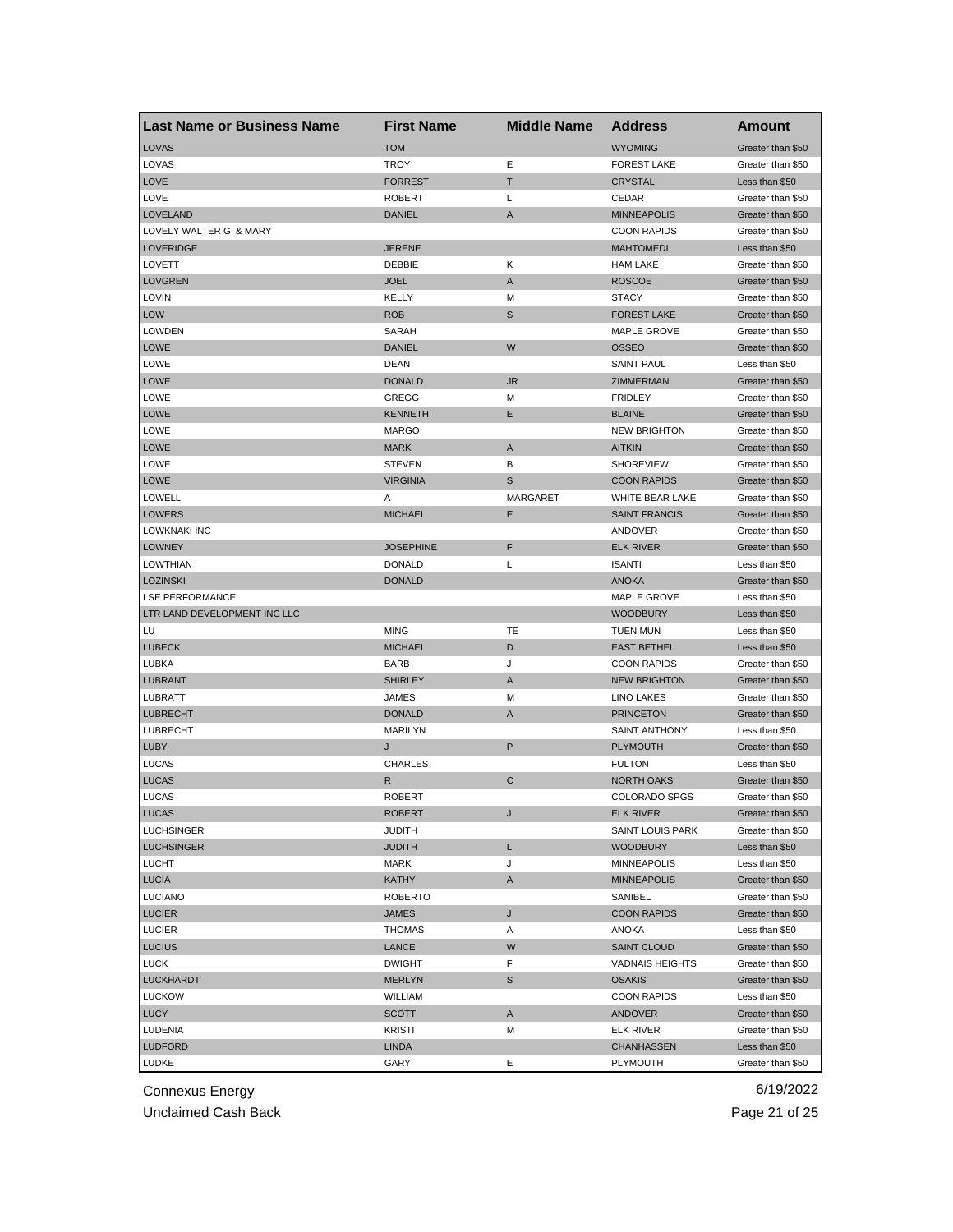| <b>Last Name or Business Name</b>  | <b>First Name</b> | <b>Middle Name</b> | <b>Address</b>            | Amount            |
|------------------------------------|-------------------|--------------------|---------------------------|-------------------|
| <b>LUDTKE</b>                      | <b>WILLIAM</b>    |                    | <b>MINNEAPOLIS</b>        | Greater than \$50 |
| LUDTKE                             | WILLIAM           | R                  | <b>SAINT FRANCIS</b>      | Greater than \$50 |
| <b>LUDWIG</b>                      | <b>DUANE</b>      | L                  | <b>COON RAPIDS</b>        | Greater than \$50 |
| LUDWIG                             | KELLY             | Α                  | ANOKA                     | Less than \$50    |
| <b>LUDWIG</b>                      | <b>MARY</b>       | <b>KAY</b>         | <b>BLAINE</b>             | Greater than \$50 |
| LUDWIG DARCY W W55N194 WOODMERE CT |                   |                    | CEDARBURG                 | Greater than \$50 |
| <b>LUEBECK</b>                     | LOWELL            |                    | <b>ANOKA</b>              | Greater than \$50 |
| <b>LUEBESMIER</b>                  | <b>DONALD</b>     | F                  | <b>ELK RIVER</b>          | Less than \$50    |
| <b>LUEBKE</b>                      | <b>MICHELLE</b>   | A                  | <b>BLAINE</b>             | Greater than \$50 |
| <b>LUECK</b>                       | <b>CURTIS</b>     |                    | <b>EAST BETHEL</b>        | Greater than \$50 |
| <b>LUECK</b>                       | JAMES             | Ε                  | <b>CHAMPLIN</b>           | Greater than \$50 |
| <b>LUECK</b>                       | <b>RICHARD</b>    | Α                  | <b>CIRCLE PINES</b>       | Greater than \$50 |
| <b>LUECKEMEYER</b>                 | <b>LEE</b>        | R                  | ZIMMERMAN                 | Less than \$50    |
| LUEDTKE                            | <b>DONALD</b>     | Ε                  | <b>HIBBING</b>            | Greater than \$50 |
| <b>LUEDTKE</b>                     | <b>KATEY</b>      | N                  | <b>WATKINS</b>            | Greater than \$50 |
| LUEGGE                             | <b>NEIL</b>       |                    | <b>DULUTH</b>             | Greater than \$50 |
| <b>LUEHMANN</b>                    | <b>RONALD</b>     |                    | <b>PLYMOUTH</b>           | Greater than \$50 |
| LUEHRING                           | <b>ROBERT</b>     | D                  | <b>COON RAPIDS</b>        | Greater than \$50 |
| <b>LUEHRS</b>                      | <b>ROBIN</b>      | L                  | <b>WILLERNIE</b>          | Less than \$50    |
| LUEKEN                             | CRAIG             | R                  | <b>MARINE ON ST CROIX</b> | Greater than \$50 |
| <b>LUEKEN</b>                      | ROBERT            |                    | <b>SAINT LOUIS PARK</b>   | Less than \$50    |
| LUETH                              | <b>MARGIE</b>     | Ε                  | <b>BLAINE</b>             | Greater than \$50 |
| <b>LUFF</b>                        | <b>JAMES</b>      | $\circ$            | <b>ELK RIVER</b>          | Less than \$50    |
| LUFF                               | <b>ROSELYN</b>    |                    | <b>EXCELSIOR SPRINGS</b>  | Less than \$50    |
| <b>LUFT</b>                        | <b>MARK</b>       |                    | <b>BLAINE</b>             | Greater than \$50 |
| LUHERING                           | <b>COREY</b>      | M                  | <b>FOREST LAKE</b>        | Less than \$50    |
| <b>LUICK</b>                       | <b>DENA</b>       | M                  | <b>NEW BRIGHTON</b>       | Less than \$50    |
| <b>LUIKENS</b>                     | HARLEY            | Г                  | <b>BETHEL</b>             | Greater than \$50 |
| <b>LUKAS</b>                       | <b>BRUCE</b>      |                    | <b>SAINT PAUL</b>         | Greater than \$50 |
| <b>LUKE</b>                        | L                 | CATHERINE          | <b>FRIDLEY</b>            | Less than \$50    |
| <b>LUKE</b>                        | LAUREN            | J                  | <b>ANOKA</b>              | Less than \$50    |
| LUKEN                              | <b>MARIE</b>      | Ε                  | <b>ANOKA</b>              | Greater than \$50 |
| <b>LUKINEN</b>                     | W                 | Е                  | <b>MINNEAPOLIS</b>        | Greater than \$50 |
| LUMLEY                             | <b>CHARLES</b>    | Α                  | <b>WILLIFORD</b>          | Greater than \$50 |
| <b>LUMPKINS</b>                    | GREG              | D                  | <b>CARLSBAD</b>           | Less than \$50    |
| LUNA                               | ANDY              | н                  | <b>ELK RIVER</b>          | Less than \$50    |
| <b>LUNA</b>                        | <b>JOSE</b>       |                    | <b>MINNEAPOLIS</b>        | Less than \$50    |
| LUNA                               | SCOTT             | F                  | <b>KENYON</b>             | Greater than \$50 |
| <b>LUND</b>                        | Α                 | G                  | <b>COON RAPIDS</b>        | Less than \$50    |
| <b>LUND</b>                        | ADRIENNE          | M                  | <b>MINNEAPOLIS</b>        | Greater than \$50 |
| LUND                               | ANITA             |                    | <b>RAMSEY</b>             | Greater than \$50 |
| <b>LUND</b>                        | <b>BARBARA</b>    |                    | <b>COLUMBIA HEIGHTS</b>   | Less than \$50    |
| <b>LUND</b>                        | <b>BRIAN</b>      | L                  | <b>MAPLE GROVE</b>        | Greater than \$50 |
| <b>LUND</b>                        | <b>CLARENCE</b>   | J                  | PLYMOUTH                  | Greater than \$50 |
| <b>LUND</b>                        | COLLETTE          |                    | <b>MINNEAPOLIS</b>        | Greater than \$50 |
| <b>LUND</b>                        | DANIEL            | O                  | RAMSEY                    | Greater than \$50 |
| <b>LUND</b>                        | <b>DAVID</b>      | G                  | <b>BLAINE</b>             | Greater than \$50 |
| LUND                               | ELZABETH          | Α                  | <b>MINNEAPOLIS</b>        | Greater than \$50 |
| <b>LUND</b>                        | <b>GLENN</b>      | A                  | <b>BIG LAKE</b>           | Greater than \$50 |
| LUND                               | JAMES             | PAUL               | NEVADA                    | Greater than \$50 |
| <b>LUND</b>                        | JAMES             | R                  | SAVAGE                    | Greater than \$50 |
| LUND                               | JANE              | S                  | <b>GLEN ELLYN</b>         | Less than \$50    |
| <b>LUND</b>                        | <b>JOHN</b>       | <b>RICHARD</b>     | <b>ROSEVILLE</b>          | Greater than \$50 |
| LUND                               | JOHN              | W                  | <b>BLAINE</b>             | Less than \$50    |
| <b>LUND</b>                        | <b>JULIE</b>      | A                  | <b>BROOKLYN PARK</b>      | Less than \$50    |
| <b>LUND</b>                        | KAREN             | Α                  | MAPLE GROVE               | Greater than \$50 |
|                                    |                   |                    |                           |                   |

Unclaimed Cash Back **Page 22 of 25**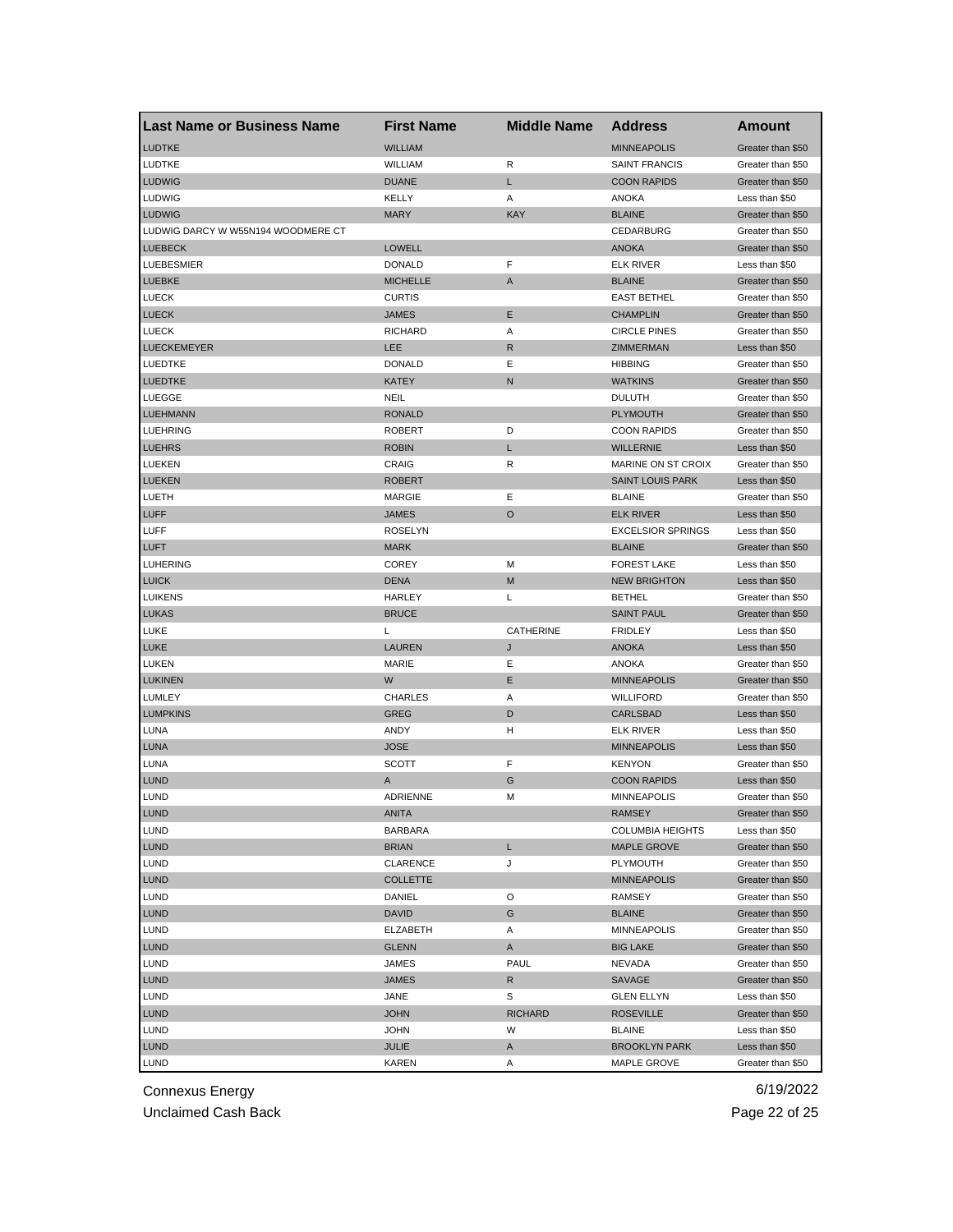| <b>Last Name or Business Name</b> | <b>First Name</b> | <b>Middle Name</b> | <b>Address</b>                             | Amount            |
|-----------------------------------|-------------------|--------------------|--------------------------------------------|-------------------|
| <b>LUND</b>                       | <b>KIMBERLY</b>   | M                  | <b>HUGO</b>                                | Greater than \$50 |
| <b>LUND</b>                       | LAWRENCE          | S                  | <b>RAMSEY</b>                              | Greater than \$50 |
| <b>LUND</b>                       | LENARD            | J                  | <b>BLAINE</b>                              | Greater than \$50 |
| <b>LUND</b>                       | <b>LESLIE</b>     | J                  | <b>COLUMBIA HEIGHTS</b>                    | Greater than \$50 |
| <b>LUND</b>                       | <b>MELVIN</b>     | J                  | <b>WYOMING</b>                             | Greater than \$50 |
| <b>LUND</b>                       | <b>MICHAEL</b>    | R                  | ZIMMERMAN                                  | Greater than \$50 |
| <b>LUND</b>                       | <b>PATRICIA</b>   | A                  | <b>BLAINE</b>                              | Greater than \$50 |
| LUND                              | <b>REBECCA</b>    |                    | <b>HAM LAKE</b>                            | Less than \$50    |
| <b>LUND</b>                       | ROBERT            |                    | <b>CEDAR</b>                               | Greater than \$50 |
| <b>LUND</b>                       | <b>ROBERT</b>     | С                  | <b>CLEAR LAKE</b>                          | Greater than \$50 |
| <b>LUND</b>                       | <b>WAYNE</b>      | A                  | <b>BLAINE</b>                              | Greater than \$50 |
| <b>LUND</b>                       | WILLIAM           | J                  | <b>HAM LAKE</b>                            | Greater than \$50 |
| LUND CUSTOM HOMES INC*            |                   |                    | <b>ANOKA</b>                               | Less than \$50    |
| LUNDAHL                           | PAUL              | Ε                  | <b>BECKER</b>                              | Less than \$50    |
| <b>LUNDBERG</b>                   | <b>ALLEN</b>      | <b>JAMES</b>       | <b>ELK RIVER</b>                           | Greater than \$50 |
| LUNDBERG                          | DANIEL            | С                  | <b>MINNEAPOLIS</b>                         | Greater than \$50 |
| <b>LUNDBERG</b>                   | <b>DONALD</b>     | E                  | <b>CAMBRIDGE</b>                           | Less than \$50    |
| <b>LUNDBERG</b>                   | JAN               | м                  | <b>SPOKANE</b>                             | Less than \$50    |
| <b>LUNDBERG</b>                   | <b>JON</b>        | R                  | <b>ELK RIVER</b>                           | Less than \$50    |
| LUNDBERG                          | KEITH             |                    | <b>NORTH BRANCH</b>                        | Greater than \$50 |
| <b>LUNDBERG</b>                   | <b>LISA</b>       | Κ                  | <b>STACY</b>                               | Greater than \$50 |
| LUNDBERG                          | <b>LONNIE</b>     |                    | <b>COON RAPIDS</b>                         | Greater than \$50 |
| <b>LUNDBERG</b>                   | <b>PATRICIA</b>   | L                  | <b>QUARTZSITE</b>                          | Greater than \$50 |
| LUNDBERG                          | RICHARD           | С                  | ELK RIVER                                  | Greater than \$50 |
| <b>LUNDBLAD</b>                   | <b>DUANE</b>      | O                  | <b>COON RAPIDS</b>                         | Greater than \$50 |
| <b>LUNDBOHM</b>                   | <b>THOMAS</b>     | Ε                  | <b>BROOKLYN CENTER</b>                     | Greater than \$50 |
| <b>LUNDE</b>                      | <b>DAVID</b>      |                    | <b>COON RAPIDS</b>                         | Greater than \$50 |
| LUNDE                             | <b>ELIZABETH</b>  |                    | <b>JACKSONVILLE</b>                        | Greater than \$50 |
| <b>LUNDE</b>                      | <b>JOHN</b>       | C                  | <b>YUMA</b>                                | Less than \$50    |
| LUNDE                             | KARLEEN           | S                  | ANDOVER                                    | Greater than \$50 |
| <b>LUNDE</b>                      | L                 | <b>BRYAN</b>       | NAPERVILLE                                 | Greater than \$50 |
| LUNDEEN                           | <b>BRENT</b>      |                    | CENTERVILLE                                | Greater than \$50 |
| <b>LUNDEEN</b>                    | <b>CHESTER</b>    | C                  | <b>COKATO</b>                              | Greater than \$50 |
| LUNDEEN                           | DALE              |                    | <b>PRINCETON</b>                           | Greater than \$50 |
| <b>LUNDEEN</b>                    | <b>JAMES</b>      | W                  | <b>HOLLAND</b>                             | Less than \$50    |
| LUNDEEN                           | MARILYNN          | Е                  | <b>FRIDLEY</b>                             | Greater than \$50 |
| <b>LUNDEEN</b>                    | <b>MITCHELL</b>   | O                  | DEER RIVER                                 | Greater than \$50 |
| LUNDELL                           | <b>GREGORY</b>    |                    | <b>WOODBURY</b>                            | Less than \$50    |
| <b>LUNDER</b>                     | <b>DAVID</b>      | C                  | <b>GLENDALE</b>                            | Greater than \$50 |
| LUNDERBORG                        | DAVID             | R                  | <b>BLAINE</b>                              | Greater than \$50 |
| LUNDGREN                          | <b>BARBARA</b>    |                    | <b>BRAHAM</b>                              | Greater than \$50 |
| LUNDGREN                          | WALDO             | DAVID              | <b>BLAINE</b>                              | Greater than \$50 |
| <b>LUNDHOLM</b>                   | <b>COREY</b>      | C                  | <b>COTTAGE GROVE</b>                       | Greater than \$50 |
| <b>LUNDIN</b>                     | <b>RAMONA</b>     |                    | <b>STACY</b>                               | Greater than \$50 |
| <b>LUNDQUIST</b>                  | <b>BOB</b>        |                    | <b>ISLE</b>                                | Greater than \$50 |
| LUNDQUIST                         | <b>JUSTIN</b>     | М                  | <b>SHOREVIEW</b>                           | Less than \$50    |
| <b>LUNDQUIST</b>                  | <b>MAXINE</b>     | T                  | LAKELAND                                   | Greater than \$50 |
| LUNDQUIST                         | <b>MICHAEL</b>    | J                  | <b>SAINT MICHAEL</b>                       | Greater than \$50 |
| <b>LUNDQUIST</b>                  | TERRY             | L                  | <b>ANDOVER</b>                             | Greater than \$50 |
| LUNDS TOWING                      |                   |                    | CEDAR                                      | Greater than \$50 |
| <b>LUNDS TOWING</b>               |                   |                    | CEDAR                                      | Less than \$50    |
| LUNDSTEN                          | <b>RONALD</b>     | В                  | SPRING LK PK                               | Less than \$50    |
| <b>LUNDSTROM</b>                  | ALLEN             | L                  | <b>MONTICELLO</b>                          | Greater than \$50 |
| LUNDY                             | EMILEE            | R                  |                                            | Less than \$50    |
| <b>LUNDY</b>                      | <b>LISA</b>       | A                  | <b>BROOKLYN PARK</b><br><b>COON RAPIDS</b> | Greater than \$50 |
|                                   |                   | D                  |                                            |                   |
| LUNDY                             | <b>RONALD</b>     |                    | <b>STANCHFIELD</b>                         | Greater than \$50 |

Unclaimed Cash Back **Page 23 of 25**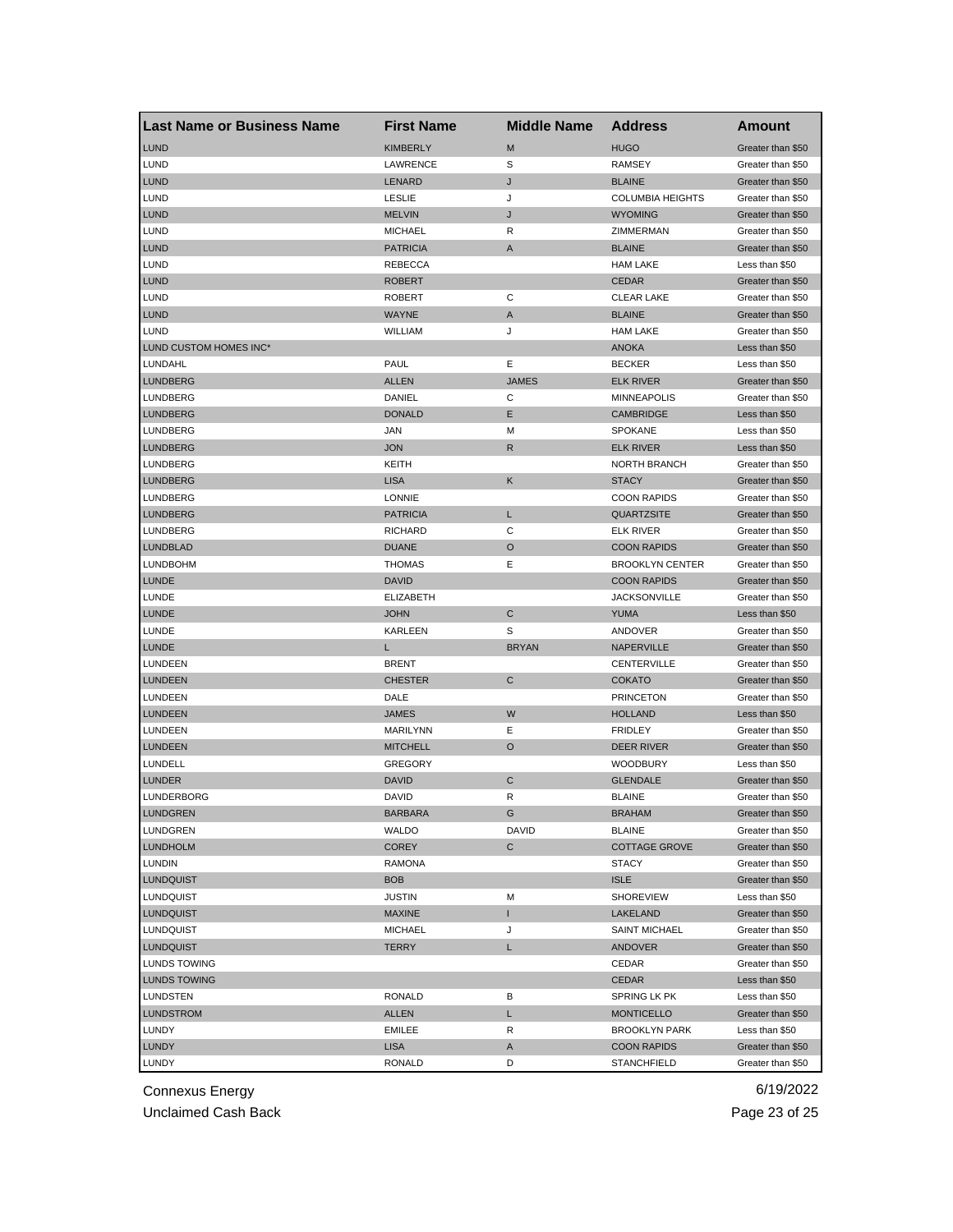| <b>Last Name or Business Name</b> | <b>First Name</b>              | <b>Middle Name</b> | <b>Address</b>                | Amount                                 |
|-----------------------------------|--------------------------------|--------------------|-------------------------------|----------------------------------------|
| <b>LUNIEWSKI</b>                  | <b>STEVEN</b>                  |                    | <b>COON RAPIDS</b>            | Less than \$50                         |
| <b>LUPPINO</b>                    | <b>KIM</b>                     |                    | <b>COON RAPIDS</b>            | Less than \$50                         |
| <b>LUSCHE</b>                     | <b>MARK</b>                    |                    | <b>BROOKLYN PARK</b>          | Greater than \$50                      |
| <b>LUSCOMBE</b>                   | DAVID                          |                    | CEDAR                         | Greater than \$50                      |
| <b>LUSH</b>                       | <b>RANDY</b>                   |                    | <b>PLYMOUTH</b>               | Greater than \$50                      |
| LUSIAN                            | <b>DESIRAE</b>                 | R                  | <b>STACY</b>                  | Less than \$50                         |
| <b>LUSSIER</b>                    | ANGELA                         | D                  | <b>SAINT MICHAEL</b>          | Greater than \$50                      |
| <b>LUSSIER</b>                    | <b>KATRINA</b>                 | С                  | <b>MINNEAPOLIS</b>            | Less than \$50                         |
| <b>LUTGEN</b>                     | <b>CRAIG</b>                   | R                  | <b>COON RAPIDS</b>            | Greater than \$50                      |
| LUTGEN                            | JAMES                          |                    | <b>SAINT PAUL</b>             | Greater than \$50                      |
| <b>LUTGEN</b>                     | <b>PAUL</b>                    |                    | <b>AUSTIN</b>                 | Greater than \$50                      |
| LUTGEN                            | PAUL                           | н                  | <b>HOPKINS</b>                | Greater than \$50                      |
| LUTHI                             | <b>BRUCE</b>                   |                    | <b>DETROIT LAKES</b>          | Greater than \$50                      |
| LUTMER                            | <b>STEVEN</b>                  |                    | ANDOVER                       | Less than \$50                         |
| <b>LUTTERMAN</b>                  | <b>KENNETH</b>                 | D                  | <b>CAMBRIDGE</b>              | Greater than \$50                      |
| LUTTON                            | <b>CONNIE</b>                  | S                  | ANDOVER                       | Greater than \$50                      |
| LUTTRELL                          | <b>KIM</b>                     | M                  | <b>MINNEAPOLIS</b>            | Less than \$50                         |
| LUTZ                              | GARY                           | L                  | ALBUQUERQUE                   | Greater than \$50                      |
| LUTZ                              | LEROY                          | <b>WM</b>          | <b>ANOKA</b>                  | Greater than \$50                      |
| LUTZ                              | LORI                           | ANN                | <b>BLAINE</b>                 | Greater than \$50                      |
| LUTZ                              | <b>PHYLLIS</b>                 | A                  | <b>MINNEAPOLIS</b>            | Greater than \$50                      |
| LUTZKE                            | VALARIE                        | Α                  | <b>HARRIS</b>                 | Less than \$50                         |
| <b>LUZAICH</b>                    | <b>NICOLE</b>                  | L                  | <b>MINNEAPOLIS</b>            | Less than \$50                         |
| LY                                | ONG                            |                    | ST PUL                        | Less than \$50                         |
| LYDDY                             | <b>DANIEL</b>                  |                    | <b>LEXINGTON</b>              | Greater than \$50                      |
| LYDE                              | ERIC                           | N                  | <b>LONG GROVE</b>             | Less than \$50                         |
| <b>LYDEEN</b>                     | <b>REBBECA</b>                 | J                  | <b>RAMSEY</b>                 | Greater than \$50                      |
| LYDELL                            | <b>PATRICK</b>                 | м                  | WHITE BEAR LAKE               | Greater than \$50                      |
| <b>LYKE</b>                       | <b>DAWN</b>                    |                    | <b>BROOKLYN PARK</b>          | Less than \$50                         |
| LYKKE                             | DANIEL                         |                    | <b>ELK RIVER</b>              | Greater than \$50                      |
| <b>LYLES</b>                      | <b>DAVID</b>                   | J                  | <b>NORTH BRANCH</b>           | Greater than \$50                      |
| LYMAN                             | <b>STEVEN</b>                  |                    | <b>COON RAPIDS</b>            | Greater than \$50                      |
| <b>LYMER</b>                      | <b>ANTHONY</b>                 | Е                  | <b>CEDAR</b>                  | Greater than \$50                      |
| <b>LYNCH</b>                      | <b>DONALD</b>                  | R                  | <b>COON RAPIDS</b>            | Greater than \$50                      |
| <b>LYNCH</b>                      | <b>JAMES</b>                   | P                  | <b>SAUK RAPIDS</b>            | Less than \$50                         |
| <b>LYNCH</b>                      | JIM                            |                    | ZIMMERMAN                     | Less than \$50                         |
| <b>LYNCH</b>                      | <b>JOHN</b>                    |                    | <b>MAPLE GROVE</b>            | Greater than \$50                      |
| <b>LYNCH</b>                      | JOHN                           | Α                  | <b>RAMSEY</b>                 |                                        |
| <b>LYNCH</b>                      | <b>JOHN</b>                    | T                  | <b>COON RAPIDS</b>            | Greater than \$50<br>Greater than \$50 |
| <b>LYNCH</b>                      | <b>MARK</b>                    |                    | MAPLE GROVE                   |                                        |
| <b>LYNCH</b>                      |                                |                    |                               | Greater than \$50<br>Greater than \$50 |
|                                   | MICHAEL                        | J                  | <b>EDINA</b><br><b>BRAHAM</b> |                                        |
| <b>LYNCH</b>                      | <b>MICHAEL</b>                 | J                  |                               | Greater than \$50                      |
| <b>LYNCH</b>                      | <b>MICHAEL</b>                 | S                  | <b>SAINT PAUL</b>             | Greater than \$50                      |
| <b>LYNCH</b>                      | RICHARD                        | Г                  | ROGERS                        | Greater than \$50                      |
| <b>LYNCH</b>                      | <b>SHARI</b><br><b>TIMOTHY</b> | L                  | <b>BLAINE</b>                 | Greater than \$50<br>Greater than \$50 |
| <b>LYNCH</b>                      |                                | В                  | <b>MINNEAPOLIS</b>            |                                        |
| <b>LYNCH</b>                      | <b>WILLIAM</b>                 | P                  | <b>CIRCLE PINES</b>           | Greater than \$50                      |
| LYNDE                             | JOHN                           | Κ                  | MARINE ON ST CROIX            | Greater than \$50                      |
| LYNDSLEY                          | <b>ELISA</b>                   | L                  | <b>SHOREVIEW</b>              | Greater than \$50                      |
| <b>LYNGEN</b>                     | MARK                           |                    | ZIMMERMAN                     | Greater than \$50                      |
| <b>LYNN</b>                       | KEVIN                          | Κ                  | <b>SAINT LOUIS PARK</b>       | Greater than \$50                      |
| <b>LYNN</b>                       | <b>MARTIN</b>                  |                    | <b>BLAINE</b>                 | Greater than \$50                      |
| LYNN ANDERSON LLC                 |                                |                    | <b>ST PAUL</b>                | Greater than \$50                      |
| LYNN'S CLOTHES HANGER INC         |                                |                    | <b>BLAINE</b>                 | Greater than \$50                      |
| <b>LYONS</b>                      | <b>CRAIG</b>                   |                    | <b>BLAINE</b>                 | Greater than \$50                      |
| <b>LYONS</b>                      | DAN                            | В                  | <b>ANOKA</b>                  | Greater than \$50                      |

Unclaimed Cash Back **Page 24 of 25**